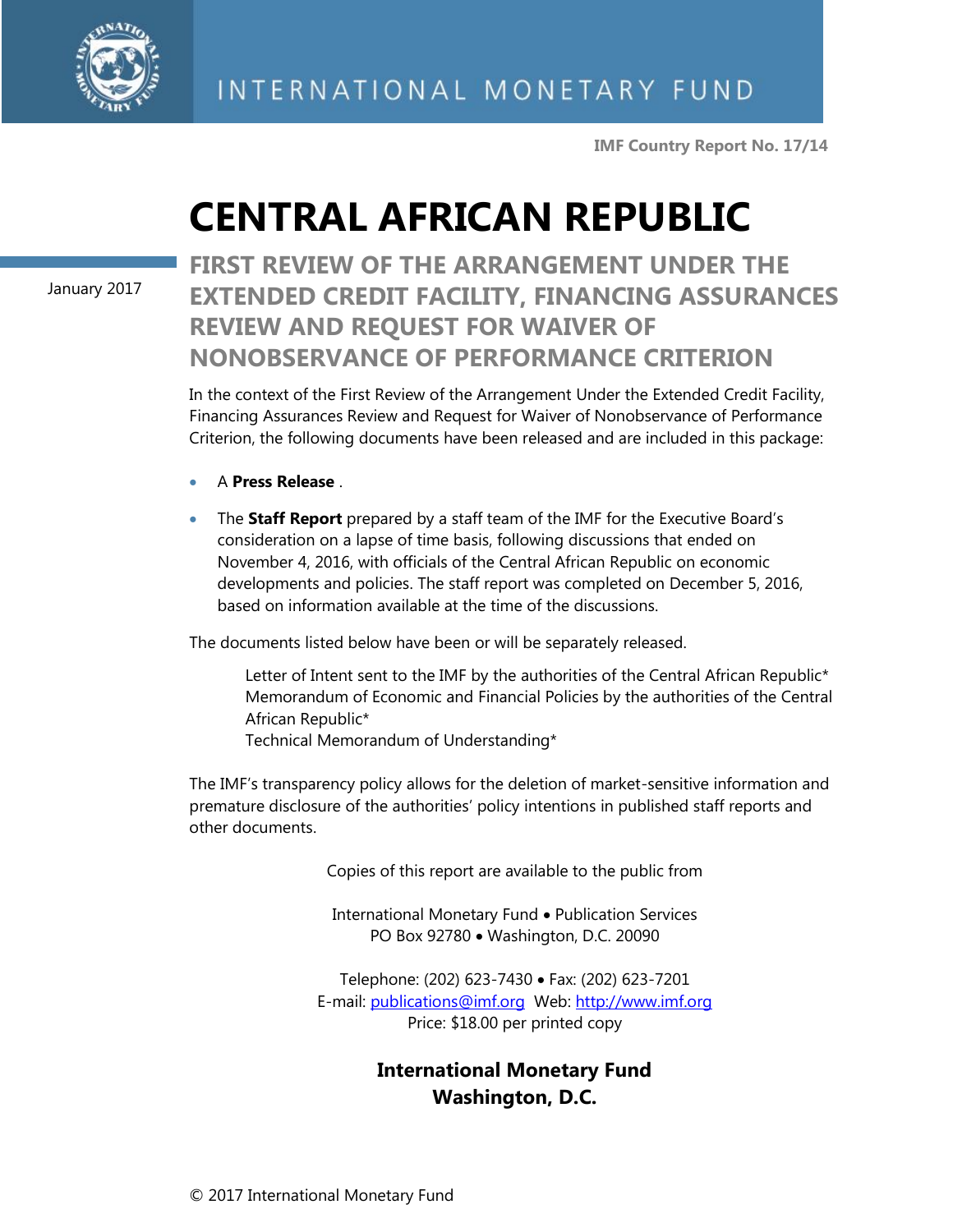

Press Release No. 16/576 FOR IMMEDIATE RELEASE December 21, 2016

-

International Monetary Fund Washington, D.C. 20431 USA

# **IMF Executive Board Completes First Review Under the ECF for the Central African Republic and Approves US\$16.8 Million Disbursement**

On December 21, 2016, the Executive Board of the International Monetary Fund (IMF) completed the first review under the Extended Credit Facility  $(ECF)^1$  for the Central African Republic (CAR). The Executive Board's decision was taken on a lapse-of-time basis.<sup>2</sup> The completion of the review enables a disbursement of SDR 12.525 million (about US\$16.8 million), which will bring total disbursements under the arrangement to SDR 25.05 million (about US\$33.6 million).

The ECF arrangement for the CAR was approved by the Executive Board on July 20, 2016 (see Press Release No. 16/352) for SDR 83.55 million (about US\$111.9 million, 75 percent of Central African Republic's quota at the IMF).

Program implementation through end-August has been satisfactory. All quantitative and indicative targets were met, with the exception of the criterion on non-accumulation of external payments for which the authorities are taking corrective measures. Improvement in tax revenue, albeit in line with the program target, remains fragile. All structural reforms have been implemented, albeit with some delays.

However, renewed violence is slowing the nascent recovery, with disruptions to trade and agriculture, pushing the growth rate for 2016 to 4.5 percent, lower than initially programmed. In addition, it has triggered a rise in consumer prices. Strengthening security is a prerequisite for the successful implementation of the government's National Recovery and Peacebuilding Plan to build national cohesion and for economic recovery in Central African Republic.

Resolute implementation of the authorities' structural reform agenda is critical to support economic growth and reduce poverty. Improving domestic resource mobilization, which

<sup>&</sup>lt;sup>1</sup> The ECF is a lending arrangement that provides sustained program engagement over the medium to long term in case of protracted balance of payments problems. Details on Central African Republic' arrangement are available at www.imf.org/external/country/CAF.

 $2$  The Executive Board takes decisions under its lapse-of-time procedure when the Board agrees that a proposal can be considered without convening formal discussions.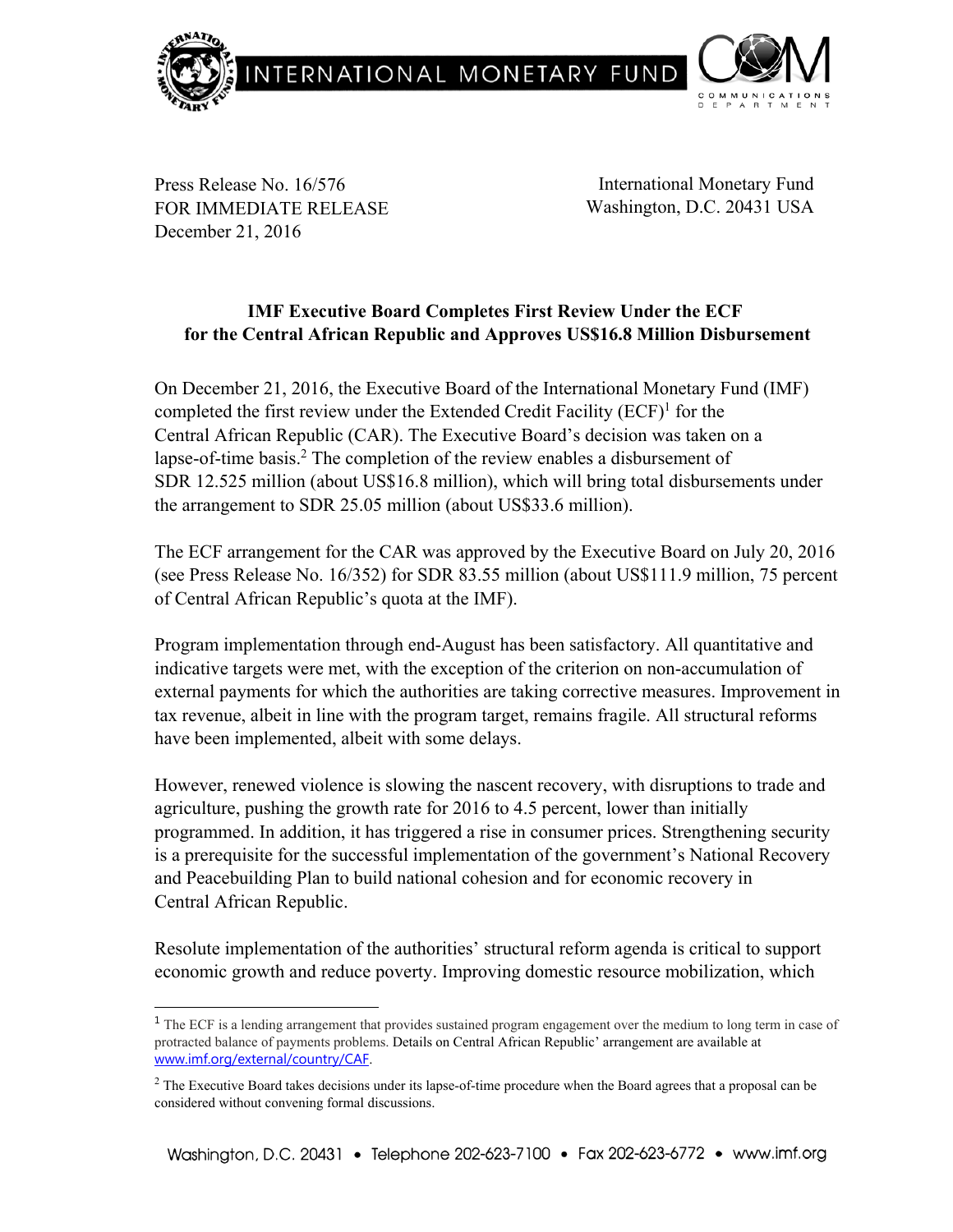remains extremely low, will support a scaling up of expenditure in priority sectors such as health, education, security, and public investment. The planned review of tax policy, the ongoing strengthening of tax administration, and the streamlining of tax exemptions should gradually bring tax revenue back to its potential. Reforms aimed at strengthening public financial management, improving cash management and transparency in the execution of the budget are well underway. Strengthening the institutional framework to better coordinate technical assistance from development partners will be key to build capacity, improve governance, encourage private sector development, and attract foreign direct investment.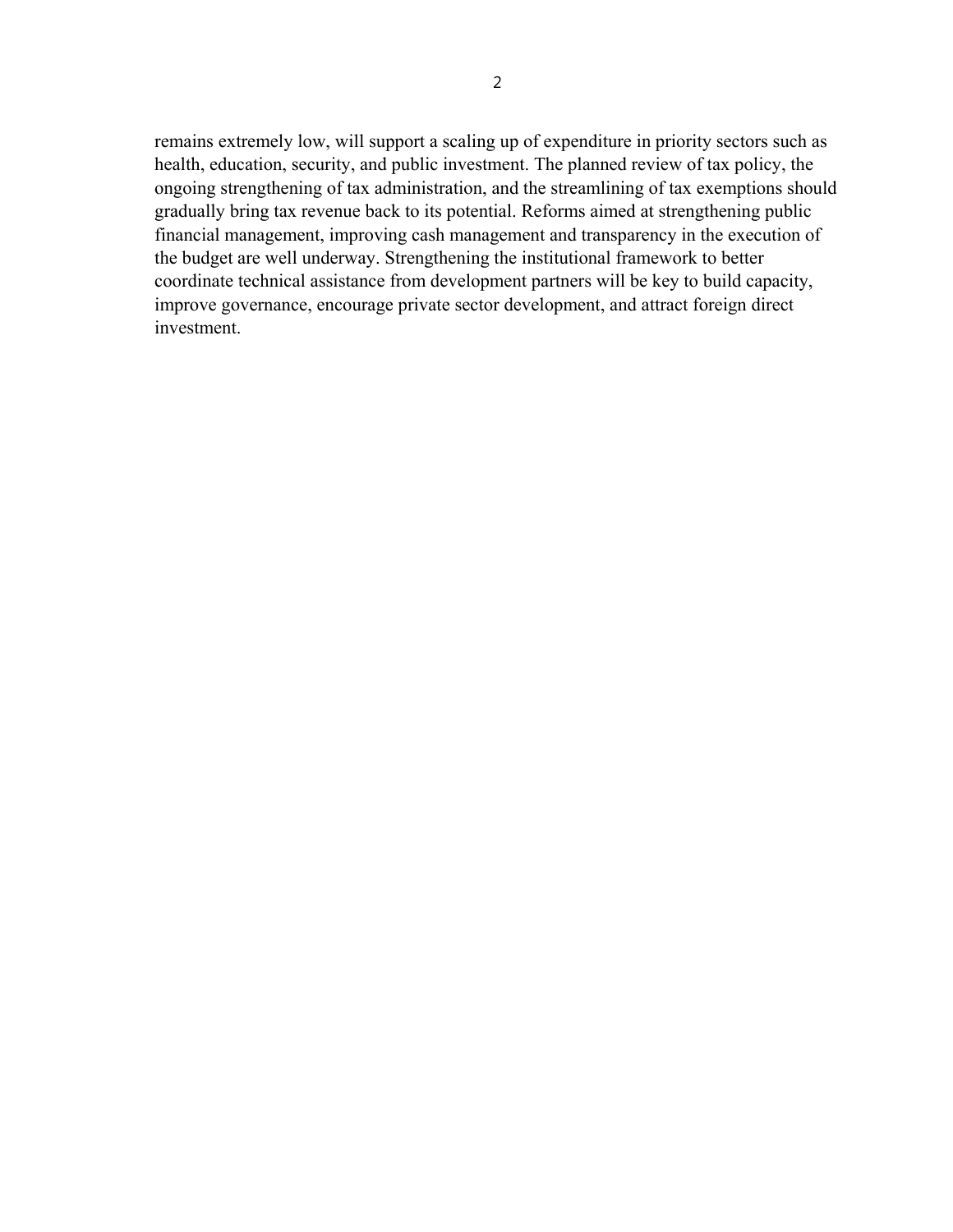

# **CENTRAL AFRICAN REPUBLIC**

December 5, 2016

**FIRST REVIEW OF THE ARRANGEMENT UNDER THE EXTENDED CREDIT FACILITY, FINANCING ASSURANCES REVIEW AND REQUEST FOR WAIVER OF NONOBSERVANCE OF PERFORMANCE CRITERION**

# **EXECUTIVE SUMMARY**

**Background**: The three-year arrangement under the Extended Credit Facility (ECF) was approved on July 20, 2016 in an amount of SDR 83.55 million (75 percent of quota) for the Central African Republic (C.A.R.). The ECF arrangement supports the government's reform agenda to restore macroeconomic stability, boost economic growth and job creation, reduce poverty, and build resilience towards exiting fragility.

**Context:** Security conditions have deteriorated over the last two months despite efforts to reach out to all armed groups, slowing the recovery that took shape in the first 8 months of the year and triggering a rise in consumer prices. The central policy challenge remains to increase domestic revenue mobilization and create fiscal space to deliver social services and critical infrastructure projects.

**Program performance:** Program implementation has been satisfactory despite the challenging security situation. All quantitative performance criteria were met, with the exception of the criterion on non-accumulation of external payments arrears due to weak debt management capacity. The authorities are requesting a waiver for its non-observance and are implementing corrective actions, including a commitment to clear, before the end of the year, all external payments arrears accumulated in 2016, strengthening debt management procedures, and hiring more staff in the debt directorate. All structural benchmarks were met, albeit with some delays.

**Staff supports completion of the first review under the ECF arrangement and the authorities' request for a waiver for the nonobservance of a performance criterion. Staff also recommends that the financing assurances review be completed.**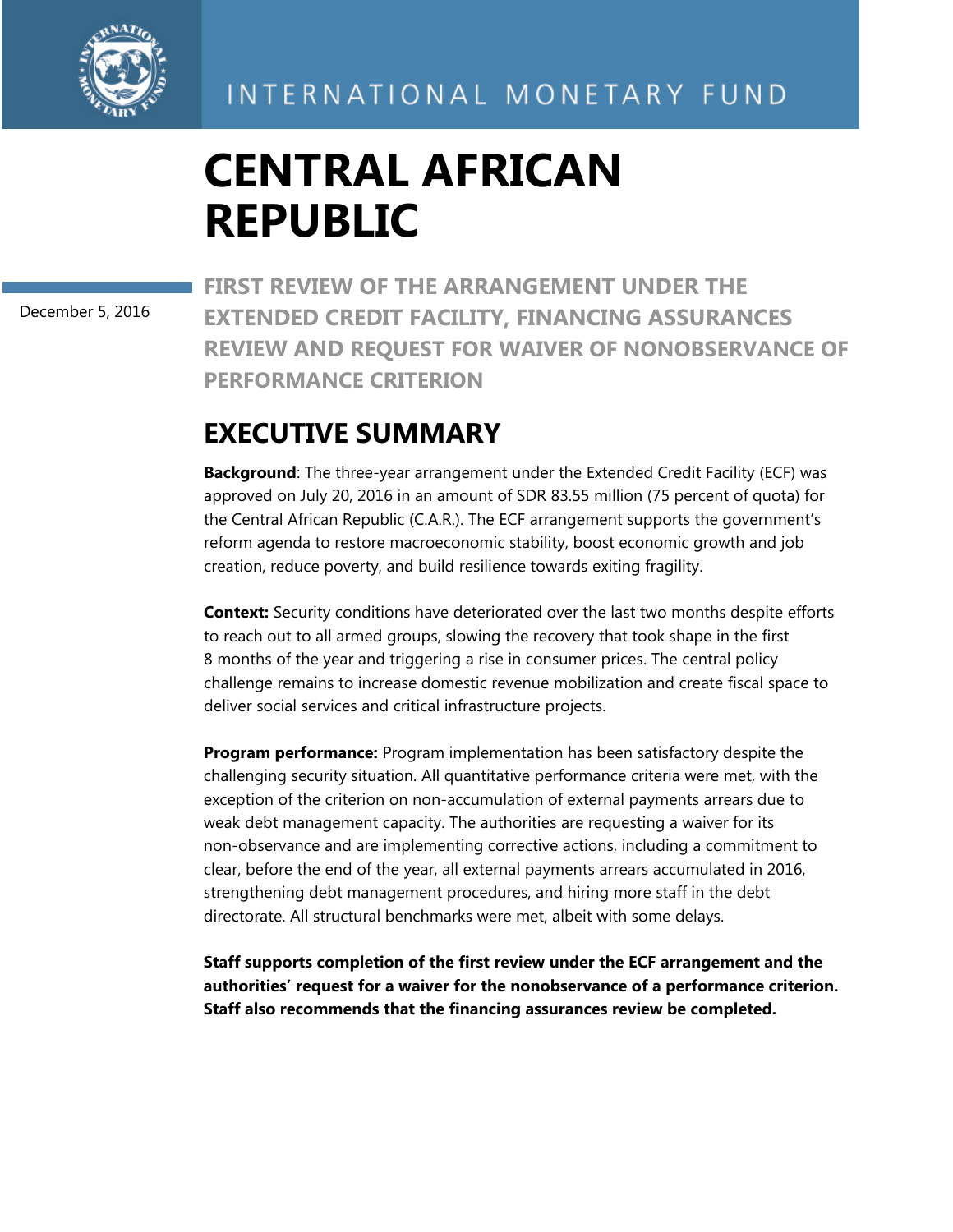### Approved By **Michael Atingi Ego (AFR) and Bob Traa (SPR)**

A staff team consisting of Mr. Jahjah (head), Mr. Bessaha, Mr. Tarawalie, Mr. Stenzel and Ms Shi (all AFR) visited Bangui during October 28–November 4. The mission was assisted by Mr. Benon (resident representative). The mission met with President Touadéra, Finance and Budget Minister Dondra, Minister of Plan and International Cooperation Moloua, other ministers, members of Parliament, the national Director of BEAC, senior officials of the Ministry of Finance and BEAC, and representatives of the diplomatic community and the private sector. Representatives of the African Development Bank, and France participated in the meetings. The staff team coordinated closely with a World Bank mission, a TA mission from the AFRITAC and a TA mission from FAD.

# **CONTENTS**

| TECHNICAL ASSISTANCE AND THE CAPACITY BUILDING FRAMEWORK 12 12                                     |  |
|----------------------------------------------------------------------------------------------------|--|
|                                                                                                    |  |
|                                                                                                    |  |
| <b>FIGURE</b><br>15 All Macroeconomic Performance and Prospects, 2010-19 _________________________ |  |
| <b>TABLES</b>                                                                                      |  |
|                                                                                                    |  |
| 2. Central Government Financial Operations, 2012-21, (CFAF billions) _______________________17     |  |
|                                                                                                    |  |
|                                                                                                    |  |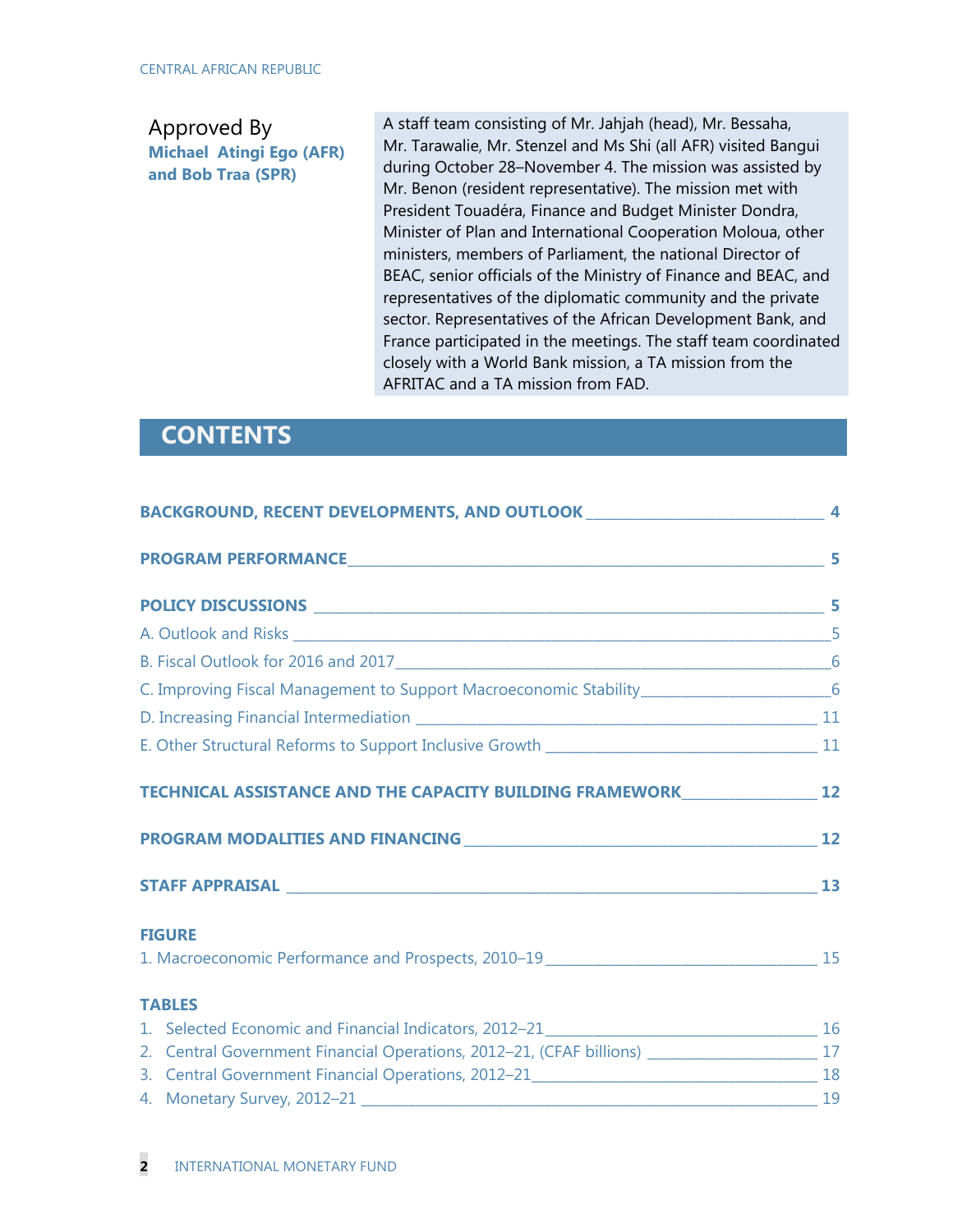| 5. Balance of Payments, 2012-21 __________                 | 20  |
|------------------------------------------------------------|-----|
| 6a. Treasury Cash Management Plan, 2016                    | 21  |
| 6b. Treasury Cash Management Plan, 2017 _______            | 22  |
| 7. Disbursements of External Support, 2016–17              | 23  |
| 8. Indicators of Capacity to Repay the IMF, 2016-26        | 24  |
| 9. Financial Soundness Indicators, December 2010-June 2016 | -25 |
| 10. Schedule of Disbursements, 2016-19                     | 26  |
| 11. Risk Assessment Matrix (RAM)                           | 27  |

# **APPENDICES**

| I. Letter of Intent |                                                                                         | 28 |
|---------------------|-----------------------------------------------------------------------------------------|----|
|                     | Attachment I. Memorandum of Economic and Financial Policies for 2016–17 Update _____ 30 |    |
|                     | Attachment II. 2016 Technical Memorandum of Understanding                               |    |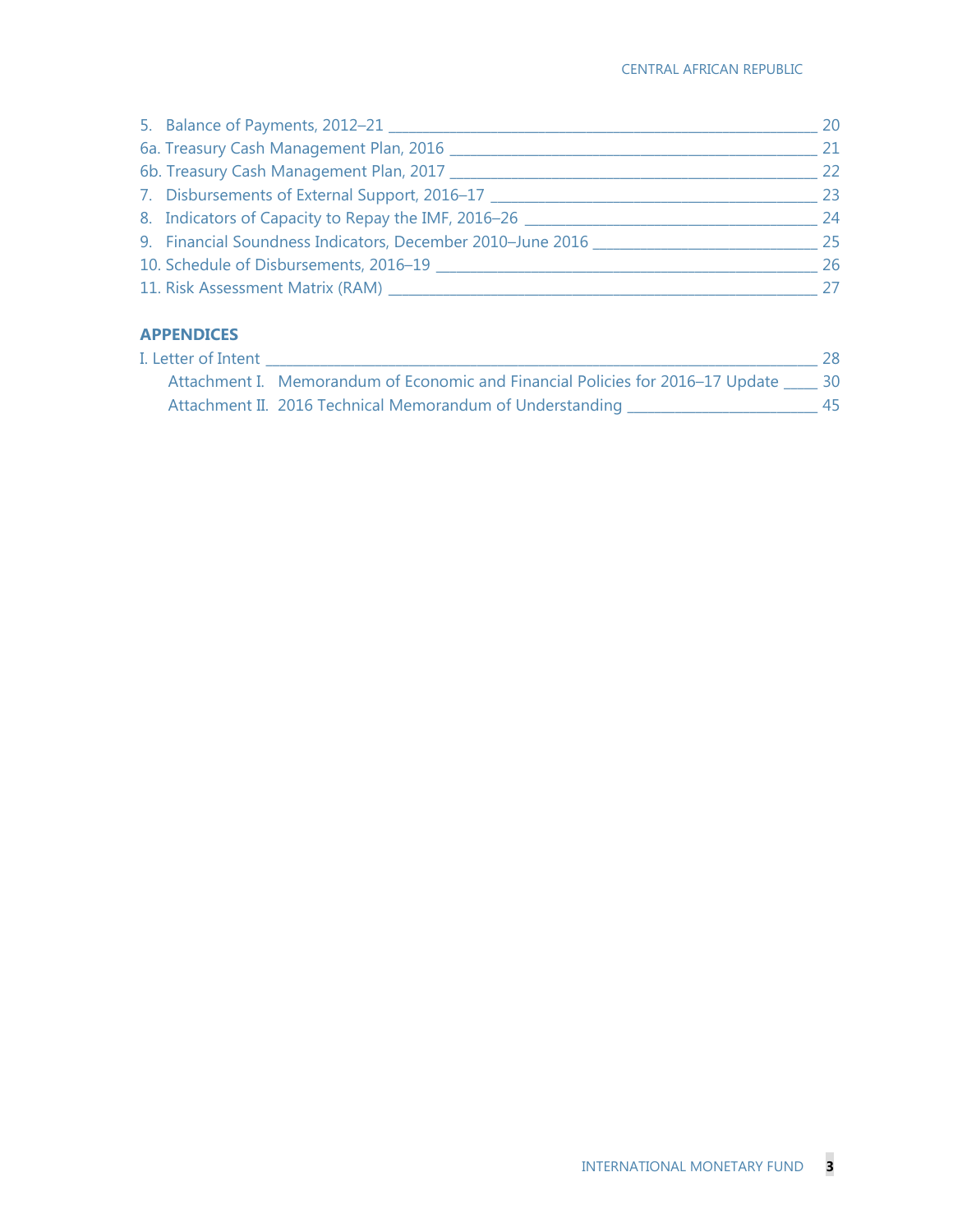# **BACKGROUND, RECENT DEVELOPMENTS, AND OUTLOOK**

1. **Despite efforts to reach out to all armed groups, security conditions have deteriorated over the last two months and remain volatile.** Attacks on civilians and government forces resulted in loss of lives, more internally displaced refugees, destruction of infrastructure, and reduced economic activity. Some of the risks identified in the July 2016 staff report, including deterioration of security conditions, limited administrative capacity, and delayed delivery of external financial assistance, have materialized, complicating implementation of the authorities' economic program. Despite these setbacks, the authorities are working with their development partners on a strategy to restore security and peace through the disarmament, demobilization, reintegration, and repatriation (DDRR) process and a comprehensive security sector reform (SSR) with the objective to integrate some ex-combatants, streamline the armed and police forces, and put together a new security model.

2. **The deterioration in the security environment has taken a toll on economic activity, partially eroding the rebound observed during the first eight months of the year.** Through end-August, economic performance in export agriculture, small-scale processing, transportation and trade was stronger than anticipated and GDP growth was on track to exceed 5 percent. However, delayed implementation of the government's investment plan and renewed violence are weighing on the short term outlook, with GDP growth now projected at 4.5 percent in 2016. Prices of key staple goods have increased due to reduced supplies on account of the deteriorating security conditions, demand pressures from returning refugees and internally displaced people, and disruption in the transportation sector. Average annual inflation is now projected at 5.1 percent, against an earlier projection of 4.0 percent.

3. **Fiscal performance through end-August 2016 exceeded expectations** (**MEFP**, Table 3). Higher domestic revenue (CFAF 1.3 billion above the target), lower primary current expenditure and domestically-financed capital spending explain this performance. Delays in the implementation of public investment reflected limited administrative capacity and delayed budget support disbursements. This resulted in a lower domestic primary deficit (0.3 percent of GDP against the projected 1.9 percent of GDP) and domestic government financing than programmed. Domestic payments arrears clearance exceeded projections, notably due to large pensions settlements. The domestic primary deficit envisaged for 2016 remains at 3.3 percent of GDP.

4. **The 2016 current account deficit is lower than envisaged, at 9.2 percent of GDP, compared to a program projection of 10.1 percent of GDP.** The change reflects lower imports related to lower investment spending, slightly larger exports (forestry, cotton and coffee), and larger official transfer—related to CFAF 4 billion grants from regional countries in support of the DDRR efforts. Public external debt at end-August 2016 remains broadly unchanged compared to end-December 2015.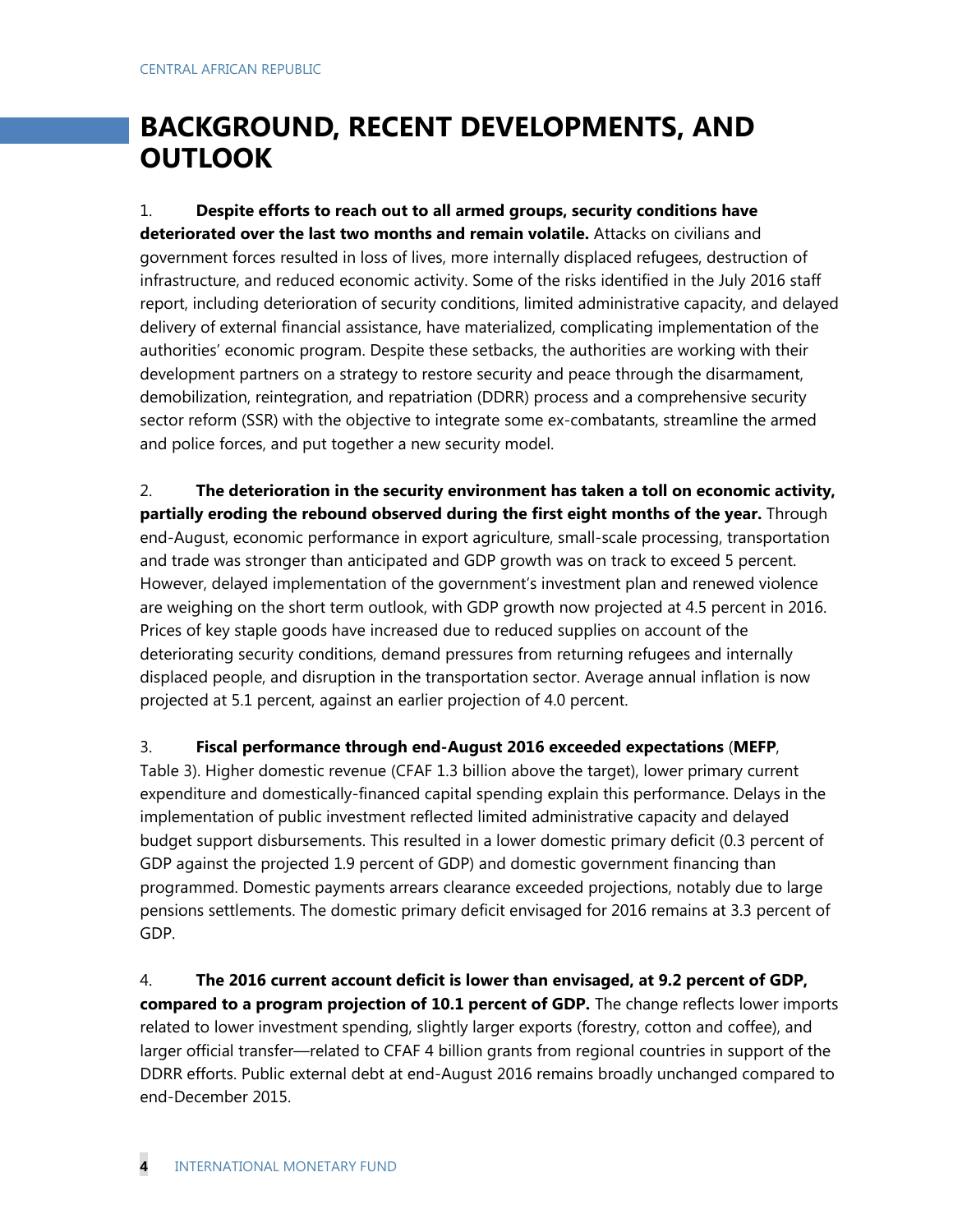# **PROGRAM PERFORMANCE**

### 5. **Program implementation has remained satisfactory despite the challenging**

**circumstances.** All performance criteria have been met, except for the non-accumulation of external payments arrears which amounted to CFAF 1.5 billion for which the authorities are implementing corrective actions. The authorities explained that the lapse mainly reflected weaknesses in their debt management unit, including the inability to obtain some of the official creditors' bank account number despite several requests (MEFP ¶22).

6. **All structural benchmarks were met, albeit with some delays.** The benchmark related to the submission to parliament of a revised budget for 2016 was met on time. The three end-July 2016 structural benchmarks (adoption of ministerial decision to cease the creation of new government bank accounts, adoption of an inter-ministerial decision basing the price structure for domestic petroleum products on Platts international prices and assets disclosure by cabinet members) were completed by end-August 2016. The adoption of a ministerial decision identifying all government accounts and their contents was met with delay owing to the delayed finalization of the audit on commercial banks.

# **POLICY DISCUSSIONS**

# **A. Outlook and Risks**

7. **Growth is projected to gradually accelerate in 2017, albeit at a slower rate than anticipated at the time of the program discussions, owing to recent security developments.**  Real GDP growth is forecast to rise to 5 percent in 2017, compared to 5.5 percent projected in July. This rebound is, however, subject to downside risks in a context of renewed violence and protracted negotiations with armed groups. Average inflation is projected to be contained at 4.5 percent in 2017, supported by increased supply in agriculture, and the impact of the recent decline in the prices of domestic petroleum products.

8. **The medium-term outlook assumes an improvement in security, an upturn in public investment and a rebound in agriculture and mining.** GDP growth is projected to average 5.5 percent in 2017–19, driven by the recovery of economic activities and stimulation of public and private investments in infrastructure (water and electricity) and social sectors. Assuming security improves in the remaining mining regions, this could lead to a suspension of the partial embargo, thus reviving diamond production. Annual inflation should decline to 3.5 percent by 2019, due to expected performance in subsistence farming and investment in road and transportation infrastructure. Current account deficit is projected to average 9.2 percent of GDP in the medium-term, reflecting large reconstruction-related imports.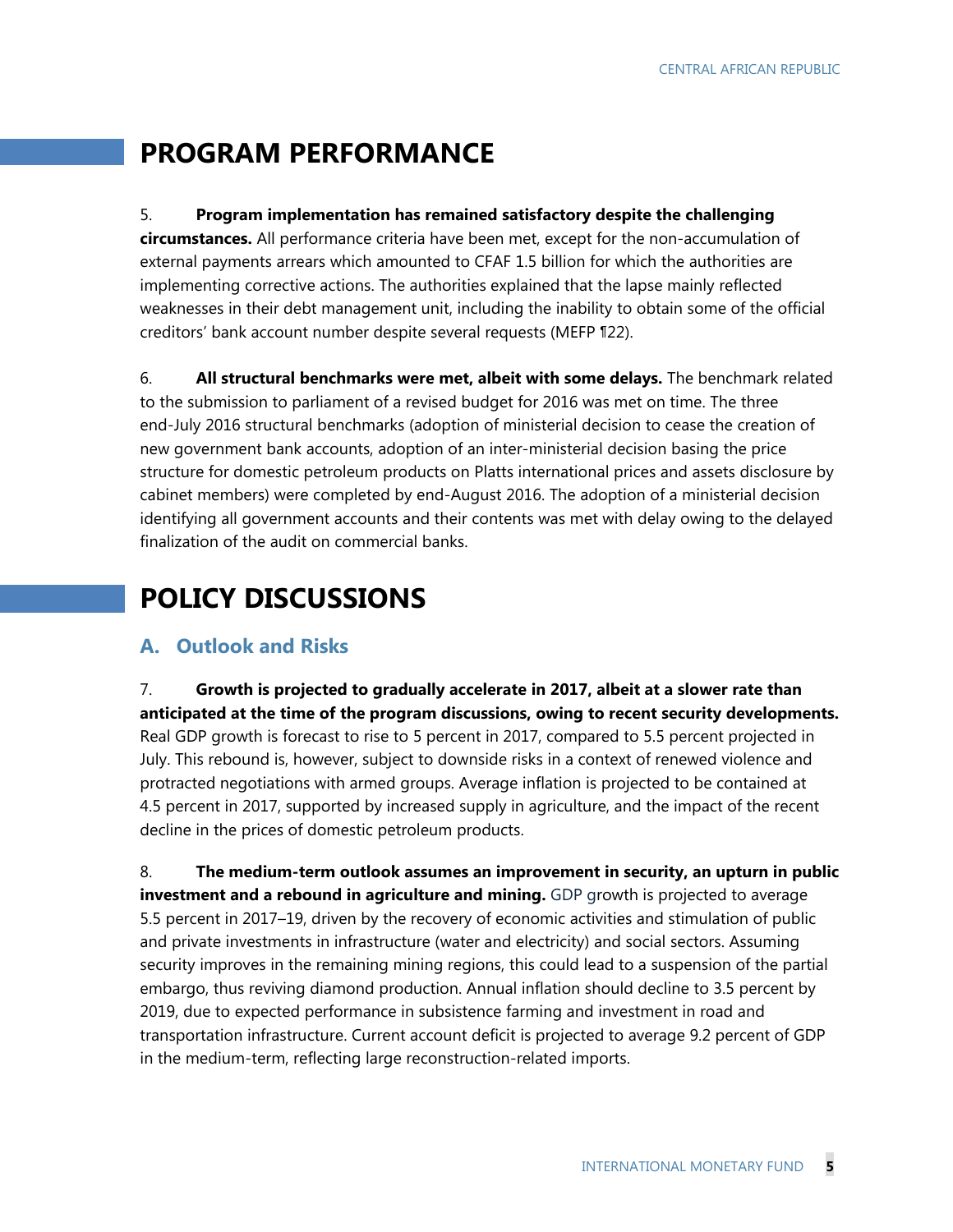9. **Risks to the outlook are tilted to the downside, stemming from domestic sources as well as the global and regional economic environment (Table 11).** On the domestic side, delays in agreeing and implementing the security reform will perpetuate a high level of insecurity, and a low investment and growth environment. Lack of political will and weak capacity to address the extremely low level of domestic resource mobilization may constrain the implementation of the government development strategy. On the external side, a weak regional and global environment could depress commodity prices (cotton, forestry, mining) and dampen investment in these sectors. Potential delay on delivery of external budget support and project grants could complicate program implementation.3

# **B. Fiscal Outlook for 2016 and 2017**

### 10 **The revised 2016 budget adopted in September prioritizes measures to increase domestic revenue and set a domestic primary deficit consistent with the program.**

Measures to strengthen tax and customs administration, including the adoption of a new price structure for oil products and improved valuation of timber exports, is projected to yield additional revenue of 0.2 percent of GDP. With lower-than-programmed domestically-funded capital spending and additional measures to contain current spending (**MEFP** ¶15), the domestic primary deficit target, the anchor of the fiscal program, remains set at 3.3 percent of GDP.

11. **The draft budget for 2017 is consistent with the program.** The fiscal strategy aims at a higher coverage of domestic primary spending by domestic resources and control of the wage bill while ramping up poverty-reducing spending. Accordingly, the 2017 budget will target a domestic revenue to GDP ratio of 8.7 percent and domestic primary spending and domestically-financed capital expenditure consistent with a lower domestic primary deficit target of 1.9 percent of GDP. Submission to the parliament of the draft budget 2017 consistent with the program target is a **prior action** for the first review **(MEFP** ¶27).

# **C. Improving Fiscal Management to Support Macroeconomic Stability**

### *Enhancing revenue mobilization*

 $\overline{a}$ 

12. **The authorities concurred with staff to take additional measures to meet the domestic revenue target for 2016, despite the shortfalls in September and October.**  Preliminary September and October data recorded a revenue shortfall of about CFAF 2 billion, partly explained by the delays in implementation of the new price structure for domestic petroleum products<sup>4</sup>, the resumption of violence and delayed efforts to collect tax arrears, in

 $3$  In the event that growth assumptions were to disappoint, Box 3 of the July 2016 ECF staff report presents some contingency measures that could be activated to keep the fiscal program on track.

 $4$  The new price structure was implemented as of October 1, 2016 instead of September 1, 2016 at the request of importers who asked this extension to liquidate stocks imported a year earlier. Technical assistance will be needed to help the authorities put in place this policy and the social mechanism to protect the poor segment of the population.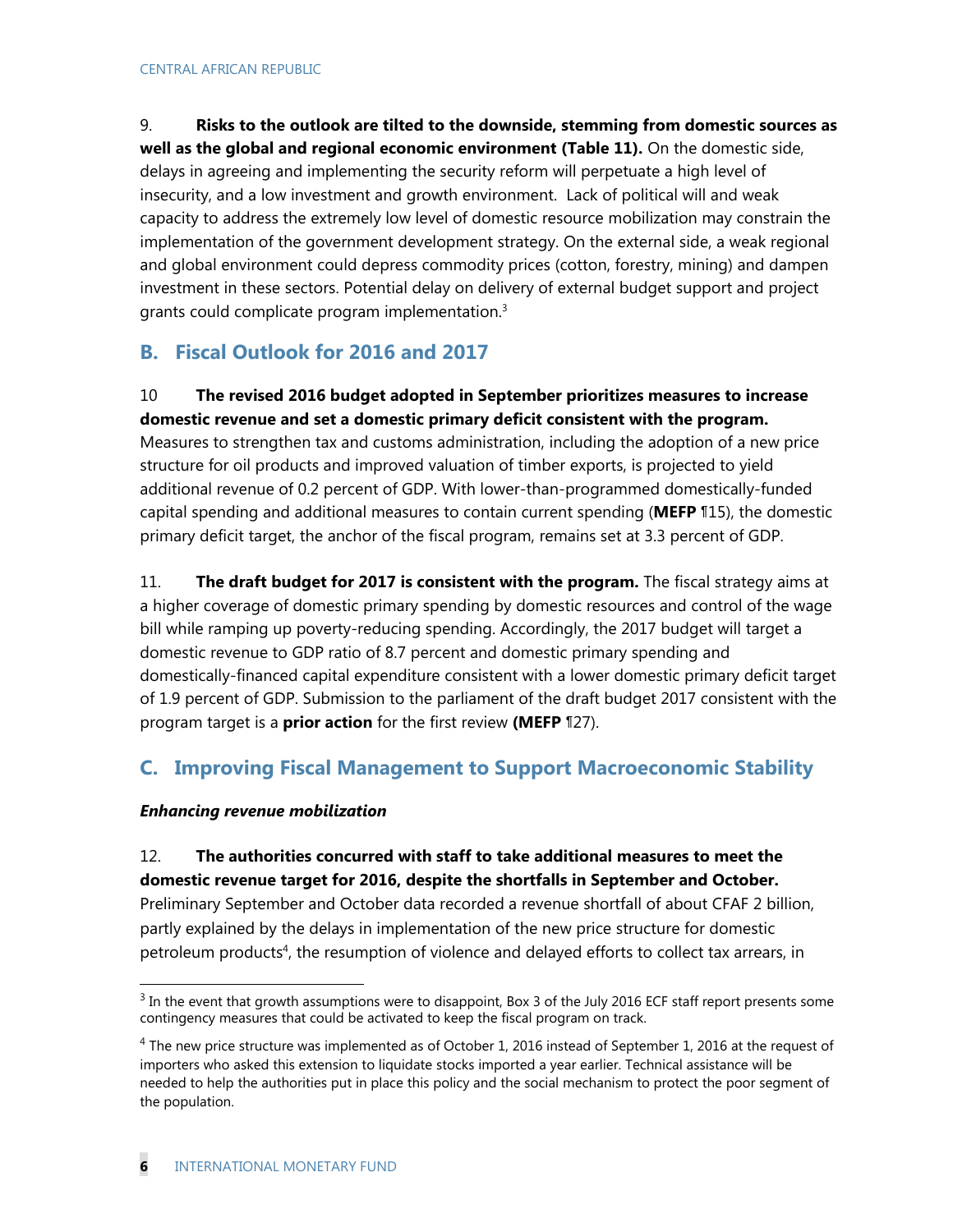particular from telecom companies. To recover this shortfall, improvements in security conditions are essential in addition to the following measures: (i) a drive towards collecting tax arrears, estimated at CFAF 3.4 billion; (ii) identifying new taxpayers through information exchange between the tax and customs department; (iii) securing customs clearance and transit procedures, and (iv) increasing the frequency of convoys from Douala to three per week (**MEFP**, ¶14).

#### 13. **Looking forward, the 2017 draft budget targets a domestic revenue to GDP ratio of**

**8.7 percent (MEFP**, ¶16)**.** New fiscal measures are projected to bring about CFA 5.5 billion in additional revenue, pertaining to tax and customs policy (CFAF 1.9 billion), improvements in tax and customs administration (CFAF 3 billion), and a rationalization of exemptions (CFAF 400 million). The authorities aim to achieve these objectives through: (i) a further revision of the tax code to ensure compliance with the CEMAC common tax regulations, especially those pertaining to VAT and excises; (ii) restriction of exemptions to only those provided for by law, a freeze on new tax exemptions from January, and publish all existing tax exemptions and their revenue impact by end-2017 (**a December 2017 structural benchmark**); and (iii) further improvements in customs and tax operations through the steady implementation of the medium-term action plan developed in March 2016 by the revenue departments. In line with the recommendations of a November 2016 IMF TA mission**,** an updated action plan will: (i) strengthen controls of exemptions to ensure that both the quality and quantity of exempted goods are aligned with those specified in the authorization, and that leakages are deterred and sanctioned; (ii) secure customs transit operations from the port of Douala to the destination customs office in Bangui; and (iii) improve compliance management, especially through systematic exchange of information between the tax and customs department and cross-checking of customs and tax returns.

#### 14. **The authorities intend to review their tax policies with the support of IMF TA**.

Reforms will be properly sequenced, taking into account revenue administration capacity and development needs. An IMF TA mission will review para fiscal taxes, indirect taxation (excises, VAT), the exemptions, and tax reforms in the diamond, telecommunications, and forestry sectors. Based on the outcome of the mission, consideration could be given to the following measures: (i) a revision of the excises and VAT legislation and identification of design improvements related notably to the tax base and rate structure that can be included in the revised 2017 budget/2018 budget law, (ii) a complete inventory of the para fiscal taxes and an action plan to reduce their number and control their utilization; and (iii) regular implementation of the new pricing mechanism to ensure a full pass through of international prices to domestic petroleum prices at the pump.

#### *Improving public financial management*

15. **Staff and the authorities concurred on the need to continue implementing a strict monthly cash flow management (MEFP**, ¶19**)**. It has served the authorities well as an efficient tool to plan revenue flows, calibrate spending with a view to avoid accumulation of payments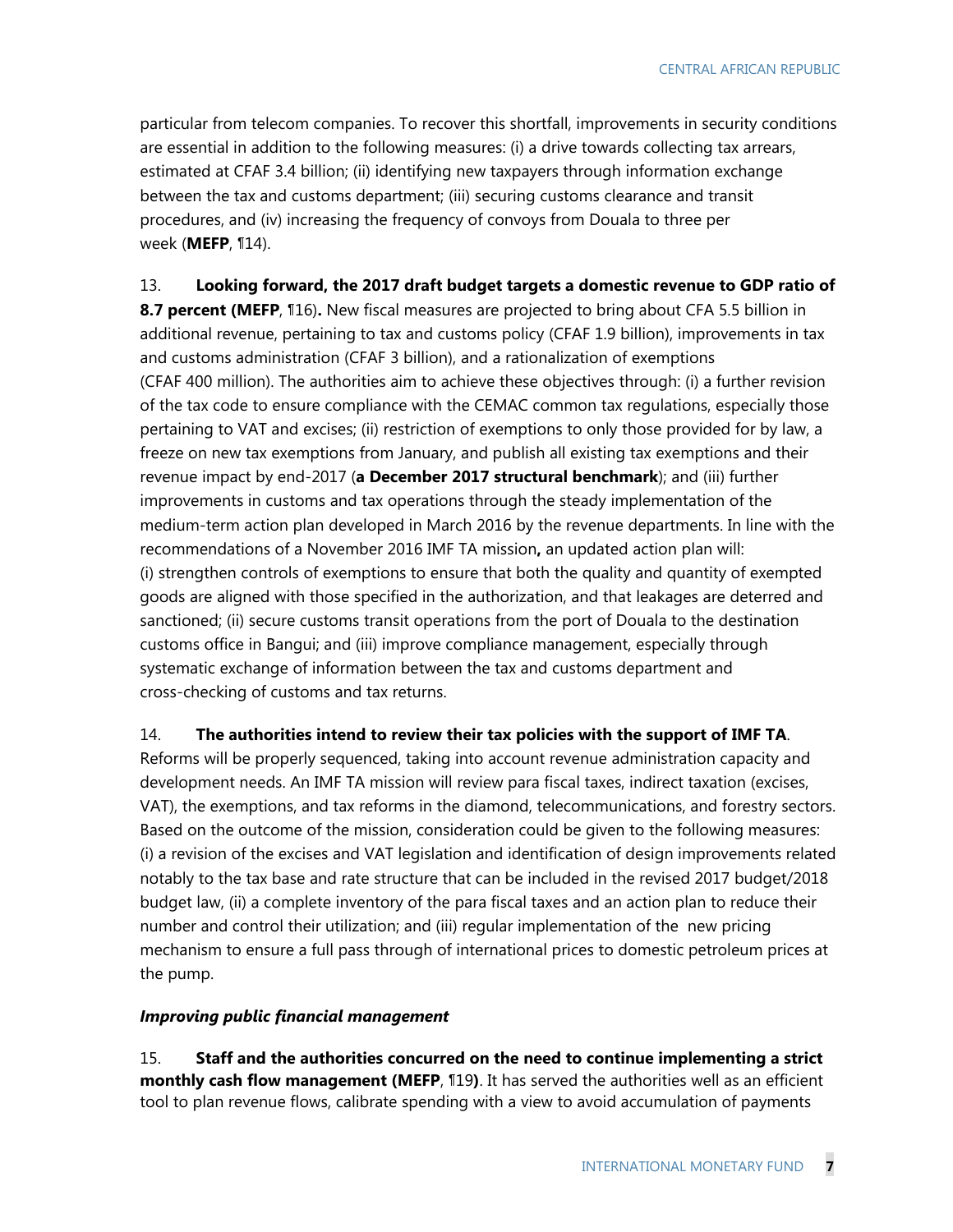arrears, and coordinate donor commitments. To monitor closely the cash situation for year-end, the authorities will shift from monthly to weekly treasury committee meetings, with the continued participation of the donor community. They will also make efforts to improve the execution of the convention with banks that collect revenue on behalf of the government and the timely transfer of para fiscal taxes collected by line ministries to the Treasury Single Account (TSA). The TSA is not yet fully functional as some local revenues are still not recorded. The authorities will review measures in place to prevent the creation of new government accounts in banks in accordance with the recent ministerial decision.

16. **The authorities reiterated the commitment to implement their public financial management reform agenda outlined in the July 2016 MEFP**. For the rest of 2016 and 2017, they will: improve their accounting framework and ensure better reporting of budget execution. They will accelerate the technical work needed to establish the treasury balances for 2010–14 while continuing to produce in a timely fashion the monthly treasury balances for the rest of 2016 and 2017. To achieve that objective, they will: (i) continue to maintain and remedy the shortcomings of the GESCO with assistance from development partners, while considering migrating to a new system; (ii) strictly adhere to the regulatory provisions on the use of exceptional payments procedures, which should not exceed 5 percent of non-wage and nondebt expenditure; and (iii) include the latter provision in the 2017 budget law. All these measures are crucial to improve the accounting framework and submit the budget law executions for 2015 and 2016 in 2017.

### *Implementation of the Government Strategy to clear Domestic Payments Arrears*

17. **The resolution of domestic payments arrears is a key component of the program.**  Domestic payments arrears accumulated vis-a-vis social institutions, private suppliers, commercial banks, and the BEAC amount to about 15 percent of GDP (Text Table 1):

- **Social payments arrears**: the government stepped up the clearance of wage and pension arrears accumulated in previous years and is committed to remain current on salaries and pensions. As at end-2016, the stock of domestic social payments is about 6.9 percent of GDP, some dating as far back as the early 90s. Their auditing (to start in January 2017) and validation (by end-April 2017) will allow the design of a clearance schedule that could start in July.
- **Commercial arrears**: are estimated to be 1.3 percent of GDP, excluding the arrears accumulated in 2015 and 2016 which are being reviewed. It is expected that an audit will be conducted by January 2017 and the outcome validated in April 2017.
- **Commercial bank arrears** have been recently reviewed by an external consultant, estimated to be 2.4 percent of GDP. The next phase is to validate the arrears in consultation with commercial banks. Once the validation process is completed, preferably before end-2016, the government intends to settle the arrears through securitization in the form of marketable treasury bills, bearing market interest rates,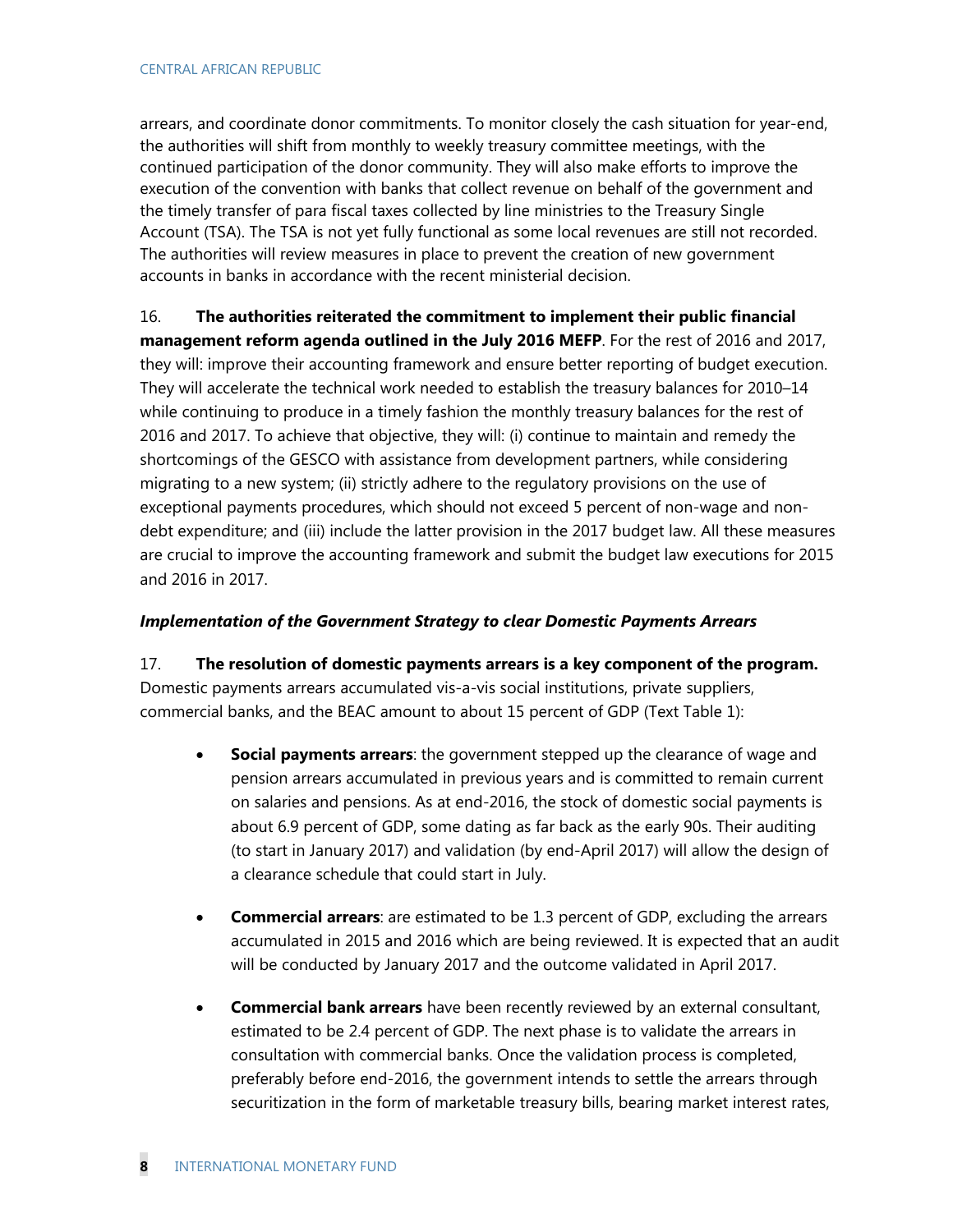in the second quarter of 2017. The operation should have a positive fiscal impact through a reduction in interest payments to banks. It would also allow banks to rebalance their balance sheets.

 **BEAC payments arrears.** The April 2016 agreement consolidates all audited liabilities and unpaid loans to CFAF 55.9 billion (5.3 percent of GDP) (this amount excludes exceptional and statutory advances of CFAF 22.5 billion). The agreement calls for postponement of the repayments to March 2018. A convention was signed with the government in April on a clearance plan.

An overall plan of settlement is to be adopted at the latest in June 2017 (**structural benchmark).** 

#### *Address the Accumulation of External Payment Arrears*

18. **The authorities committed to clear, in 2016, all the external payment arrears accumulated through August 2016 and prevent accumulation of external arrears in the future**. To ensure a better monitoring of the arrears and their settlement, the authorities will produce by end-2016, and subsequently update on a quarterly basis, a list of all domestic and external payments arrears by types and creditors (Text Table 1). The authorities plan to have new hiring and training to strengthen the debt management division which is responsible for providing quarterly report on debt services. In addition, the authorities will increase the fiscal cash buffer to 1.4 percent of GDP by end of 2016 to cushion against delays in donor funding and limit the risks of arrears accumulation.

|                                                                 |              |                        |                        | (Billions of CFAF) |                   |                        |                        |                        |                   |                        |
|-----------------------------------------------------------------|--------------|------------------------|------------------------|--------------------|-------------------|------------------------|------------------------|------------------------|-------------------|------------------------|
| <b>Type of Creditor</b>                                         | Aug-16.      | <b>Dec-16</b><br>proj. | <b>Mar-17</b><br>proj. | Jun 17<br>proj.    | $Sep-17$<br>proj. | <b>Dec-17</b><br>proj. | <b>Mar-18</b><br>proj. | <b>Jun-18</b><br>proj. | $Sep-18$<br>proj. | <b>Dec-18</b><br>proj. |
| <b>Domestic</b>                                                 |              |                        |                        |                    |                   |                        |                        |                        |                   |                        |
| Total                                                           | 176.4        | 173.9                  | 171.9                  | 169.9              | 167.9             | 166.4                  |                        |                        |                   | 156.3                  |
| BEAC <sup>1</sup>                                               | 55.9         | 55.9                   | 55.9                   | 55.9               | 55.9              | 55.9                   |                        |                        |                   | 52.9                   |
| Commercial Banks <sup>2</sup><br>Private Suppliers <sup>2</sup> | 25.6<br>14.0 | 25.6<br>14.0           | 25.6<br>14.0           | 25.6<br>14.0       | 25.6<br>14.0      | 25.6<br>14.0           |                        |                        |                   | 25.6<br>14.0           |
| Social Payments <sup>2</sup>                                    | 72.3         | 69.8                   | 67.8                   | 66.8               | 64.8              | 63.8                   |                        |                        |                   | 56.8                   |
| Cross Debt and Other                                            | 8.6          | 8.6                    | 8.6                    | 7.6                | 7.6               | 7.1                    |                        |                        |                   | 7.0                    |
| <b>External</b>                                                 |              |                        |                        |                    |                   |                        |                        |                        |                   |                        |
| <b>Total</b>                                                    | 159.9        | 158.4                  |                        |                    |                   | 158.4                  |                        |                        |                   | 158.4                  |
| Bilateral Debt <sup>3</sup>                                     | 153.7        | 152.2                  |                        |                    |                   | 152.2                  |                        |                        |                   | 152.2                  |
| Multilateral Debt <sup>4</sup>                                  | 6.2          | 6.2                    |                        |                    |                   | 6.2                    |                        |                        |                   | 6.2                    |

# **Text Table 1. Central African Republic: Stock of Domestic and External Arrears**

*Source* : C.A.R. authorities.

<sup>1</sup> The April 2016 agreement consolidates all audited liabilities and unpaid loans (excluding exceptional and statutory advances which amount to CFAF 22.5 billion).

The agreement calls for postponement of the repayments to March 2018.

<sup>2</sup> Estimate. Audit and validation expected in early 2017. Arrears to private suppliers exclude arrears in 2015 and 2016 which are being reviewed.

<sup>3</sup> The authorities are negotiating to resolve these arrears, many of which are pre-HIPC. Under the Paris Club agreement,

C.A.R. has committed to negotiate the Non-Paris Club debt under the same conditions granted by the Paris Club.

4 Mainly overdue contributions to international organizations.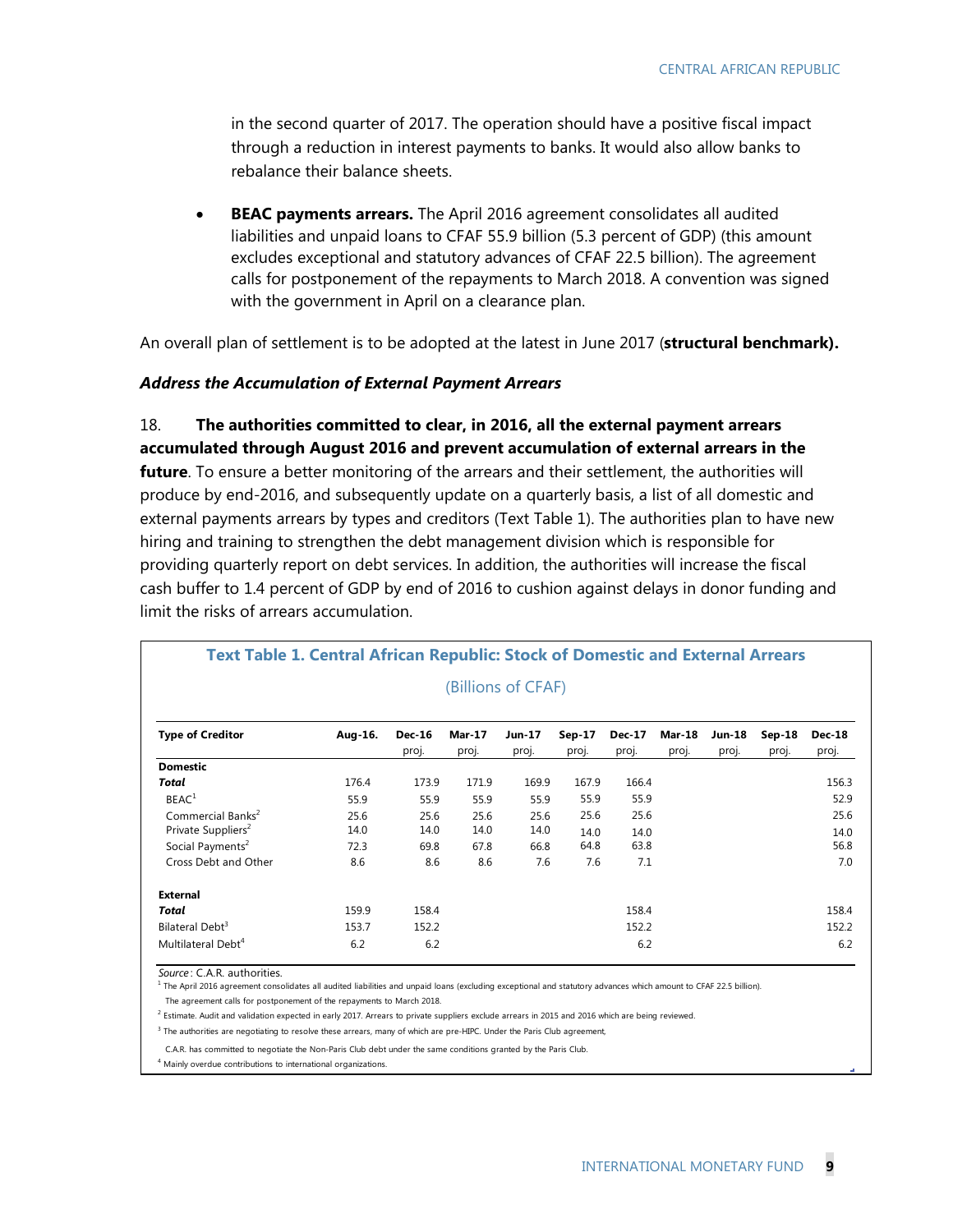#### 19. **Staff and the authorities concurred on the need to strengthen external debt**

**management.** The July 2016 Debt Sustainability Analysis (DSA) puts C.A.R. at high risk of debt distress. The current rating reflects the collapse in GDP, tax revenues and exports. In view of the high risk of debt distress, the government shares staff's view that C.A.R. should rely on grant financing, and limit highly concessional financing for critical projects for which grants could not be secured and project profitability is assured (Text Table 2). At end-September 2016, C.A.R. owes close to US\$94 million of pre-HIPC Initiative arrears to Argentina, Equatorial Guinea, Iraq, Libya, and Montenegro. C.A.R. also has arrears to the French export guarantee institute, COFACE. All official creditors have consented to IMF financing in the context of a new ECF arrangement notwithstanding these arrears. C.A.R. arrears to the Saudi Development Fund amount to US\$1.26 million, which arose during the emergency period. The government has contacted the authorities of Saudi Arabia to inform them of their intention to resolve these arrears. C.A.R. has accumulated post-HIPC payments arrears to China and India in 2016 and will clear them before year-end. CAR is also in arrears to two French private entities, and is continuing to make good faith efforts to finalize/and reach a collaborative agreement with them.

| <b>PPG external debt</b>        | Volume of new debt in<br>2016 |             | PV of new debt in 2016<br>(program purposes) |             | PV of new debt in 2016<br>(including negative GEs) |          |
|---------------------------------|-------------------------------|-------------|----------------------------------------------|-------------|----------------------------------------------------|----------|
|                                 | USD million                   | Percent     | USD million                                  | Percent     | USD million                                        | Percent  |
| By sources of debt financing    | 10.3                          | 100         | 5.2                                          | 100         | 5.2                                                | 100      |
| Concessional debt, of which     | 10.3                          | 100         | 5.2                                          | 100         | 5.2                                                | 100      |
| Multilateral debt               | 10.3                          | 100         | 5.2                                          | 100         | 5.2                                                | 100      |
| <b>Bilateral debt</b>           | 0.0                           | 0           | 0.0                                          | $\mathbf 0$ | 0.0                                                | $\Omega$ |
| Other                           | 0.0                           | $\Omega$    | 0.0                                          | $\mathbf 0$ | 0.0                                                | $\Omega$ |
| Non-concessional debt, of which | 0.0                           | 0           | 0.0                                          | 0           | 0.0                                                | 0        |
| Semi-concessional               | 0.0                           | $\Omega$    | 0.0                                          | $\mathbf 0$ | 0.0                                                | $\Omega$ |
| Commercial terms                | 0.0                           | 0           | $0.0\,$                                      | $\mathbf 0$ | 0.0                                                | $\Omega$ |
| <b>By Creditor Type</b>         | 10.3                          | 100         | 5.2                                          | 100         | 5.2                                                | 100      |
| Multilateral                    | 10.3                          | 100         | 5.2                                          | 100         | 5.2                                                | 100      |
| <b>Bilateral - Paris Club</b>   | 0.0                           | 0           | 0.0                                          | $\mathbf 0$ | 0.0                                                | $\Omega$ |
| Bilateral - Non-Paris Club      | 0.0                           | 0           | 0.0                                          | $\mathbf 0$ | 0.0                                                | $\Omega$ |
| Other                           | 0.0                           | $\Omega$    | 0.0                                          | $\Omega$    | 0.0                                                | $\Omega$ |
| <b>Uses of debt financing</b>   | 10.3                          | 100         | 5.2                                          | 100         | 5.2                                                | 100      |
| Infrastructure                  | 10.3                          | 100         | 5.2                                          | 100         | 5.2                                                | 100      |
| Social Spending                 | 0.0                           | $\mathbf 0$ | 0.0                                          | $\mathbf 0$ | 0.0                                                | $\Omega$ |
| <b>Budget Financing</b>         | 0.0                           | 0           | 0.0                                          | $\mathbf 0$ | 0.0                                                | $\Omega$ |
| Other                           | 0.0                           | 0.0         | 0.0                                          | 0.0         | 0.0                                                | 0.0      |
| <b>Memo Items</b>               |                               |             |                                              |             |                                                    |          |
| <b>Indicative projections</b>   |                               |             |                                              |             |                                                    |          |
| Year 2                          | 10.3                          |             | 5.2                                          |             | 5.2                                                |          |
| Year 3                          | 0.0                           |             | 0.0                                          |             | 0.0                                                |          |

**Text Table 2. Central African Republic: Summary Table of Projected External Borrowing Program, 2016**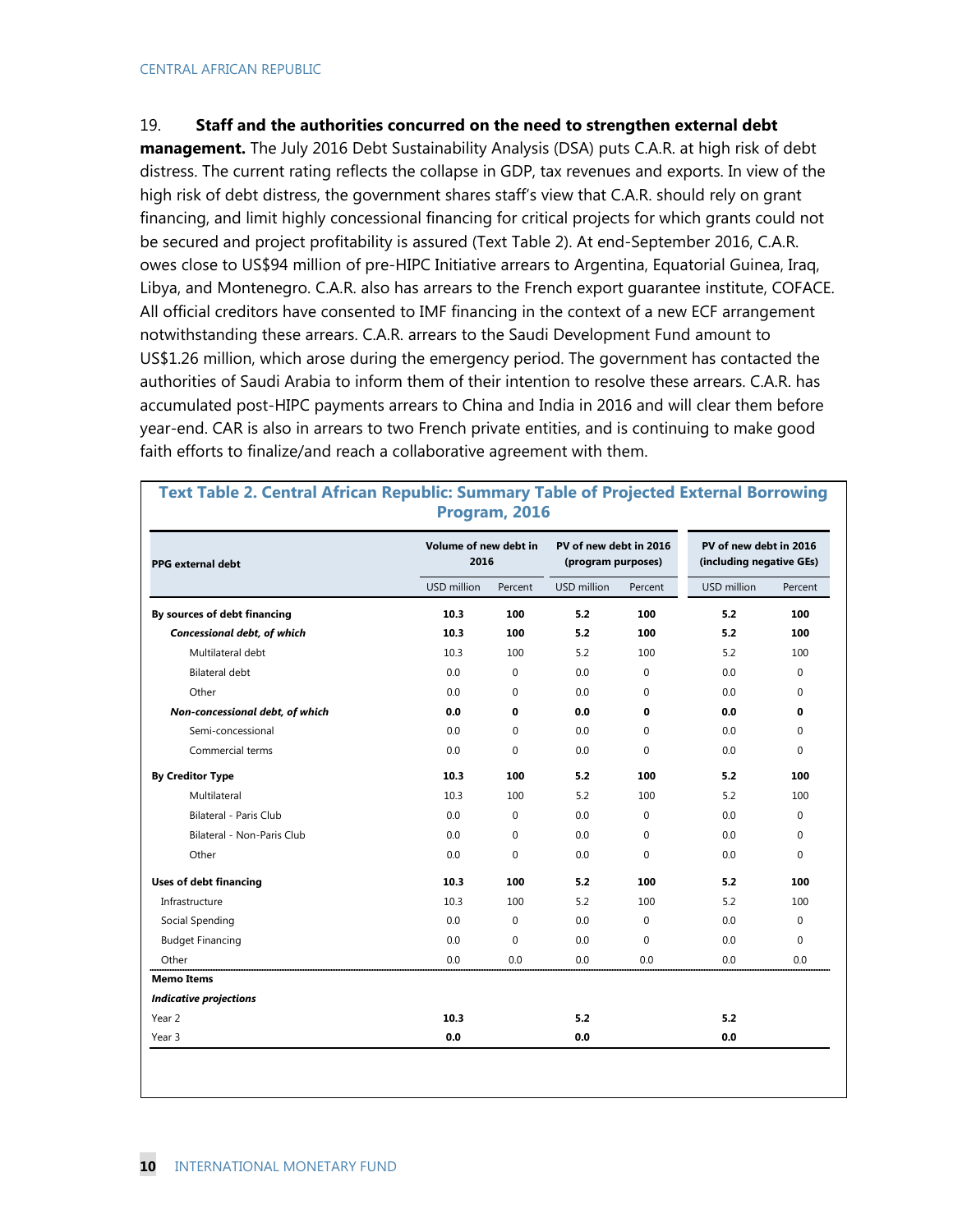### **D. Increasing Financial Intermediation**

### 20. **Staff and the authorities agreed on the importance of increasing financial**

**intermediation to better support economic growth (MEFP, ¶24)**. Provision of better services by commercial banks and loan repayment by borrowers will be key in achieving this goal. The June 2015 seminar on improving bank services has led the National Credit Council to establish a work plan to that effect. In line with this work plan, the authorities are working on a set of measures to strengthen the judicial system to help settle disputes between banks and their borrowing customers and improve risk management and lending practices. They are also implementing the action plan to set up commercial and land registries; taking steps to authorize more banks to conduct mobile banking and training seminars to educate banks and the public on provision of financial services; and are also focusing on measures to monitor risk management and lending practices to address prudential risks. In addition, the authorities are exploring options to enable the agricultural sector to access bank financing, including the feasibility of an agricultural bank with the support of technical and financial partners.

### **E. Other Structural Reforms to Support Inclusive Growth**

21. **The authorities concurred to undertake structural and institutional reforms to promote the development of the private sector**. These reforms will focus on modernizing and updating the legal framework in key economic sectors with a view to improve the business climate. In this context, the government intends to implement the Joint Business Improvement Framework (CMAA) to promote and enhance the government-private sector dialogue. They are preparing two laws to revitalize telecommunications activities. They will also update the investment charter, the mining code, the telecommunications code and the regulations in the forestry sector. A one-stop shop will be established to facilitate administrative procedures for investors.

22. **The authorities view the implementation of their social policy under their Recovery and Peacebuilding Plan for the Central African Republic (RCPCA) as critical for building national cohesion and strengthening security (MEFP, ¶9)**. The goals of the RCPCA are to rehabilitate refugees, foster local community development, restructure public administration, improve access to basic amenities, and reform education and health systems. The RCPCA, that meets the Fund's requirements under the new policy for poverty reduction strategies, has been submitted to management by the authorities as their economic development document (EDD). The government's strategy appropriately focuses on consolidating peace and reconciliation as a prerequisite for an economic rebound that will help combat poverty and enhance the state's capacity to provide basic social services. A key focus of the plan is to expand access to and the quality of social services by constructing health care centers, water and sanitation infrastructure, and schools. Training and recruitment programs for teachers and health workers will be launched. Targeted support to the most vulnerable, including women, small farmers and herders, and youth, should gradually improve their living conditions.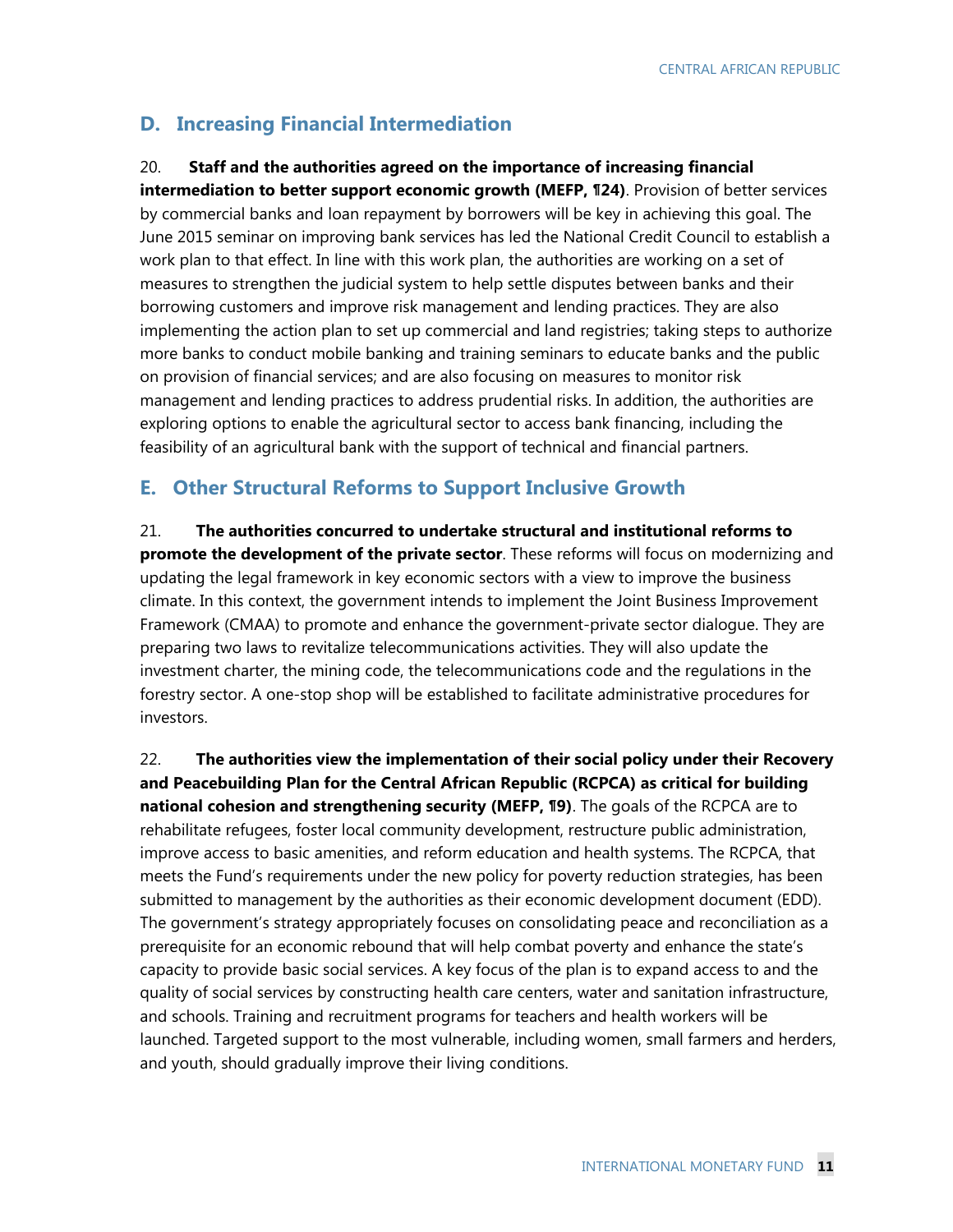23. **The authorities recognize the need to and are committed to strengthen governance and transparency in the use of public resources**. A team is working on a plan to bring the asset disclosure regime in line with best practices, reform the legal framework to fight corruption and establish an independent anti-corruption agency. This plan is expected to be completed by the end of the third quarter of 2017.

# **TECHNICAL ASSISTANCE AND THE CAPACITY BUILDING FRAMEWORK**

### 24. **Staff and the authorities concurred on the urgent need for capacity building.** The

authorities welcomed the opportunity to be included in the IMF's Capacity Building Framework (CBF) pilot project in 2017. Within this CBF, their priorities will focus on domestic revenue collection, PFM, public debt management, macroeconomic statistics, civil service reform and macro fiscal capacity. The outcome is to strengthen the institutional framework in place that coordinates TA and training with a view to increasing revenue, enhancing spending efficiency, restoring budget discipline, strengthening debt management and creating a core macro fiscal capacity. Additional TA will be provided by the IMF in the coming months on tax policy, revenue administration, PFM, national accounts data compilation, and external trade data.

# **PROGRAM MODALITIES AND FINANCING**

25. **From 2017 onwards, the program will be monitored semi-annually.** Performance criteria for end-December 2016 remain unchanged. Indicative targets for end-September 2017, and PCs for end-June 2017 and end-December 2017 are proposed (**MEFP**, Table 2). They reflect the revised macroeconomic framework and the draft 2017 budget. The submission to parliament of the 2017 budget consistent with the program fiscal anchor, the domestic primary deficit set at 1.9 percent of GDP, is a **prior action** to the first ECF review (**MEFP**, Table 3).

26. **Additional structural benchmarks for 2017 will be adopted** (**MEFP**, Table 3)**.** They include: (i) the renegotiation of the convention with banks (end-June 2017); (ii) the launching of the audits of the social debt, supplier debt and cross debts (end-February 2017); (iii) restriction of exemptions solely on those provided by the law and a freeze on new tax exemptions (as part of the 2017 budget); (iv) the publication of all existing exemptions (ongoing); (v) a complete inventory of the para fiscal taxes and an action plan to ensure their timely transfer to the TSA (end-September 2017); and (vi) the production of the revenue and expenditure account for 2016 (end-September 2017).

### 27. **The authorities request a waiver for the non-observance of a performance criterion on the non-accumulation of external payments arrears (Letter of Intent, and MEFP ¶22)**.

The request is based on corrective actions taken, including a commitment to clear all the arrears accumulated in 2016 before year-end, strengthening debt management procedures to avoid accumulation of payments arrears in the future, and building a cash buffer of CFAF 15 billion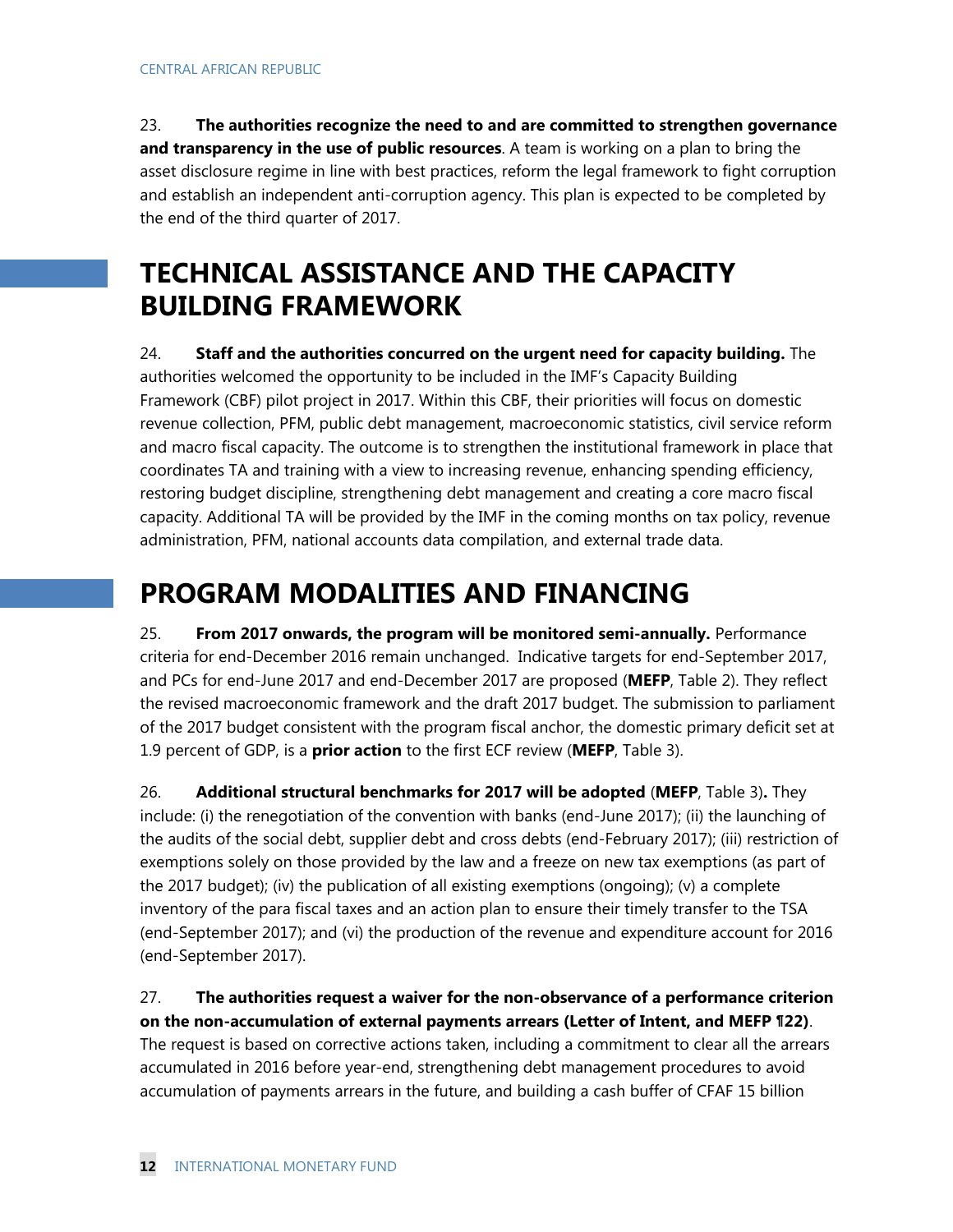(1.4 percent of GDP) to ensure timely external debt services in case of delayed budget support disbursements.

28. **The program is fully financed for 2016 and 2017.** Disbursements from the World Bank (CFAF 11.7 billion), the African Development Bank (CFAF 5.9 billion), and the European Union (CFAF 3.7 billion) are expected before end December 2016. Donors confirmed their budget support at the Brussels's conference on CAR. For 2017, Table 7 summarizes commitments by donors, which, combined with the disbursements of second and third review of the ECF supported program, will close the financing gap. Pledges from key donors are consistent with the medium-term public investment program and the prospects for financing assurances in 2018 also look promising.

30. **C.A.R.'s capacity to repay the Fund is adequate.** The expiration of the grace period on previous IMF arrangements has triggered significant amortization payments since 2015 which will continue through 2019. Projected payments for 2017 and 2018 amounts to SDR 12.2 million and 10.3 million, respectively. To safeguard repayments to the Fund, the authorities are making regular deposits at the BEAC to ensure they have enough resources to meet their obligations to the Fund when due. Support from developments partners, together with the recent agreement on arrears with the BEAC, and the careful treasury management should contribute to meeting financing needs and timely debt service payments, including to the Fund (Table 8).

29. **Safeguards Assessment**. The BEAC remains subject to close IMF monitoring of safeguards "rolling measures" in the context of new program requests and reviews for the CEMAC countries. Consistent with this approach, the April 2016 safeguards monitoring visit found that the priority recommendations on legal reform to be completed by early 2017 and transition to International Financial Reporting Standards (IFRS) remained outstanding. Staff remains engaged with the BEAC to advance these reforms within the agreed timelines. Satisfactory progress is needed for continued IMF financial engagement with the CEMAC member countries.

# **STAFF APPRAISAL**

30. **Economic recovery is underway but remains fragile.** The return to democratic institutions and political stability since the new government assumed office in April 2016 should support economic recovery. Resurgence of violence in June and in October has weakened the growth prospects for 2016, growth is projected to gradually pick up over the medium term supported by the ongoing peace efforts underway, appropriate macroeconomic and structural policies, and continued assistance from development partners. However, this favorable outcome is subject to downside risks as it is predicated on the authorities' ability to sustain peace and security and continue their efforts towards lifting the remaining embargo on diamond exports.

31. **The authorities' commitment to the program's objectives has been strong.** All end-August quantitative and indicative targets were met, with the exception of non-accumulation of external payments, and structural reforms have been implemented, albeit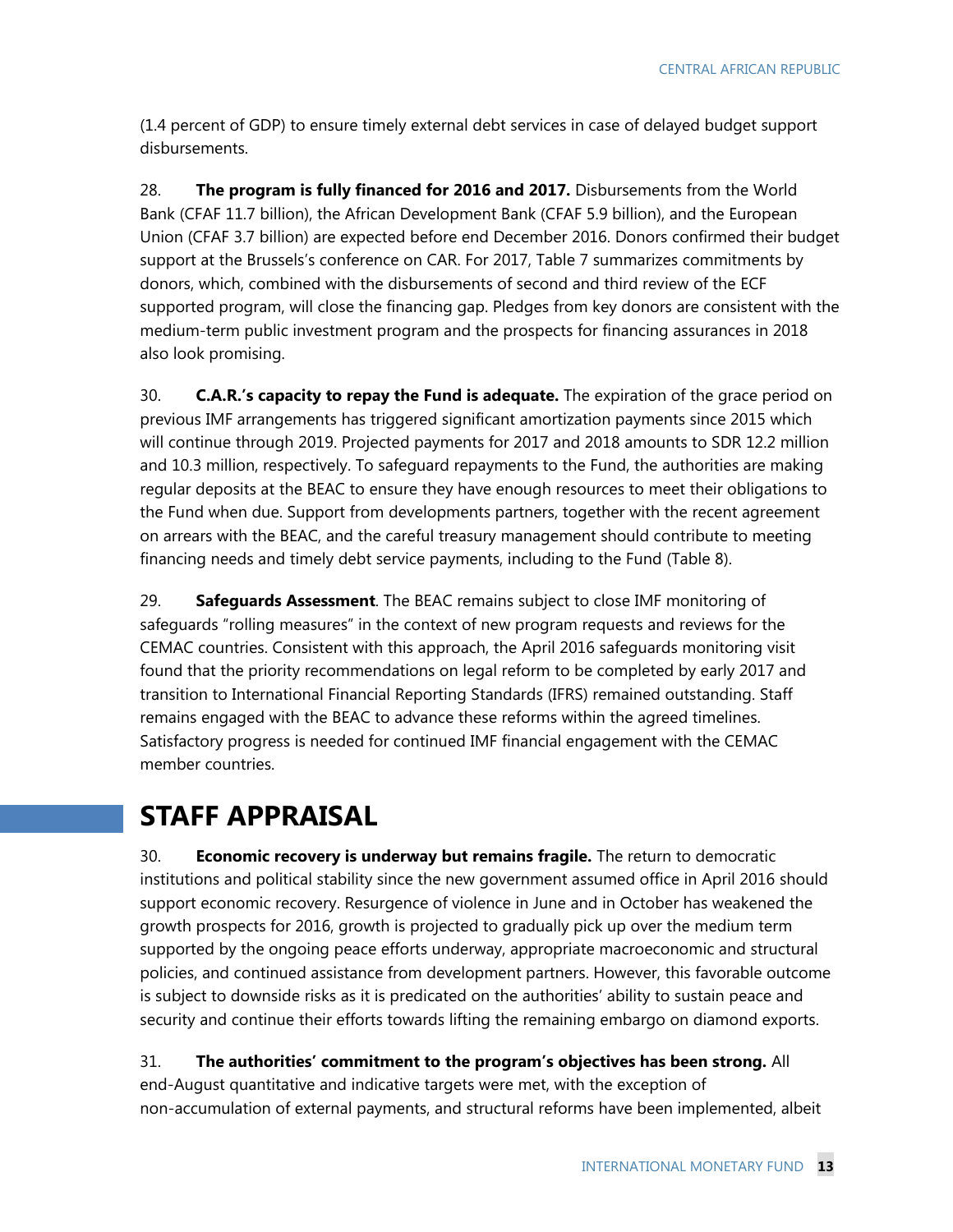with some delays. The program performance has been satisfactory and staff welcome the authorities' continuous efforts to achieve the program's objectives.

32. **While more sustained efforts are needed, the authorities are taking steps to ensure that the country's domestic revenue potential is achieved**. The recent stepping up of IMF technical assistance on tax policy, revenue administration and tax and customs exemptions, combined with strong political will and steadfast implementation, will bear fruits in the medium term. Equally important is the implementation of the action plans of PFM to enhance expenditure management developed with assistance from the development partners and the Fund. Staff urges the authorities to continue implementing these reforms to contain the domestic primary deficit, free resources to ramp up priority spending such as health, education, security, and public investment that are essential for engineering inclusive growth and maintaining political stability.

33. **Substantial amounts of external support in the form of project grants are needed from the international community.** The financing needs to rebuild the infrastructure and meet basic social needs are significant, as highlighted by the recent government's RPCP which was submitted to the Brussels donors conference. Most importantly, considering the current high risk of debt distress facing the country, staff recommends that this financing comes primarily in the form of grants. Staff also urge donors to disburse budget support on time, as the failure to do so complicates the country's treasury situation and the implementation of the program.

34. **Scaling up technical support in capacity building can help the authorities sustain recovery in the medium and long term.** Sustaining long-lasting peace and meeting the development needs would be difficult without more devoted efforts and resources from the international community, in the form of technical assistance and training to build much-needed capacity This would be key to strengthen institutions, improve governance, encourage private sector development, and attract foreign direct investment. Staff encourages the authorities to strengthen their institutional framework to better coordinate such assistance, and welcomes the authorities' commitment to the pilot CBF initiative. The return of a resident representative in Bangui and the lifting of mission suspension will support program implementation and capacity building.

35. **Staff recommends completion of the first program review based on C.A.R.'s performance under the program and the strength of the authorities' policy commitments**. Staff also supports the authorities' request for a waiver for non-observance of non-accumulation of new external arrears for the first review, based on the corrective actions described in paragraph ¶29. The economic program remains appropriate, considering the challenging security environment and capacity constraints of the authorities. **Staff also recommends that the financing assurances review be completed.**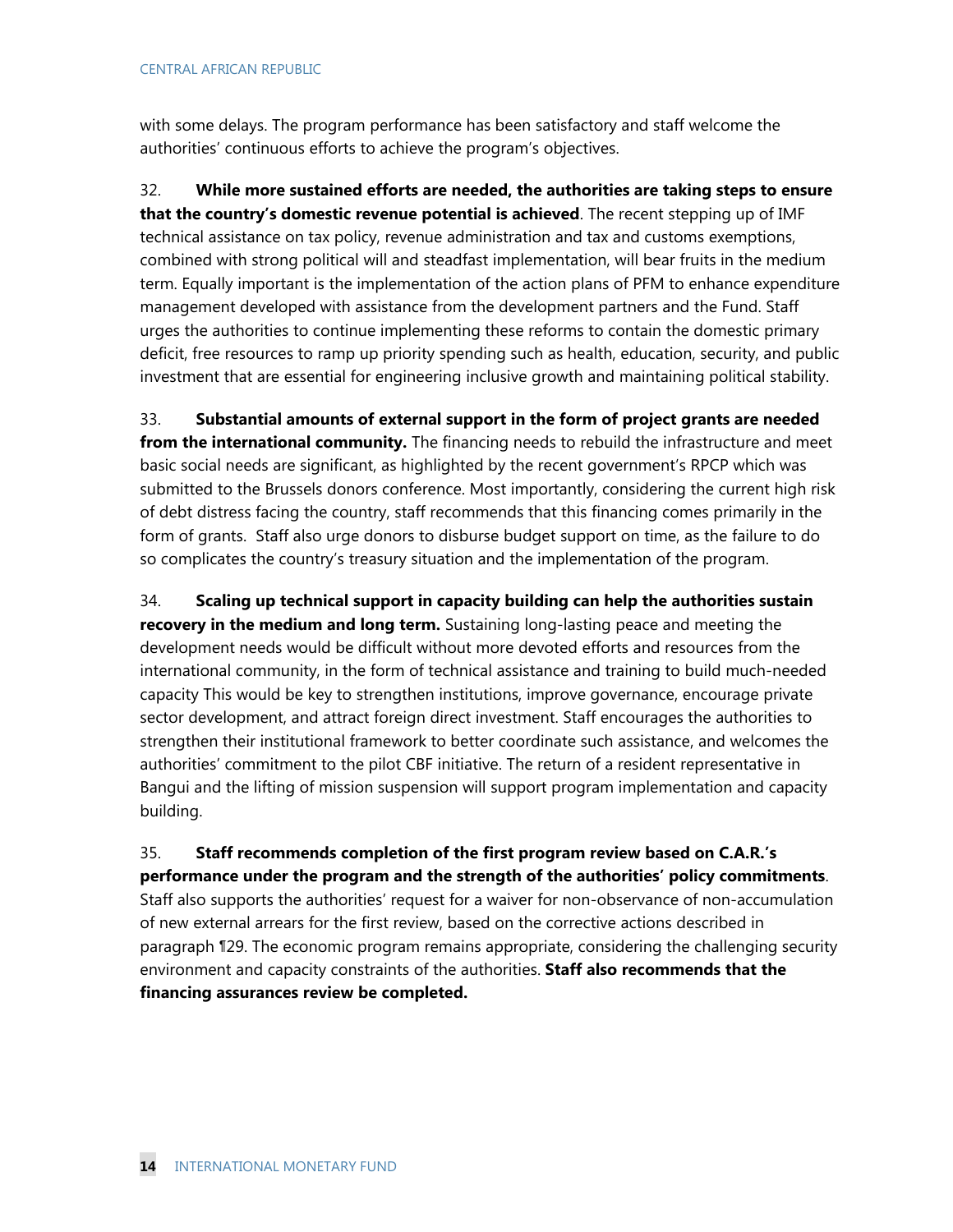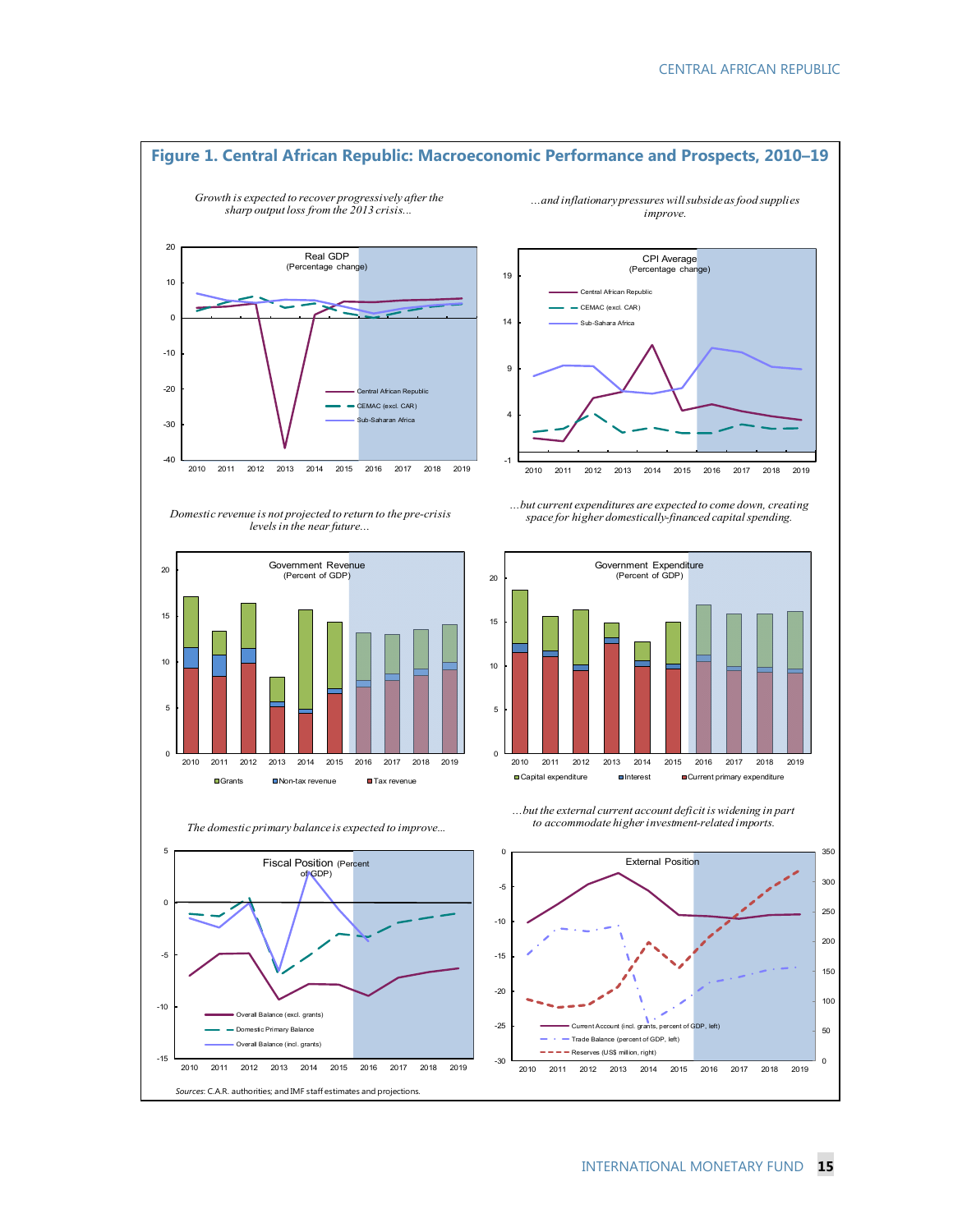### **Table 1. Central African Republic: Selected Economic and Financial Indicators, 2012–21**

|                                       | 2012        | 2013         | 2014          | 2015         | 2016                                                   |              |             | 2018        | 2019         | 2020         | 2021         |
|---------------------------------------|-------------|--------------|---------------|--------------|--------------------------------------------------------|--------------|-------------|-------------|--------------|--------------|--------------|
|                                       |             |              | Est.          | Prel.        | Program                                                | Proj.        |             |             | Proj.        |              |              |
|                                       |             |              |               |              | (Annual percentage change; unless otherwise indicated) |              |             |             |              |              |              |
| National income and prices            |             |              |               |              |                                                        |              |             |             |              |              |              |
| GDP at constant prices                | 4.1         | $-36.7$      | 1.0           | 4.8          | 5.2                                                    | 4.5          | 5.0         | 5.3         | 5.5          | 5.8          | 5.9          |
| GDP at current prices                 | 6.9         | $-32.3$      | 12.2          | 11.3         | 11.3                                                   | 11.7         | 11.5        | 11.3        | 11.0         | 10.8         | 9.4          |
| GDP deflator                          | 2.7         | 7.0          | 11.1          | 6.2          | 5.8                                                    | 6.9          | 6.2         | 5.7         | 5.2          | 4.7          | 3.3          |
| CPI (annual average)                  | 5.9         | 6.6          | 11.6          | 4.5          | 4.0                                                    | 5.1          | 4.5         | 3.9         | 3.5          | 3.0          | 3.0          |
| CPI (end-of-period)                   | 5.9         | 5.9          | 9.7           | 4.8          | 4.0                                                    | 5.9          | 3.7         | 4.2         | 3.0          | 3.0          | 3.0          |
| Money and credit                      |             |              |               |              |                                                        |              |             |             |              |              |              |
| Broad money                           | 1.6         | 5.6          | 14.6          | 5.3          | 11.8                                                   | 12.2         | 13.3        | 11.3        | 11.1         | 10.8         | 9.4          |
| Credit to the economy                 | 30.2        | $-16.3$      | 4.0           | $-0.2$       | 10.3                                                   | 7.6          | 11.2        | 11.0        | 10.8         | 10.6         | 9.2          |
| External sector                       |             |              |               |              |                                                        |              |             |             |              |              |              |
| Export volume of goods                | 11.3        | $-50.8$      | $-28.1$       | 4.9          | 32.4                                                   | 33.7         | 21.4        | 7.3         | 21.7         | 8.8          | 21.5         |
| Import volume of goods                | 22.1        | $-29.6$      | 77.5          | 21.0         | 12.6                                                   | 9.2          | 3.9         | 6.2         | 12.8         | 1.2          | 7.2          |
| Terms of trade                        | 2.8         | 19.4         | 8.2           | 29.0         | 5.8                                                    | 5.7          | $-7.6$      | 0.7         | $-2.5$       | 0.6          | 0.2          |
|                                       |             |              |               |              | (Percent of GDP; unless otherwise indicated)           |              |             |             |              |              |              |
| Gross national savings                | 10.4        | 5.7          | 4.6           | 4.9          | 6.7                                                    | 7.1          | 7.5         | 8.8         | 10.0         | 12.3         | 14.4         |
| Of which: current official transfers  | 1.0         | 1.3          | 8.7           | 3.3          | 0.5                                                    | 0.9          | 0.0         | 0.0         | 0.0          | 0.0          | 0.0          |
| Gross domestic savings                | 3.6         | $-1.9$       | $-14.3$       | $-8.0$       | $-2.5$                                                 | $-2.5$       | $-0.8$      | 0.9         | 2.4          | 5.2          | 7.6          |
| Government                            | 1.4         | $-7.3$       | $-5.3$        | $-2.8$       | $-2.4$                                                 | $-2.9$       | $-1.0$      | $-0.4$      | 0.5          | 1.2          | 2.2          |
| Private sector                        | 2.2         | 5.4          | $-9.0$        | $-5.2$       | $-0.1$                                                 | 0.4          | 0.2         | 1.3         | 1.9          | 3.9          | 5.4          |
| Consumption                           | 96.4        | 101.9        | 114.3         | 108.0        | 102.5                                                  | 102.5        | 100.8       | 99.1        | 97.6         | 94.8         | 92.4         |
| Government                            | 7.4<br>89.0 | 10.2<br>91.6 | 8.2           | 7.7<br>100.4 | 7.5<br>95.0                                            | 7.9          | 7.0<br>93.8 | 7.0<br>92.1 | 6.8          | 7.4          | 7.4          |
| Private sector<br>Gross investment    | 15.0        | 8.7          | 106.1<br>10.2 | 13.9         | 16.9                                                   | 94.6<br>16.3 | 17.2        | 17.8        | 90.8<br>18.9 | 87.5<br>19.8 | 85.1<br>21.0 |
| Government                            | 6.2         | 1.7          | 2.1           | 4.7          | 6.2                                                    | 5.7          | 6.0         | 6.1         | 6.6          | 6.9          | 7.4          |
| Private sector                        | 8.8         | 7.0          | 8.1           | 9.3          | 10.6                                                   | 10.6         | 11.2        | 11.7        | 12.3         | 12.9         | 13.6         |
| External current account balance      | -4.6        | $-3.0$       | $-5.6$        | $-9.0$       | $-10.1$                                                | $-9.2$       | $-9.6$      | $-9.1$      | $-9.0$       | $-7.5$       | $-6.5$       |
| Overall balance of payments           | 3.0         | 2.8          | $-2.6$        | $-2.2$       | $-4.4$                                                 | $-4.4$       | $-2.2$      | $-2.0$      | $-2.1$       | $-1.0$       | $-0.6$       |
| Central government finance            |             |              |               |              |                                                        |              |             |             |              |              |              |
| Total revenue (including grants)      | 16.4        | 8.4          | 15.7          | 14.3         | 13.0                                                   | 13.2         | 13.0        | 13.6        | 14.1         | 15.3         | 16.3         |
| of which: domestic revenue            | 11.5        | 5.6          | 4.9           | 7.1          | 8.1                                                    | 8.0          | 8.7         | 9.3         | 9.9          | 11.5         | 12.4         |
| Total expenditure <sup>1</sup>        | 16.4        | 14.9         | 12.7          | 14.9         | 17.1                                                   | 16.9         | 15.9        | 15.9        | 16.2         | 17.3         | 17.5         |
| of which: capital spending            | 6.2         | 1.7          | 2.1           | 4.7          | 6.2                                                    | 5.7          | 6.0         | 6.1         | 6.6          | 6.9          | 7.4          |
| Overall balance                       |             |              |               |              |                                                        |              |             |             |              |              |              |
| Excluding grants                      | $-4.9$      | $-9.3$       | $-7.8$        | $-7.8$       | $-9.0$                                                 | $-8.9$       | $-7.2$      | $-6.6$      | $-6.3$       | $-5.9$       | $-5.2$       |
| Including grants                      | 0.0         | $-6.5$       | 3.0           | $-0.6$       | $-4.1$                                                 | $-3.7$       | $-2.9$      | $-2.4$      | $-2.2$       | $-2.0$       | $-1.3$       |
| Domestic primary balance <sup>2</sup> | 0.5         | $-7.0$       | $-5.1$        | $-3.0$       | $-3.3$                                                 | $-3.3$       | $-1.9$      | $-1.4$      | $-1.0$       | $-0.6$       | $-0.1$       |
| Public sector debt                    | 23.5        | 38.5         | 51.1          | 48.5         | 47.2                                                   | 46.6         | 40.6        | 35.2        | 30.8         | 27.4         | 24.5         |
| Of which: domestic debt 3             | 13.8        | 24.0         | 36.3          | 34.0         | 30.3                                                   | 29.8         | 25.7        | 22.1        | 18.6         | 15.9         | 13.4         |
| Gross official foreign reserves       |             |              |               |              |                                                        |              |             |             |              |              |              |
| (US\$ millions, end-of-period)        | 175.6       | 205.8        | 258.7         | 199.4        | 207.6                                                  | 207.5        | 248.3       | 288.5       | 319.0        | 363.9        | 406.2        |
| (months of imports, f.o.b.)           | 5.6         | 3.7          | 5.1           | 4.2          | 4.0                                                    | 4.0          | 4.5         | 4.7         | 5.0          | 5.2          | 5.5          |
| Nominal GDP (CFAF billions)           | 1108        | 750          | 842           | 937          | 1042                                                   | 1046         | 1167        | 1299        | 1442         | 1598         | 1748         |

Expenditure is on a cash basis in 2014 and 2015 in the context of the Rapid Credit Facility.

 $2$  Excludes grants, interest payments, and externally-financed capital expenditure.

 $3$  Comprises government debt to BEAC, commercial banks and government arrears.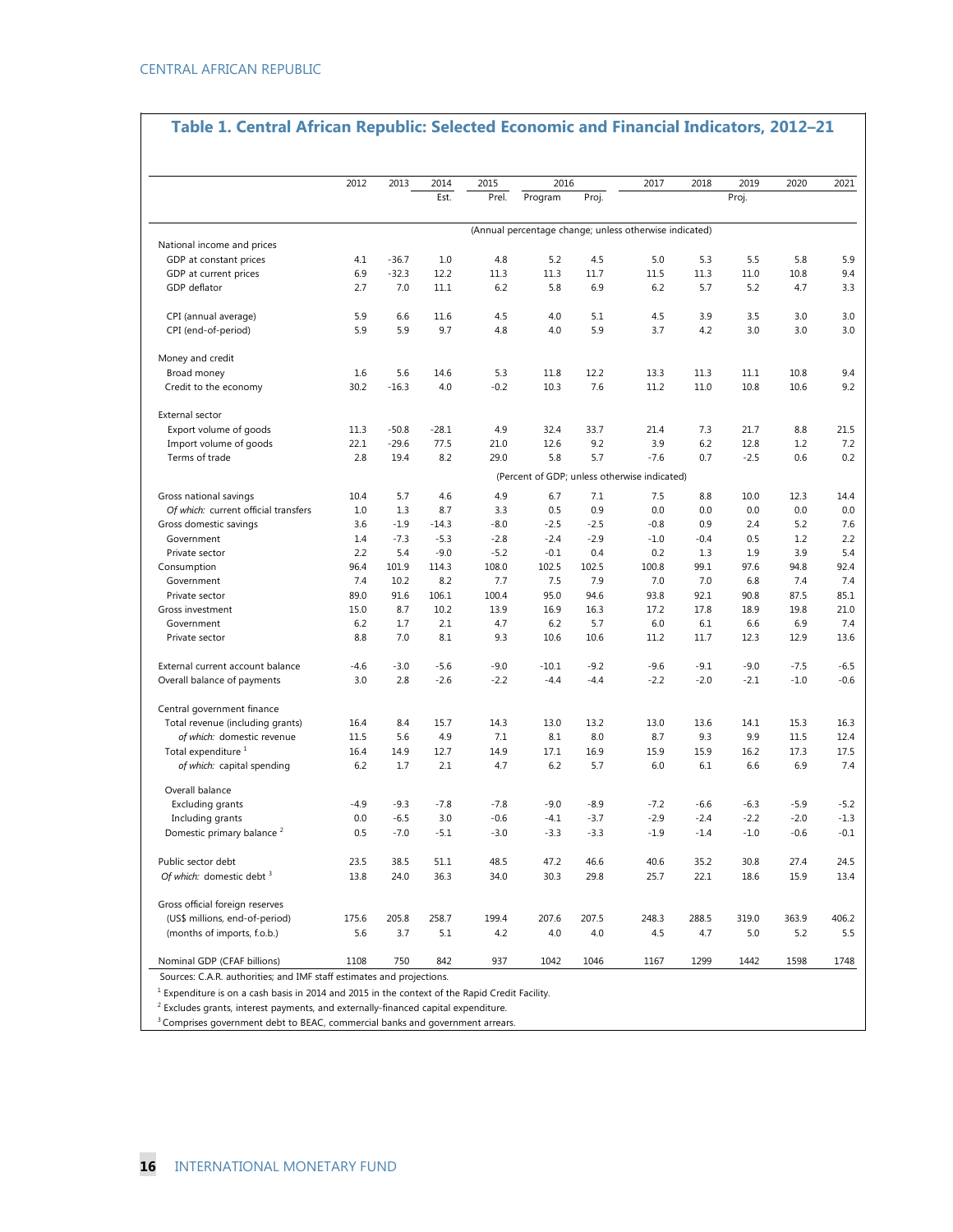### **Table 2. Central African Republic: Central Government Financial Operations, 2012–21 (CFAF billions)**

|                                                                                      | 2012    | 2013    | 2014    | 2015    | 2016         |              | 2017         | 2018         | 2019        | 2020    | 2021    |
|--------------------------------------------------------------------------------------|---------|---------|---------|---------|--------------|--------------|--------------|--------------|-------------|---------|---------|
|                                                                                      |         |         | Est.    | Prel.   | Program      | Proj.        |              |              | Proj.       |         |         |
|                                                                                      |         |         |         |         |              |              |              |              |             |         |         |
| Revenue                                                                              | 181.3   | 62.9    | 132.2   | 134.1   | 135.4        | 138.6        | 152.0        | 176.0        | 203.1       | 244.8   | 284.1   |
| Domestic revenue                                                                     | 127.3   | 42.2    | 41.3    | 66.5    | 84.7         | 83.9         | 102.0        | 120.6        | 143.1       | 183.0   | 216.3   |
| Tax revenue                                                                          | 109.3   | 38.8    | 37.1    | 60.9    | 76.8         | 76.0         | 93.2         | 110.9        | 131.3       | 170.4   | 202.5   |
| Taxes on profits and property                                                        | 21.1    | 7.0     | 8.1     | 13.1    | 15.2         | 15.2         | 18.5         | 21.8         | 27.9        | 37.6    | 50.6    |
| Taxes on goods and services                                                          | 88.2    | 31.8    | 29.0    | 47.8    | 61.6         | 60.8         | 74.7         | 89.0         | 103.4       | 132.8   | 152.0   |
| Of which: international trade                                                        | 30.5    | 8.5     | 9.2     | 15.3    | 19.9         | 19.9         | 24.7         | 29.6         | 32.6        | 44.1    | 49.5    |
| Non-tax revenue                                                                      | 18.0    | 3.4     | 4.2     | 5.6     | 7.9          | 7.9          | 8.8          | 9.7          | 11.8        | 12.6    | 13.8    |
| Grants                                                                               | 54.0    | 20.7    | 90.9    | 67.6    | 50.7         | 54.7         | 50.0         | 55.4         | 60.0        | 61.8    | 67.8    |
| Program                                                                              | 11.0    | 9.7     | 73.6    | 31.0    | 5.2          | 9.2          | 0.0          | 0.0          | 0.0         | 0.0     | 0.0     |
| Project                                                                              | 42.9    | 11.0    | 17.3    | 36.6    | 45.5         | 45.5         | 50.0         | 55.4         | 60.0        | 61.8    | 67.8    |
| Expenditure <sup>1</sup>                                                             | 181.3   | 111.9   | 107.3   | 140.0   | 178.4        | 177.3        | 185.7        | 206.7        | 234.1       | 277.1   | 306.6   |
| <b>Primary Spending</b>                                                              | 121.8   | 94.9    | 84.4    | 94.2    | 119.4        | 118.3        | 123.9        | 139.2        | 157.2       | 192.0   | 218.0   |
| Current primary expenditure                                                          | 105.1   | 94.3    | 83.6    | 90.9    | 106.2        | 110.3        | 110.2        | 121.4        | 132.3       | 159.5   | 174.5   |
| Wages and salaries                                                                   | 50.8    | 53.7    | 54.9    | 56.4    | 55.6         | 55.6         | 57.9         | 64.2         | 64.2        | 71.0    | 77.8    |
| Transfers and subsidies                                                              | 23.1    | 17.5    | 14.5    | 19.0    | 27.5         | 27.6         | 28.2         | 30.4         | 33.8        | 41.9    | 45.9    |
| Goods and services                                                                   | 31.2    | 23.1    | 14.2    | 15.5    | 23.0         | 27.1         | 24.1         | 26.8         | 34.3        | 46.6    | 50.9    |
| Interest due                                                                         | 8.0     | 5.0     | 5.5     | 5.4     | 7.6          | 7.6          | 5.8          | 6.1          | 6.8         | 7.3     | 3.3     |
| External                                                                             | 1.4     | 2.6     | 3.2     | 3.2     | 3.6          | 3.6          | 2.0          | 2.3          | 3.2         | 3.8     | 0.1     |
| Domestic                                                                             | 6.6     | 2.4     | 2.3     | 2.2     | 4.0          | 4.0          | 3.8          | 3.7          | 3.6         | 3.5     | 3.2     |
| Capital expenditure                                                                  | 68.2    | 12.7    | 18.1    | 43.7    | 64.7         | 59.4         | 69.7         | 79.2         | 95.0        | 110.3   | 128.8   |
| Domestically financed                                                                | 16.7    | 0.6     | 0.8     | 3.3     | 13.2         | 8.0          | 13.7         | 17.8         | 24.9        | 32.5    | 43.5    |
| Externally financed                                                                  | 51.4    | 12.1    | 17.3    | 40.4    | 51.5         | 51.5         | 56.0         | 61.4         | 70.1        | 77.8    | 85.2    |
| Overall balance                                                                      |         |         |         |         |              |              |              |              |             |         |         |
| Excluding grants                                                                     | $-54.0$ | $-69.7$ | $-65.9$ | $-73.5$ | $-93.7$      | $-93.4$      | $-83.8$      | $-86.1$      | $-91.1$     | $-94.1$ | $-90.2$ |
| Of which: domestic primary balance <sup>2</sup>                                      | 5.5     | $-52.7$ | $-43.1$ | $-27.7$ | $-34.7$      | $-34.4$      | $-21.9$      | $-18.6$      | $-14.1$     | $-9.0$  | $-1.7$  |
| Including grants                                                                     | 0.0     | $-49.0$ | 25.0    | $-5.9$  | $-43.0$      | $-38.7$      | $-33.8$      | $-30.7$      | $-31.1$     | $-32.3$ | $-22.5$ |
| Net change in arrears $( (- ) = reduction)$                                          | $-5.4$  | 17.4    | $-13.9$ | $-10.1$ | $-5.6$       | $-9.8$       | $-7.5$       | $-10.1$      | $-17.7$     | $-15.3$ | $-19.9$ |
| Domestic                                                                             | $-4.0$  | 17.4    | $-12.1$ | $-10.1$ | $-5.6$       | $-9.8$       | $-7.5$       | $-10.1$      | $-17.7$     | $-15.3$ | $-19.9$ |
| External                                                                             | $-1.4$  | 0.0     | $-1.8$  | 0.0     | 0.0          | 0.0          | 0.0          | 0.0          | 0.0         | 0.0     | 0.0     |
| Errors and omissions                                                                 | 0.4     | 1.2     | $-15.3$ | $-12.9$ | 0.0          | 0.0          | 0.0          | 0.0          | 0.0         | 0.0     | 0.0     |
| Overall balance, cash basis                                                          | $-5.0$  | $-30.4$ | $-4.2$  | $-28.9$ | $-48.6$      | $-48.6$      | $-41.3$      | $-40.7$      | $-48.8$     | -47.6   | $-42.4$ |
| Identified financing                                                                 | 5.0     | 30.4    | 4.2     | 29.1    | $-1.4$       | $-1.5$       | $-6.7$       | $-6.2$       | 3.7         | 9.4     | 10.9    |
| External, net                                                                        | 0.4     | 20.5    | 0.9     | 6.1     | $-4.5$       | $-4.5$       | $-2.4$       | $-2.5$       | 3.7         | 9.4     | 10.9    |
| Project loans                                                                        | 8.5     | 1.1     | 0.0     | 3.8     | 6.0          | 6.0          | 6.0          | 6.0          | 10.1        | 16.0    | 17.5    |
| Program loans                                                                        | 0.0     | 25.0    | 0.0     | 0.0     | 0.0          | 0.0          | 0.0          | 0.0          | 0.0         | 0.0     | 0.0     |
|                                                                                      | $-8.1$  | $-5.6$  | $-5.8$  | $-6.8$  | $-10.5$      | $-10.5$      | $-8.4$       | $-8.5$       | $-6.4$      | $-6.5$  | $-6.6$  |
| Amortization due<br><b>Exceptional financing</b>                                     | 0.0     | 0.0     | 6.7     | 9.1     | 0.0          | 0.0          | 0.0          | 0.0          | 0.0         | 0.0     | 0.0     |
|                                                                                      | 4.6     | 9.9     | 3.3     | 23.0    | 3.1          | 3.0          | $-4.3$       | $-3.7$       | 0.0         | 0.0     | 0.0     |
| Domestic, net                                                                        |         |         |         |         |              |              |              |              |             |         |         |
| Banking system                                                                       | $-3.6$  | 8.8     | 3.3     | 23.0    | 3.1          | 3.0          | $-5.3$       | $-4.7$       | 0.0         | 0.0     | 0.0     |
| <b>BEAC</b>                                                                          | 2.1     | 4.5     | $-6.6$  | 17.3    | 1.0          | 0.9          | $-9.3$       | $-18.7$      | $-17.2$     | $-16.9$ | $-13.9$ |
| of which: Counterpart to IMF resources (BEAC)                                        | 11.7    | 1.1     | 3.6     | 4.3     | $-11.3$      | 9.0          | 7.9          | 7.6          | $-5.9$      | $-14.6$ | $-11.7$ |
| Commercial banks                                                                     | $-5.7$  | 4.3     | 10.0    | 5.6     | 2.1          | 2.1          | 4.0          | 14.0         | 17.2        | 16.9    | 13.9    |
| Nonbank <sup>3</sup>                                                                 | 8.2     | 1.2     | 0.0     | 0.0     | 0.0          | 0.0          | 1.0          | 1.0          | 0.0         | 0.0     | 0.0     |
| Residual financing need                                                              | 0.0     | 0.0     | 0.0     | $-0.1$  | 50.0         | 50.1         | 48.0         | 47.0         | 45.0        | 38.1    | 31.4    |
| From the donors<br>From IMF                                                          |         |         |         |         | 30.1<br>19.9 | 29.7<br>20.4 | 28.7<br>19.3 | 27.7<br>19.3 | 35.4<br>9.7 |         |         |
|                                                                                      |         |         |         |         |              |              |              |              |             |         |         |
| Memorandum items:<br>Total government debt                                           | 260.5   | 289.1   | 430.6   | 454.3   | 492.3        | 488.0        | 473.8        | 457.5        | 443.5       | 437.7   | 428.7   |
| Government domestic debt <sup>4</sup>                                                | 152.7   | 179.9   | 305.4   | 318.8   | 316.3        | 312.0        | 300.2        | 286.4        | 268.7       | 253.4   | 233.5   |
|                                                                                      |         |         |         |         |              |              |              |              |             |         | 1748    |
| Nominal GDP<br>Sources: C.A.R. authorities; and IMF staff estimates and projections. | 1108    | 750     | 842     | 937     | 1042         | 1046         | 1167         | 1299         | 1442        | 1598    |         |

 $1$  Expenditure is on a cash basis, except for interest, which is recorded on a due basis.

 $2$  Excludes grants, interest payments, and externally-financed capital expenditure.

<sup>3</sup> Includes repayments to CEMAC commercial banks and domestic suppliers for oil subsidies.

4 Including arrears.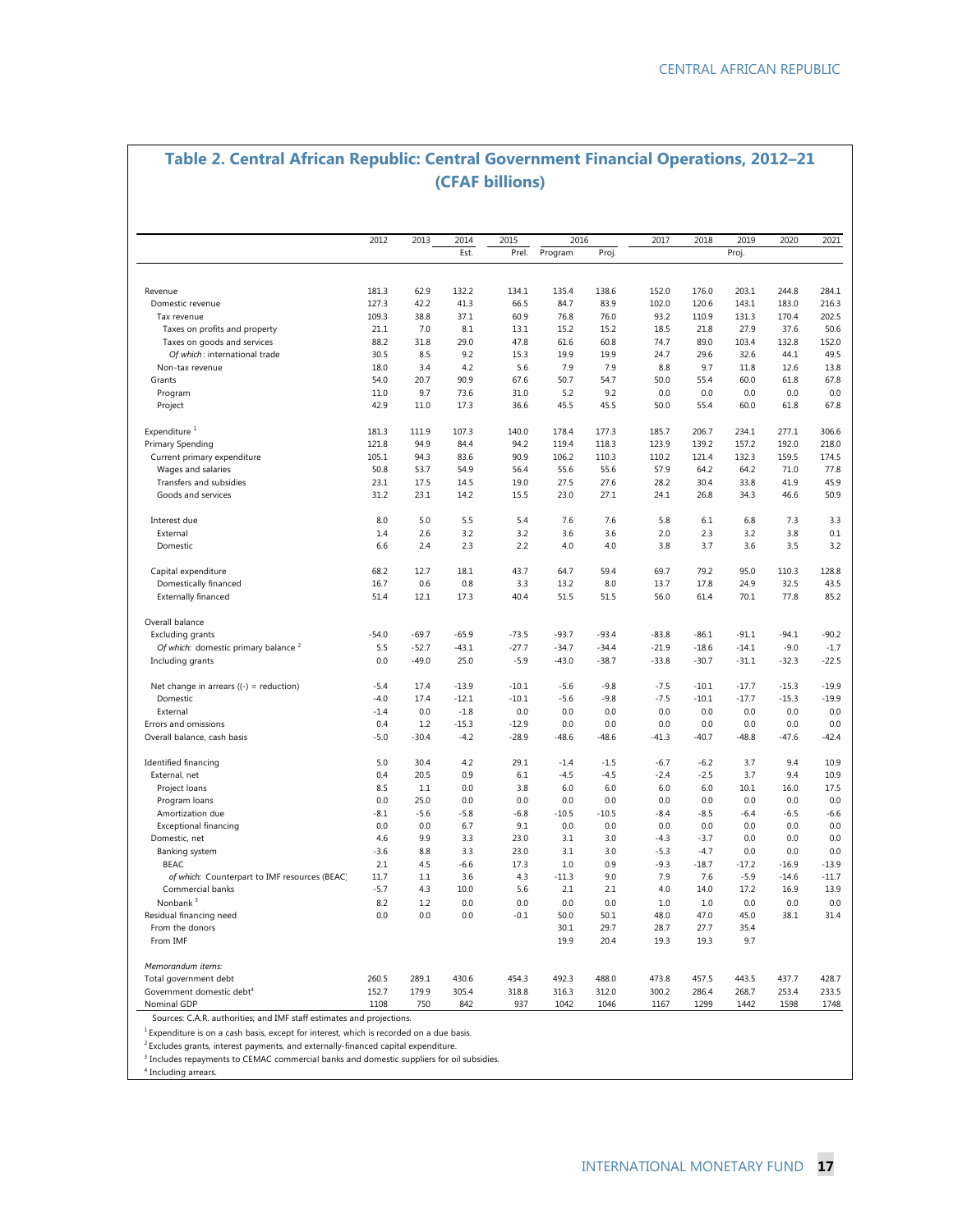| Table 3. Central African Republic: Central Government Financial Operations, 2012–21 |  |  |  |  |  |  |  |  |  |
|-------------------------------------------------------------------------------------|--|--|--|--|--|--|--|--|--|
|-------------------------------------------------------------------------------------|--|--|--|--|--|--|--|--|--|

|                                                 | 2012    | 2013    | 2014   | 2015   | 2016    |                     | 2017   | 2018   | 2019   | 2020   | 2021    |
|-------------------------------------------------|---------|---------|--------|--------|---------|---------------------|--------|--------|--------|--------|---------|
|                                                 |         |         | Est.   | Prel.  | Program | Proj.               |        |        | Proj.  |        |         |
|                                                 |         |         |        |        |         | (In percent of GDP) |        |        |        |        |         |
| Revenue                                         | 16.4    | 8.4     | 15.7   | 14.3   | 13.0    | 13.2                | 13.0   | 13.6   | 14.1   | 15.3   | 16.3    |
| Domestic revenue                                | 11.5    | 5.6     | 4.9    | 7.1    | 8.1     | 8.0                 | 8.7    | 9.3    | 9.9    | 11.5   | 12.4    |
| Tax revenue                                     | 9.9     | 5.2     | 4.4    | 6.5    | 7.4     | 7.3                 | 8.0    | 8.5    | 9.1    | 10.7   | 11.6    |
| Taxes on profits and property                   | 1.9     | 0.9     | 1.0    | 1.4    | 1.5     | 1.5                 | 1.6    | 1.7    | 1.9    | 2.4    | 2.9     |
| Taxes on goods and services                     | 8.0     | 4.2     | 3.4    | 5.1    | 5.9     | 5.8                 | 6.4    | 6.9    | 7.2    | 8.3    | 8.7     |
| Of which: international trade                   | 2.8     | $1.1\,$ | 1.1    | 1.6    | 1.9     | 1.9                 | 2.1    | 2.3    | 2.3    | 2.8    | 2.8     |
| Non-tax revenue                                 | 1.6     | 0.5     | 0.5    | 0.6    | 0.8     | 0.8                 | 0.8    | 0.7    | 0.8    | 0.8    | 0.8     |
| Grants                                          | 4.9     | 2.8     | 10.8   | 7.2    | 4.9     | 5.2                 | 4.3    | 4.3    | 4.2    | 3.9    | 3.9     |
| Program                                         | 1.0     | 1.3     | 8.7    | 3.3    | 0.5     | 0.9                 | 0.0    | 0.0    | 0.0    | 0.0    | 0.0     |
| Project                                         | 3.9     | 1.5     | 2.1    | 3.9    | 4.4     | 4.3                 | 4.3    | 4.3    | 4.2    | 3.9    | 3.9     |
| Expenditure <sup>1</sup>                        | 16.4    | 14.9    | 12.7   | 14.9   | 17.1    | 16.9                | 15.9   | 15.9   | 16.2   | 17.3   | 17.5    |
| Primary Spending                                | 11.0    | 12.6    | 10.0   | 10.1   | 11.5    | 11.3                | 10.6   | 10.7   | 10.9   | 12.0   | 12.5    |
| Current primary expenditure                     | 9.5     | 12.6    | 9.9    | 9.7    | 10.2    | 10.5                | 9.4    | 9.4    | 9.2    | 10.0   | 10.0    |
| Wages and salaries                              | 4.6     | 7.2     | 6.5    | 6.0    | 5.3     | 5.3                 | 5.0    | 4.9    | 4.4    | 4.4    | 4.4     |
| Transfers and subsidies                         | 2.1     | 2.3     | 1.7    | 2.0    | 2.6     | 2.6                 | 2.4    | 2.3    | 2.3    | 2.6    | 2.6     |
| Goods and services                              | 2.8     | 3.1     | 1.7    | 1.7    | 2.2     | 2.6                 | 2.1    | 2.1    | 2.4    | 2.9    | 2.9     |
| Interest due                                    | 0.7     | 0.7     | 0.7    | 0.6    | 0.7     | 0.7                 | 0.5    | 0.5    | 0.5    | 0.5    | 0.2     |
| External                                        | 0.1     | 0.3     | 0.4    | 0.3    | 0.3     | 0.3                 | 0.2    | 0.2    | 0.2    | 0.2    | $0.0\,$ |
| Domestic                                        | 0.6     | 0.3     | 0.3    | 0.2    | 0.4     | 0.4                 | 0.3    | 0.3    | 0.2    | 0.2    | 0.2     |
| Capital expenditure                             | 6.2     | 1.7     | 2.1    | 4.7    | 6.2     | 5.7                 | 6.0    | 6.1    | 6.6    | 6.9    | 7.4     |
| Domestically financed                           | 1.5     | 0.1     | 0.1    | 0.4    | 1.3     | 0.8                 | 1.2    | 1.4    | 1.7    | 2.0    | 2.5     |
| <b>Externally financed</b>                      | 4.6     | 1.6     | 2.1    | 4.3    | 4.9     | 4.9                 | 4.8    | 4.7    | 4.9    | 4.9    |         |
| Overall balance                                 |         |         |        |        |         |                     |        |        |        |        |         |
| Excluding grants                                | $-4.9$  | $-9.3$  | $-7.8$ | $-7.8$ | $-9.0$  | $-8.9$              | $-7.2$ | $-6.6$ | $-6.3$ | $-5.9$ | $-5.2$  |
| Of which: domestic primary balance <sup>2</sup> | 0.5     | $-7.0$  | $-5.1$ | $-3.0$ | $-3.3$  | $-3.3$              | $-1.9$ | $-1.4$ | $-1.0$ | $-0.6$ | $-0.1$  |
| Including grants                                | 0.0     | $-6.5$  | 3.0    | $-0.6$ | $-4.1$  | $-3.7$              | $-2.9$ | $-2.4$ | $-2.2$ | $-2.0$ | $-1.3$  |
| Net change in arrears $( (- ) = reduction)$     | $-0.5$  | 2.3     | $-1.7$ | $-1.1$ | $-0.5$  | $-0.9$              | $-0.6$ | $-0.8$ | $-1.2$ | $-1.0$ | $-1.1$  |
| Domestic                                        | $-0.4$  | 2.3     | $-1.4$ | $-1.1$ | $-0.5$  | $-0.9$              | $-0.6$ | $-0.8$ | $-1.2$ | $-1.0$ | $-1.1$  |
| External                                        | $-0.1$  | 0.0     | $-0.2$ | 0.0    | 0.0     | 0.0                 | 0.0    | 0.0    | 0.0    | 0.0    | 0.0     |
| Errors and omissions                            | 0.0     | 0.2     | $-1.8$ | $-1.4$ | 0.0     | 0.0                 | 0.0    | 0.0    | 0.0    | 0.0    | 0.0     |
| Overall balance, cash basis                     | $-0.5$  | $-4.1$  | $-0.5$ | $-3.1$ | $-4.7$  | $-4.6$              | $-3.5$ | $-3.1$ | $-3.4$ | $-3.0$ | $-2.4$  |
| Identified financing                            | 0.5     | 4.1     | 0.5    | 3.1    | $-0.1$  | $-0.1$              | $-0.6$ | $-0.5$ | 0.3    | 0.6    | 0.6     |
| External, net                                   | 0.0     | 2.7     | 0.1    | 0.7    | $-0.4$  | $-0.4$              | $-0.2$ | $-0.2$ | 0.3    | 0.6    | 0.6     |
| Project loans                                   | 0.8     | 0.1     | 0.0    | 0.4    | 0.6     | 0.6                 | 0.5    | 0.5    | 0.7    | 1.0    | $1.0\,$ |
| Program loans                                   | 0.0     | 3.3     | 0.0    | 0.0    | 0.0     | 0.0                 | 0.0    | 0.0    | 0.0    | 0.0    | 0.0     |
| Amortization due                                | $-0.7$  | $-0.7$  | $-0.7$ | $-0.7$ | $-1.0$  | $-1.0$              | $-0.7$ | $-0.7$ | $-0.4$ | $-0.4$ | $-0.4$  |
| Exceptional financing                           | 0.0     | 0.0     | 0.8    | $1.0$  | 0.0     | 0.0                 | 0.0    | 0.0    | 0.0    | 0.0    | 0.0     |
| Domestic, net                                   | 0.4     | 1.3     | 0.4    | 2.5    | 0.3     | 0.3                 | $-0.4$ | $-0.3$ | 0.0    | 0.0    | 0.0     |
| Banking system                                  | $-0.3$  | 1.2     | 0.4    | 2.5    | 0.3     | 0.3                 | $-0.5$ | $-0.4$ | 0.0    | 0.0    | 0.0     |
| <b>BEAC</b>                                     | 0.2     | 0.6     | $-0.8$ | 1.8    | 0.1     | 0.1                 | $-0.8$ | $-1.4$ | $-1.2$ | $-1.1$ | $-0.8$  |
| of which: Counterpart to IMF resources (BEAC)   | $1.1\,$ | 0.1     | 0.4    | 0.5    | $-1.1$  | 0.9                 | 0.7    | 0.6    | $-0.4$ | $-0.9$ | $-0.7$  |
| Commercial banks                                | $-0.5$  | 0.6     | 1.2    | 0.6    | 0.2     | 0.2                 | 0.3    | 1.1    | 1.2    | 1.1    | 0.8     |
| Nonbank <sup>3</sup>                            | 0.7     | 0.2     | 0.0    | 0.0    | 0.0     | 0.0                 | 0.1    | 0.1    | 0.0    | 0.0    | 0.0     |
| Residual financing need                         | 0.0     | 0.0     | 0.0    | 0.0    | 4.8     | 4.8                 | 4.1    | 3.6    | 3.1    | 2.4    | 1.8     |
| From the donors                                 |         |         |        |        | 2.9     | 2.8                 | 2.5    |        |        |        |         |
| From IMF                                        |         |         |        |        | 1.9     | 1.9                 | 1.7    | 1.5    | 0.7    |        |         |
| Memorandum items:                               |         |         |        |        |         |                     |        |        |        |        |         |
| Total government debt                           | 23.5    | 38.5    | 51.1   | 48.5   | 47.2    | 46.6                | 40.6   | 35.2   | 30.8   | 27.4   | 24.5    |
| Government domestic debt <sup>4</sup>           | 13.8    | 24.0    | 36.3   | 34.0   | 30.3    | 29.8                | 25.7   | 22.1   | 18.6   | 15.9   | 13.4    |

<sup>2</sup> Excludes grants, interest payments, and externally-financed capital expenditure.<br><sup>3</sup> Includes repayments to CEMAC commercial banks and domestic suppliers for oil subsidies.

4 Including arrears.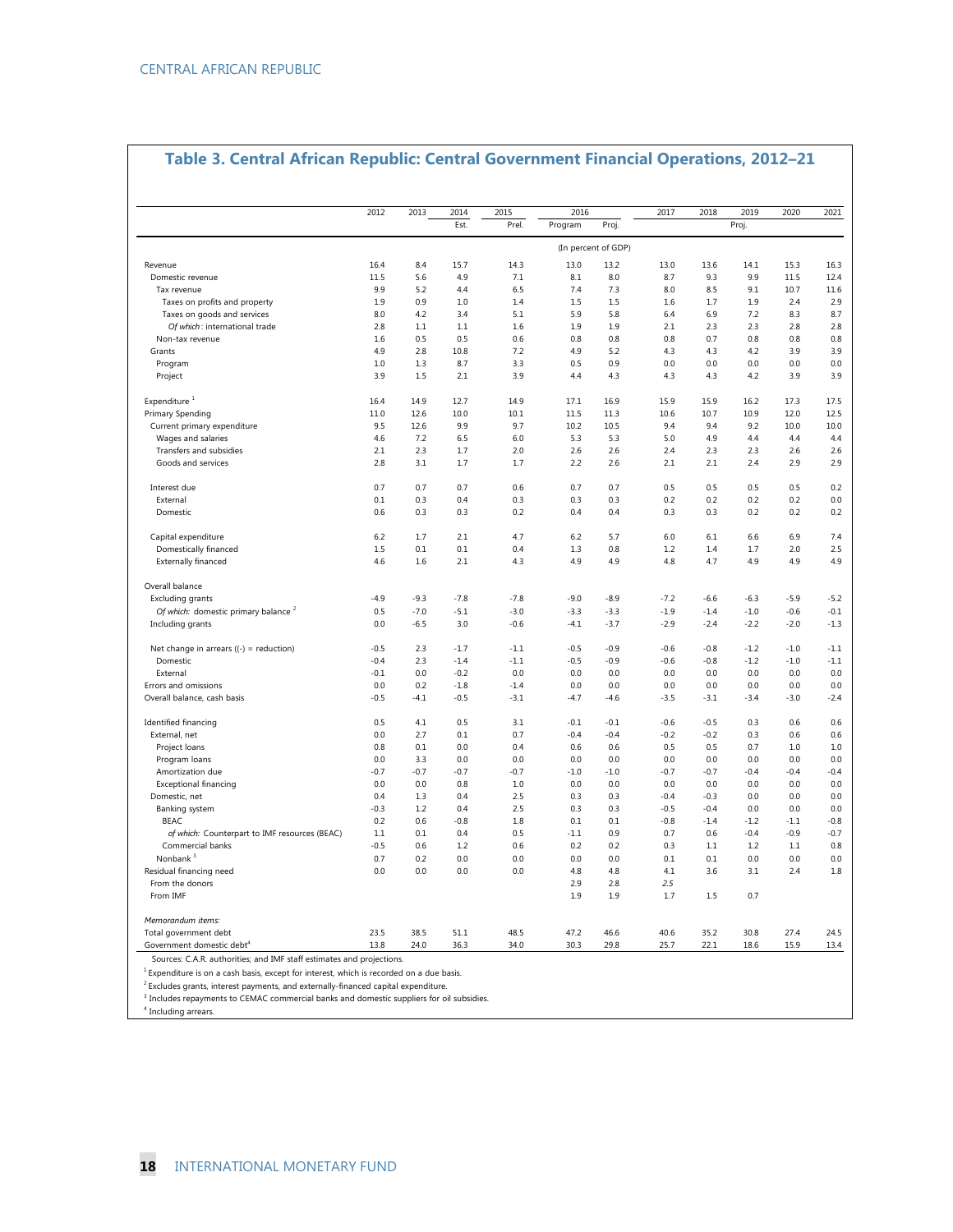|                                                 | 2012     | 2013     | 2014    | 2015    |                | 2016    |                                                          | 2017    | 2018    | 2019    | 2020    | 2021    |
|-------------------------------------------------|----------|----------|---------|---------|----------------|---------|----------------------------------------------------------|---------|---------|---------|---------|---------|
|                                                 |          |          | Est.    | Prel.   | Program August |         | Proj.                                                    |         |         | Proj.   |         |         |
|                                                 |          |          |         |         |                |         | (CFAF billions; end of period)                           |         |         |         |         |         |
| Net foreign assets                              | $-11.4$  | 8.6      | 51.7    | 42.2    | 47.7           | 30.2    | 47.7                                                     | 69.7    | 91.0    | 106.0   | 128.1   | 149.0   |
| Bank of Central African States (BEAC)           | $-7.2$   | 8.4      | 47.6    | 27.0    | 30.7           | 20.3    | 30.6                                                     | 52.6    | 73.9    | 89.0    | 111.1   | 131.9   |
| Commercial banks                                | $-4.2$   | 0.2      | 4.1     | 15.3    | 17.0           | 9.9     | 17.0                                                     | 17.0    | 17.0    | 17.0    | 17.0    | 17.0    |
| Net domestic assets                             | 278.3    | 268.3    | 253.6   | 275.7   | 289.8          | 283.5   | 290.4                                                    | 297.4   | 308.9   | 326.5   | 345.7   | 364.1   |
| Domestic credit                                 | 292.8    | 278.5    | 286.5   | 309.2   | 321.1          | 323.1   | 321.6                                                    | 331.2   | 342.7   | 360.3   | 379.5   | 397.9   |
| Credit to the public sector                     | 151.1    | 159.8    | 163.2   | 186.1   | 189.2          | 180.1   | 189.2                                                    | 183.9   | 179.2   | 179.2   | 179.2   | 179.2   |
| Credit to central government (net)              | 151.1    | 159.8    | 163.2   | 186.1   | 189.2          | 180.1   | 189.2                                                    | 183.9   | 179.2   | 179.2   | 179.2   | 179.2   |
| <b>BEAC</b>                                     | 146.0    | 150.5    | 143.8   | 161.1   | 162.1          | 159.1   | 162.1                                                    | 152.8   | 134.1   | 116.9   | 100.0   | 86.1    |
| Treasury account                                | 62.5     | 65.1     | 67.0    | 67.7    | 80.7           | 67.9    | 65.3                                                     | 61.2    | 57.3    | 57.3    | 57.3    | 57.3    |
| Consolidated loans                              | 44.9     | 43.1     | 45.9    | 48.1    | 43.1           | 47.4    | 38.1                                                     | 35.3    | 18.9    | 9.8     | 9.7     | 9.7     |
| IMF (net, SDR allocation in NFA)                | 50.2     | 47.0     | 50.6    | 54.9    | 43.6           | 68.5    | 63.9                                                     | 71.8    | 79.4    | 73.5    | 59.0    | 47.3    |
| Deposits                                        | $-11.5$  | $-4.7$   | $-19.7$ | $-9.7$  | $-5.3$         | $-24.8$ | $-5.3$                                                   | $-15.5$ | $-21.5$ | $-23.7$ | $-25.9$ | $-28.2$ |
| Commercial banks                                | 5.1      | 9.4      | 19.3    | 25.0    | 27.1           | 21.0    | 27.1                                                     | 31.1    | 45.1    | 62.2    | 79.1    | 93.0    |
| Credit to other public agencies (net)           | 0.0      | 0.0      | 0.0     | 0.0     | 0.0            | 0.0     | 0.0                                                      | 0.0     | 0.0     | 0.0     | 0.0     | 0.0     |
| Credit to the economy                           | 141.8    | 118.6    | 123.4   | 123.1   | 132.0          | 143.1   | 132.5                                                    | 147.3   | 163.5   | 181.2   | 200.3   | 218.8   |
| Public enterprises                              | 3.1      | 3.4      | 2.9     | 3.2     | 3.6            | 3.7     | 3.6                                                      | 3.6     | 3.6     | 3.6     | 3.6     | 3.6     |
| Private sector                                  | 138.7    | 115.2    | 120.5   | 119.9   | 128.3          | 139.4   | 128.8                                                    | 143.7   | 159.9   | 177.5   | 196.7   | 215.1   |
| Other items (net)                               | $-14.6$  | $-10.2$  | $-33.0$ | $-33.5$ | $-31.3$        | $-39.7$ | $-31.2$                                                  | $-33.8$ | $-33.8$ | $-33.8$ | $-33.8$ | $-33.8$ |
| Money and quasi-money                           | 202.3    | 213.7    | 244.8   | 257.8   | 288.1          | 259.5   | 289.3                                                    | 327.7   | 364.6   | 405.0   | 448.7   | 490.7   |
| Currency                                        | 105.1    | 120.2    | 138.2   | 134.8   | 159.2          | 134.5   | 159.9                                                    | 178.3   | 198.4   | 220.3   | 244.1   | 267.0   |
| Deposits                                        | 97.2     | 93.5     | 106.6   | 123.0   | 128.9          | 125.0   | 129.4                                                    | 149.4   | 166.2   | 184.6   | 204.6   | 223.7   |
| Demand deposits                                 | 57.7     | 49.4     | 58.9    | 64.9    | 69.2           | 67.0    | 69.4                                                     | 77.4    | 86.2    | 95.7    | 106.0   | 116.0   |
| Term and savings deposits                       | 39.5     | 44.0     | 47.7    | 58.2    | 59.7           | 58.0    | 60.0                                                     | 71.9    | 80.0    | 88.9    | 98.5    | 107.8   |
| Other liabilities excluded from broad money     | 64.6     | 63.3     | 60.5    | 60.1    | 49.4           | 62.6    | 48.8                                                     | 32.4    | 16.8    | $-8.5$  | $-30.0$ | $-51.2$ |
|                                                 |          |          |         |         |                |         | (Annual change, percent of beginning period broad money) |         |         |         |         |         |
| Net foreign assets                              | $-12.4$  | 9.9      | 20.2    | $-3.9$  | 2.1            |         | 2.1                                                      | 7.6     | 6.5     | 4.1     | 5.5     | 4.7     |
| Net domestic assets                             | 16.6     | $-4.9$   | $-6.9$  | 9.0     | 6.8            |         | 5.7                                                      | 2.4     | 3.5     | 4.8     | 4.7     | 4.1     |
| Net domestic credit                             | 14.7     | $-7.1$   | 3.8     | 9.3     | 6.0            |         | 4.8                                                      | 3.3     | 3.5     | 4.8     | 4.7     | 4.1     |
| Net credit to central government                | $-1.8$   | 4.3      | 1.5     | 9.4     | 1.2            |         | 1.2                                                      | $-1.8$  | $-1.4$  | 0.0     | 0.0     | 0.0     |
| Credit to the economy                           | 16.5     | $-11.5$  | 2.2     | $-0.1$  | 4.8            |         | 3.6                                                      | 5.1     | 4.9     | 4.8     | 4.7     | 4.1     |
| Money and quasi-money                           | 1.6      | 5.6      | 14.6    | 5.3     | 11.8           |         | 12.2                                                     | 13.3    | 11.3    | 11.1    | 10.8    | 9.4     |
|                                                 |          |          |         |         |                |         | (Annual percentage change)                               |         |         |         |         |         |
| Net foreign assets                              | $-185.6$ | $-175.5$ | 500.4   | $-18.4$ | 12.9           |         | 12.9                                                     | 46.1    | 30.5    | 16.5    | 20.9    | 16.3    |
| Net domestic assets                             | 13.5     | $-3.6$   | $-5.5$  | 8.7     | 6.5            |         | 5.4                                                      | 2.4     | 3.9     | 5.7     | 5.9     | 5.3     |
| Monetary base                                   | $-2.4$   | 16.4     | 23.6    | $-1.8$  | 11.3           |         | 11.7                                                     | 11.5    | 11.3    | 11.0    | 10.8    | 9.4     |
| Credit to the economy                           | 30.2     | $-16.3$  | 4.0     | $-0.2$  | 10.3           |         | 7.6                                                      | 11.2    | 11.0    | 10.8    | 10.6    | 9.2     |
| Public enterprises                              | 10.6     | 9.9      | $-15.8$ | 11.5    | 13.0           |         | 13.0                                                     | 0.0     | 0.0     | 0.0     | 0.0     | 0.0     |
| Private sector                                  | 30.7     | $-16.9$  | 4.6     | $-0.5$  | 10.2           |         | 7.5                                                      | 11.5    | 11.3    | 11.0    | 10.8    | 9.4     |
| Memorandum items:                               |          |          |         |         |                |         |                                                          |         |         |         |         |         |
| Gross official foreign reserves (CFAF billions) | 87.8     | 98.5     | 137.7   | 117.1   | 120.8          |         | 120.7                                                    | 142.7   | 164.0   | 179.1   | 201.2   | 222.0   |
| NDA of the central bank (CFAF billions)         | 121.6    | 124.7    | 117.0   | 134.7   | 149.1          |         | 149.9                                                    | 148.8   | 150.2   | 159.9   | 164.6   | 169.6   |
| Monetary base (CFAF billions)                   | 114.4    | 133.1    | 164.6   | 161.6   | 179.8          |         | 180.5                                                    | 201.4   | 224.1   | 248.8   | 275.7   | 301.5   |
| Nominal GDP (CFAF billions)                     | 1108     | 750      | 842     | 937     | 1042           |         | 1046                                                     | 1167    | 1299    | 1442    | 1598    | 1748    |
| Velocity (GDP/broad money)                      |          |          |         |         |                |         |                                                          |         |         |         |         |         |
| End of period                                   | 5.5      | 3.5      | 3.4     | 3.6     | 3.6            |         | 3.6                                                      | 3.6     | 3.6     | 3.6     | 3.6     | 3.6     |

### **Table 4. Central African Republic: Monetary Survey, 2012–21**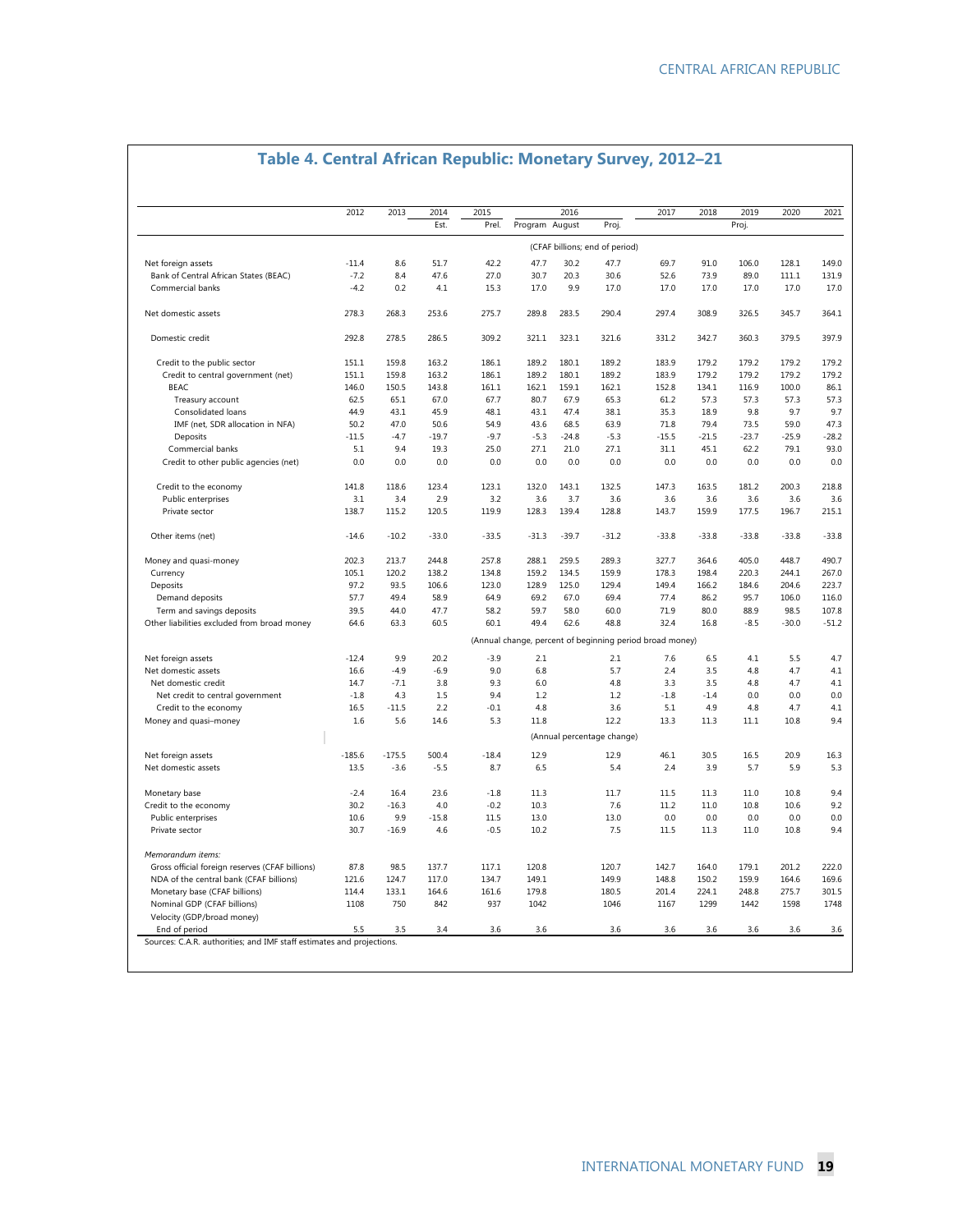|                                                                     | 2012       | 2013       | 2014       | 2015       |            | 2016                                | 2017        | 2018        | 2019             | 2020         | 2021        |
|---------------------------------------------------------------------|------------|------------|------------|------------|------------|-------------------------------------|-------------|-------------|------------------|--------------|-------------|
|                                                                     |            |            | Est.       | Prel.      | Program    | Proj.                               |             |             | Proj.            |              |             |
|                                                                     |            |            |            |            |            |                                     |             |             |                  |              |             |
| Current account                                                     | $-51.1$    | $-22.8$    | $-46.9$    | $-84.7$    | $-105.7$   | (Billions of CFA francs)<br>$-96.5$ | $-112.5$    | $-117.9$    | $-129.2$         | $-120.1$     | -114.1      |
| Balance on goods                                                    | $-68.4$    | $-55.1$    | $-155.7$   | $-153.3$   | $-147.6$   | $-142.0$                            | $-152.6$    | $-160.8$    | $-177.5$         | $-171.8$     | $-168.7$    |
| Exports, f.o.b.                                                     | 97.5       | 53.0       | 42.6       | 48.5       | 63.1       | 64.2                                | 77.3        | 83.5        | 99.7             | 109.6        | 133.8       |
| Imports, f.o.b.                                                     | $-165.8$   | $-108.1$   | $-198.4$   | $-201.8$   | $-210.6$   | $-206.2$                            | $-229.8$    | $-244.4$    | $-277.2$         | $-281.3$     | $-302.5$    |
| Services (net)                                                      | $-58.0$    | $-24.0$    | $-50.8$    | $-52.5$    | $-54.2$    | $-54.7$                             | $-56.9$     | $-58.6$     | $-60.5$          | $-62.5$      | $-64.9$     |
| Credit                                                              | 41.0       | 55.4       | 67.1       | 69.6       | 72.5       | 72.1                                | 74.9        | 78.9        | 83.3             | 88.1         | 93.3        |
| Debit                                                               | $-99.0$    | $-79.4$    | $-117.9$   | $-122.1$   | $-126.8$   | $-126.8$                            | $-131.9$    | $-137.5$    | $-143.8$         | $-150.6$     | -158.2      |
| Income (net)                                                        | 5.7        | 2.8        | 3.5        | 4.1        | 1.2        | 1.1                                 | 2.9         | 3.0         | 5.5              | 5.8          | 6.2         |
| Credit                                                              | 8.8        | 9.4        | 10.0       | 10.5       | 11.0       | 11.0                                | 11.5        | 12.1        | 12.8             | 13.5         | 14.3        |
| Debit                                                               | $-3.1$     | $-6.6$     | $-6.5$     | $-6.4$     | $-9.9$     | $-9.8$                              | $-8.6$      | $-9.2$      | $-7.3$           | $-7.7$       | $-8.1$      |
| Transfers (net)                                                     | 69.5       | 53.6       | 156.1      | 117.0      | 94.9       | 99.1                                | 94.1        | 98.6        | 103.3            | 108.4        | 113.3       |
| Private                                                             | 34         | 18.5       | 61.3       | 62.3       | 63.4       | 63.5                                | 64.6        | 65.7        | 66.8             | 67.9         | 69.0        |
| Official                                                            | 35.5       | 35.1       | 94.8       | 54.6       | 31.5       | 35.6                                | 29.5        | 32.9        | 36.5             | 40.5         | 44.4        |
| of which: Program                                                   | 11.0       | 9.7        | 73.6       | 31.0       | 5.2        | 9.2                                 | $\mathbf 0$ | $\mathbf 0$ | $\boldsymbol{0}$ | $\mathbf{0}$ | $\mathbf 0$ |
| Capital account                                                     | 42.9       | 11.0       | 17.3       | 36.6       | 45.5       | 45.5                                | 50.0        | 55.4        | 60.0             | 61.8         | 67.8        |
| Project grants                                                      | 42.9       | 11.0       | 17.3       | 36.6       | 45.5       | 45.5                                | 50.0        | 55.4        | 60.0             | 61.8         | 67.8        |
| Other transfers (debt forgiveness)                                  | 0.0        | 0.0        | 0.0        | 0.0        | 0.0        | 0.0                                 | 0.0         | 0.0         | 0.0              | 0.0          | 0.0         |
| Financial account                                                   | 41.6       | 32.7       | 7.4        | 27.5       | 13.9       | 4.7                                 | 36.5        | 36.9        | 39.1             | 42.2         | 35.8        |
| Direct investment                                                   | 35.7       | 0.9        | 1.1        | 3.2        | 18.5       | 9.2                                 | 38.9        | 39.4        | 35.4             | 32.8         | 24.9        |
| Portfolio investment                                                | 0.0        | 0.0        | 0.0        | 0.0        | 0.0        | 0.0                                 | 0.0         | 0.0         | 0.0              | 0.0          | 0.0         |
| Other Investment                                                    | 5.9        | 31.8       | 6.3        | 24.3       | -4.5       | -4.5                                | $-2.4$      | $-2.5$      | 3.7              | 9.4          | 10.9        |
| Public sector (net) $1$                                             | 0.4        | 20.5       | $-5.8$     | $-3.0$     | $-4.5$     | $-4.5$                              | $-2.4$      | $-2.5$      | 3.7              | 9.4          | 10.9        |
| Project disbursement                                                | 8.5        | 1.1        | 0.0        | 3.8        | 6.0        | 6.0                                 | 6.0         | 6.0         | 10.1             | 16.0         | 17.5        |
| Program disbursement                                                | 0.0        | 25.0       | 0.0        | 0.0        | 0.0        | 0.0                                 | 0.0         | 0.0         | 0.0              | 0.0          | 0.0         |
| Scheduled amortization                                              | -8.1       | $-5.6$     | $-5.8$     | $-6.8$     | $-10.5$    | $-10.5$                             | $-8.4$      | -8.5        | $-6.4$           | $-6.5$       | $-6.6$      |
| Monetary authorities (SDR allocation)                               | 0.0        | 0.0        | 0.0        | 0.0        | 0.0        | 0.0                                 | 0.0         | 0.0         | 0.0              | 0.0          | 0.0         |
| Other short-term flows                                              | 5.5        | 11.3       | 12.1       | 27.3       | 0.0        | 0.0                                 | 0.0         | 0.0         | 0.0              | 0.0          | 0.0         |
| Errors and omissions                                                | $-35.8$    | $-5.3$     | 54.8       | 0.0        | 0.0        | 0.0                                 | 0.0         | 0.0         | 0.0              | 0.0          | 0.0         |
| Overall balance (excl. errors and omissions)                        | 33.5       | 20.9       | $-22.2$    | $-20.6$    | $-46.3$    | $-46.3$                             | $-26.0$     | $-25.7$     | $-30.0$          | $-16.0$      | $-10.6$     |
| Identified financing                                                | 2.4        | $-15.6$    | $-32.5$    | 20.6       | $-3.7$     | 16.6                                | $-22.0$     | $-21.3$     | $-15.0$          | $-22.1$      | $-20.9$     |
| Net official reserves movements                                     | 2.4        | $-15.6$    | $-39.2$    | 20.6       | $-3.7$     | 16.6                                | $-22.0$     | $-21.3$     | $-15.0$          | $-22.1$      | $-20.9$     |
| Net IMF credit                                                      | 11.7       | 1.1        | 3.6        | 4.3        | $-11.3$    | 9.0                                 | 7.9         | 7.6         | $-5.9$           | $-14.6$      | $-11.7$     |
| SDR allocation                                                      | 0.0        | 0.0        | 0.0        | 0.0        | 0.0        | 0.0                                 | 0.0         | 0.0         | 0.0              | 0.0          | 0.0         |
| Other reserves (increase $= -$ )                                    | $-9.3$     | $-16.7$    | $-42.8$    | 16.3       | 7.6        | 7.6                                 | $-29.9$     | $-28.9$     | $-9.1$           | $-7.5$       | $-9.2$      |
| <b>Exceptional financing</b>                                        | 0.0        | 0.0        | 6.7        | 0.0        | 0.0        | 0.0                                 | 0.0         | 0.0         | 0.0              | 0.0          | 0.0         |
| Debt rescheduling                                                   | 0.0        | 0.0        | 6.7        | 0.0        | 0.0        | 0.0                                 | 0.0         | 0.0         | 0.0              | 0.0          | 0.0         |
| Other exceptional financing 1<br>Debt payment arrears (reduction=-) | 0.0<br>0.0 | 0.0<br>0.0 | 0.0<br>0.0 | 0.0<br>0.0 | 0.0<br>0.0 | 0.0<br>0.0                          | 0.0<br>0.0  | 0.0<br>0.0  | 0.0<br>0.0       | 0.0<br>0.0   | 0.0<br>0.0  |
| Residual financing need                                             | 0.0        | 0.0        | 0.0        | $-0.1$     | 50.0       | 29.7                                | 48.0        | 47.0        | 45.0             | 38.1         | 31.4        |
| Memorandum items:                                                   |            |            |            |            |            |                                     |             |             |                  |              |             |
| Terms of trade                                                      | 2.8        | 19.4       | 8.2        | 29.0       | 5.8        | 5.7                                 | $-7.6$      | 0.7         | $-2.5$           | 0.6          | 0.2         |
| Unit price of exports                                               | $-11.7$    | 10.5       | 11.9       | 8.5        | $-1.9$     | $-1.1$                              | $-0.8$      | 0.8         | $-1.9$           | 1.0          | 0.5         |
| Unit price of imports                                               | $-14.1$    | $-7.4$     | 3.4        | $-15.9$    | $-7.3$     | $-6.4$                              | 7.3         | 0.1         | 0.5              | 0.3          | 0.3         |
| Gross official foreign reserves                                     |            |            |            |            |            |                                     |             |             |                  |              |             |
| (CFAF billions, end-of-period)                                      | 87.8       | 98.5       | 137.7      | 117.1      | 120.8      | 120.7                               | 142.7       | 164.0       | 179.1            | 201.2        | 222.0       |
| (Months of imports, f.o.b.)                                         | 5.6        | 3.7        | 5.1        | 4.2        | 4.0        | 4.0                                 | 4.5         | 4.7         | 5.0              | 5.2          | 5.5         |
| Current account (percent of GDP)                                    | $-4.6$     | $-3.0$     | $-5.6$     | $-9.0$     | $-10.1$    | $-9.2$                              | $-9.6$      | $-9.1$      | $-9.0$           | $-7.5$       | $-6.5$      |
| Capital account (percent of GDP)                                    | 3.9        | 1.5        | 2.1        | 3.9        | 4.4        | 4.3                                 | 4.3         | 4.3         | 4.2              | 3.9          | 3.9         |
| Nominal GDP (CFAF billions)                                         | 1108       | 750        | 842        | 937        | 1042       | 1046                                | 1167        | 1299        | 1442             | 1598         | 1748        |

# **Table 5. Central African Republic: Balance of Payments, 2012–21**

Sources: C.A.R. authorities; and IMF staff estimates and projections.

 $1$  Includes HIPC debt relief from multilateral creditors. For 2010 onward, reflects full delivery of HIPC and MDRI relief on a flow basis.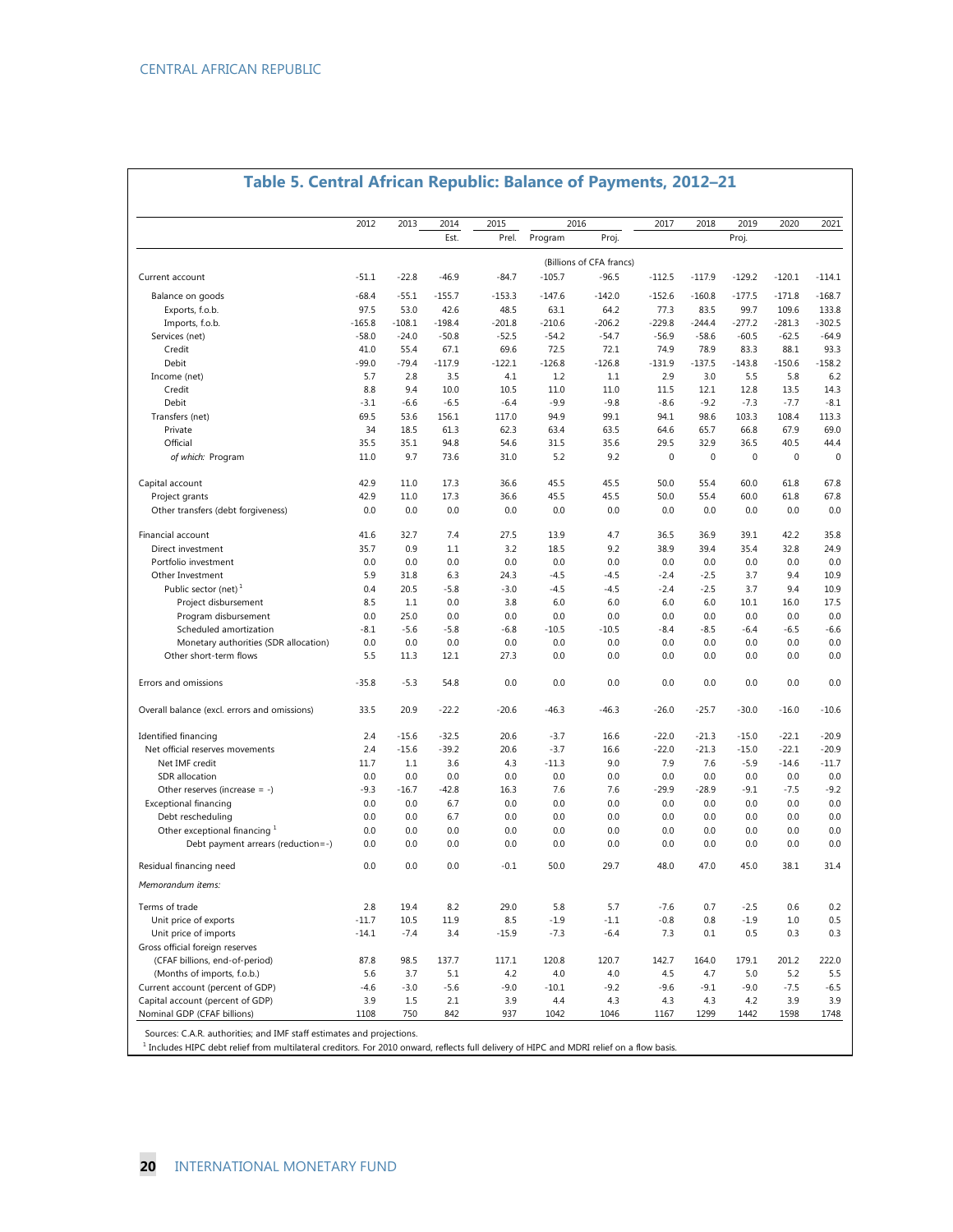|                                       |          |                |             |              |              | (In millions of CFA francs) |              |                |              |             |                   |                |                   |             |
|---------------------------------------|----------|----------------|-------------|--------------|--------------|-----------------------------|--------------|----------------|--------------|-------------|-------------------|----------------|-------------------|-------------|
|                                       |          |                |             |              | Actual       |                             |              |                |              | Projections |                   |                | <b>Total 2016</b> | Jan-Aug     |
|                                       | January  | February       | March       | April        | May          | June                        | July         | August         | September    | October     | November December |                |                   |             |
| Balance from previous month (I)       | 11,402   | 13,272         | 9,600       | 10,042       | 7,350        | 10,814                      | 5,359        | 10,089         | 8,884        | 4,992       | 10,043            | 7,593          | 11,402            | 11,402      |
| Gross cash inflows (II)               | 9.058    | 8.720          | 10.093      | 6.164        | 18.493       | 7.927                       | 22.646       | 7.271          | 6.789        | 13.899      | 14.062            | 40.785         | 165.907           | 90.372      |
| Primary revenue                       | 5,166    | 7,020          | 8,251       | 6,164        | 7.894        | 6.227                       | 5,299        | 6,271          | 5,789        | 7,832       | 8,710             | 9,277          | 83,900            | 52.292      |
| Other revenue                         | 0        | $\mathbf 0$    | $\mathbf 0$ | $\mathbf 0$  | $\mathbf 0$  | $\mathbf 0$                 | $\mathbf 0$  | $\mathbf 0$    | $\cap$       | 0           | $\mathbf 0$       | $\Omega$       | 0                 | $\Omega$    |
| Financing                             | 3.892    | 1.700          | 1.842       | $\Omega$     | 10.599       | 1.700                       | 17.347       | 1.000          | 1.000        | 6.067       | 5.352             | 31.508         | 82.007            | 38.080      |
| Treasury securities                   | 3.892    | $\mathbf 0$    | $\mathbf 0$ | $\mathbf 0$  | 5.352        | $\mathbf 0$                 | 3.892        | $\mathbf 0$    | $\mathbf 0$  | $\mathbf 0$ | 5.352             | $\overline{0}$ | 18.488            | 13.136      |
| Other budget support                  | 0        | 1,700          | 1,842       | $\mathbf 0$  | 5,247        | 1,700                       | 13,455       | 1,000          | 1,000        | 6,067       | $\mathbf 0$       | 31,508         | 63,519            | 24,944      |
| World Bank                            | $\Omega$ | $\mathbf 0$    | $\mathbf 0$ | $\Omega$     | $\mathbf{0}$ | $\Omega$                    | $\Omega$     | $\Omega$       | $\Omega$     | 0           | $\mathbf 0$       | 11,700         | 11,700            | $\Omega$    |
| African Development Bank              | $\Omega$ | $\Omega$       | $\Omega$    | $\Omega$     | $\Omega$     | $\Omega$                    | $\Omega$     | $\Omega$       | $\Omega$     | 0           | $\mathbf 0$       | 5,900          | 5,900             | $\Omega$    |
| <b>IMF Disbursements</b>              | $\Omega$ | $\Omega$       | $\Omega$    | $\mathbf 0$  | $\Omega$     | $\Omega$                    | 10.208       | $\Omega$       | $\mathbf 0$  | $\Omega$    | $\mathbf 0$       | 10,208         | 20,416            | 10,208      |
| European Union                        | $\Omega$ | $\mathbf 0$    | $\mathbf 0$ | $\mathbf 0$  | 5.247        | $\mathbf 0$                 | 0            | $\Omega$       | $\mathbf{0}$ | 6.067       | $\mathbf 0$       | 3,700          | 15,014            | 5,247       |
| France                                | $\Omega$ | 1,700          | 1,842       | $\mathbf 0$  | $\mathbf 0$  | 1,700                       | 3,247        | $\Omega$       | $\Omega$     | 0           | $\mathbf 0$       | $\overline{0}$ | 8,489             | 8,489       |
| <b>BEAC</b>                           | $\Omega$ | $\mathbf 0$    | $\mathbf 0$ | $\mathbf 0$  | $\Omega$     | $\Omega$                    | $\mathbf 0$  | $\mathbf 0$    | $\Omega$     | $\Omega$    | $\mathbf 0$       | $\Omega$       | $\mathbf 0$       | $\mathbf 0$ |
| Congo                                 | $\Omega$ | $\Omega$       | $\Omega$    | $\Omega$     | $\Omega$     | $\Omega$                    | $\Omega$     | 1,000          | $\Omega$     | $\Omega$    | $\Omega$          | $\Omega$       | 1,000             | 1,000       |
| Cameroon                              | $\Omega$ | $\mathbf 0$    | $\mathbf 0$ | $\mathbf 0$  | $\Omega$     | $\Omega$                    | $\mathbf 0$  | $\mathbf 0$    | 1,000        | 0           | $\mathbf 0$       | $\Omega$       | 1,000             | $\Omega$    |
| Deposits from other banks             | $\Omega$ | $\mathbf{0}$   | $\mathbf 0$ | $\mathbf{0}$ | $\Omega$     | $\Omega$                    | $\mathbf{0}$ | $\mathbf 0$    | $\Omega$     | $\mathbf 0$ | $\mathbf 0$       | $\Omega$       | $\mathbf 0$       | $\Omega$    |
| Gross cash outflows (III)             | 7,188    | 12,392         | 9,651       | 8,856        | 15,029       | 13,382                      | 17,916       | 8,476          | 10,681       | 8,848       | 16,512            | 29,156         | 158,087           | 92,890      |
| Primary expenditure                   | 828      | 10,984         | 6,624       | 6,009        | 5,960        | 6,319                       | 8,034        | 7,678          | 9,369        | 8,251       | 9,900             | 16,010         | 95,966            | 52,436      |
| Wages                                 | 3        | 8,296          | 4,081       | 4128         | 4075         | 4107                        | 4150         | 4116           | 4082         | 4100        | 4100              | 4000           |                   |             |
| add f.i. salary charges               |          | 1,173          | 592         | 526          | 582          | 584                         | 580          | 580            | 580          | 400         | 400               | 400            | 55,635            | 37,573      |
| Transfers                             | 120      | 1,600          | 979         | 539          | 676          | 602                         | 2272         | 1105           | 2865         | 2624        | 2000              | 3510           | 18,892            | 7,893       |
| of which: pensions                    | 73       | 18             | 47          | 12           |              | 45                          | 1638         | 244            | 1770         |             |                   | 1700           | 5,547             | 2,077       |
| Goods and services                    | 705      | 1.006          | 1.115       | 1236         | 1204         | 1605                        | 1493         | 2192           | 1753         | 1527        | 3000              | 3000           | 19,836            | 10,556      |
| of which: banking fees                | 84       | 94             | 95          | 99           | 251          | 50                          | 246          | 448            | 195          | 114         | 298               | 100            | 2,074             | 1,367       |
| Capital                               |          | 82             | 449         | 106          | 5            | 5                           | 119          | 265            | 669          | $\mathbf 0$ | 800               | 5500           | 8,000             | 1,031       |
| Amortizations                         | 5,905    | 1,205          | 990         | 2,380        | 6.989        | 5,105                       | 9,805        | 456            | 703          | 419         | 6,512             | 4,750          | 45,219            | 32,835      |
| of which: IMF repayments              | 2,581    | 5              | 703         | 252          | 5            | 2,109                       | 2,581        | 5              | 703          | 66          | 5                 | $\overline{0}$ | 9,015             | 8,241       |
| Domestic                              | 2,865    | 1.114          | 287         | 342          | 6.297        | 2.248                       | 6.636        |                |              | 254         | 5.507             | 150            | 25.700            | 19.789      |
| of which: treasury securities         | 2,500    |                |             |              | 5,500        |                             | 4,000        |                |              |             | 5,500             |                | 17,500            | 12,000      |
| External                              | 459      | 86             |             | 1,786        | 687          | 748                         | 588          | 451            |              | 99          | 1,000             | 4,600          | 10,504            | 4,805       |
| <b>Interest Due</b>                   |          | $\overline{7}$ |             | 508          | 6            | 238                         |              | $\overline{7}$ | 300          | 69          | 100               | 6,350          | 7,585             | 766         |
| Arrears payments                      | 455      | 180            | 2,032       | 467          | 2080         | 1720                        | 77           | 334            | 309          | 109         | $\mathbf 0$       | 2046           | 9,809             | 7,345       |
| Withdrawals correspondents            |          | 23             | 5           |              |              |                             |              | 1              |              |             |                   |                | 29                | 29          |
| Net cash flow (=II-III)               | 1,870    | $-3.672$       | 442         | $-2,692$     | 3.464        | $-5,455$                    | 4.730        | $-1.205$       | $-3,892$     | 5.051       | $-2.450$          | 11,629         | 7,820             | $-2.518$    |
| Balance at end of month (=I+(II-III)) | 13,272   | 9,600          | 10,042      | 7,350        | 10,814       | 5,359                       | 10,089       | 8,884          | 4,992        | 10,043      | 7,593             | 19,222         | 19,222            | 8,884       |

INTERNATIONAL MONETARY FUND INTERNATIONAL MONETARY FUND 21

*Source* : Data provided by the authorities.<br><sup>1</sup> Of which: CFA 8,789 millions representing delayed disbursements from France and the EU as part of their 2015 budget support commitments.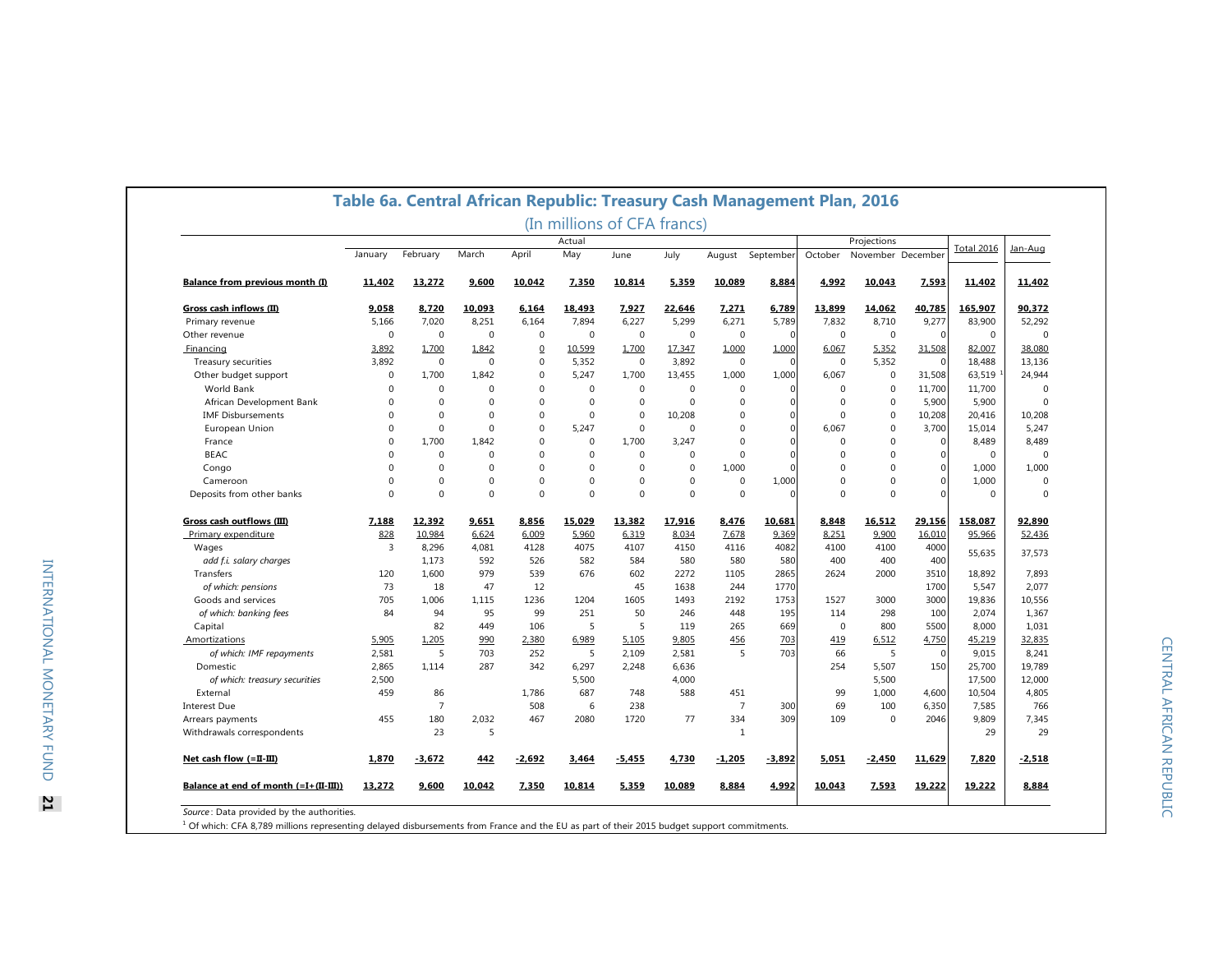|                                       |             |                |                |                |                  | (In millions of CFA francs) |             |              |                |              |                   |                |             |
|---------------------------------------|-------------|----------------|----------------|----------------|------------------|-----------------------------|-------------|--------------|----------------|--------------|-------------------|----------------|-------------|
|                                       | January     | February       | March          | April          | May              | Projetions<br>June          | July        | August       | September      | October      | November December |                | Total 2017  |
|                                       |             |                |                |                |                  |                             |             |              |                |              |                   |                |             |
| Balance from previous month (I)       | 19.222      | 15.891         | 12.667         | 7.706          | 5.283            | 12.361                      | 21.830      | 18.499       | 20.195         | 15.233       | 16.258            | 23.034         | 19.222      |
| Gross cash inflows (II)               | 12,387      | 8,495          | 8,495          | 8,495          | 23,497           | 22,925                      | 12,387      | 13,415       | 8,494          | 12,743       | 23,495            | 13,593         | 168,421     |
| Primary revenue                       | 8495        | 8495           | 8495           | 8495           | 8495             | 8495                        | 8495        | 8495         | 8494           | 8493         | 8493              | 8493           | 101,933     |
| Other revenue                         | $\mathbf 0$ | 0              | $\mathbf 0$    | $\mathbf{0}$   | $\bf 0$          | $\pmb{0}$                   | $\mathbf 0$ | $\mathbf 0$  | $\mathbf 0$    | $\mathbf 0$  | $\mathbf 0$       | $\overline{0}$ | $\pmb{0}$   |
| Financing                             | 3,892       | $\overline{0}$ | $\overline{0}$ | $\overline{0}$ | 15,002           | 14,430                      | 3,892       | 4,920        | $\overline{0}$ | 4,250        | 15,002            | 5,100          | 66,488      |
| Treasury securities                   | 3,892       | 0              |                | $\mathbf{0}$   | 5,352            |                             | 3,892       | $\mathbf{0}$ |                | $\mathbf 0$  | 5,352             |                | 18,488      |
| Other budget support                  | $\Omega$    | $\Omega$       | $\mathbf 0$    | $\Omega$       | 9.650            | 14,430                      | $\Omega$    | 4.920        | $\mathbf{0}$   | 4,250        | 9.650             | 5,100          | 48,000      |
| World Bank                            | $\Omega$    | $\Omega$       | $\mathbf{0}$   | $\mathbf{0}$   | $\mathbf 0$      | 4,250                       | $\mathbf 0$ | $\mathbf{0}$ | $\mathbf{0}$   | 4,250        | $\mathbf{0}$      | $\mathbf 0$    | 8,500       |
| African Development Bank              | $\Omega$    | $\Omega$       | $\Omega$       | $\mathbf{0}$   | $\mathbf{0}$     | $\mathbf{0}$                | $\Omega$    | $\Omega$     | $\mathbf{0}$   | $\mathbf 0$  | $\mathbf{0}$      | 5,100          | 5,100       |
| <b>IMF Disbursements</b>              | $\Omega$    | $\Omega$       | $\Omega$       | $\mathbf{0}$   | 9.650            | $\mathbf{0}$                | $\mathbf 0$ | $\Omega$     | $\mathbf{0}$   | $\mathbf 0$  | 9.650             | 0              | 19,300      |
| European Union                        | $\Omega$    | $\Omega$       | $\mathbf 0$    | $\mathbf{0}$   | 0                | 4,920                       | $\Omega$    | 4,920        | $\mathbf 0$    | $\mathbf 0$  | $\Omega$          | $\Omega$       | 9,840       |
| France                                | $\mathbf 0$ | $\Omega$       | $\Omega$       | $\mathbf{0}$   | $\mathbf{0}$     | 5,260                       | $\mathbf 0$ | $\mathbf{0}$ | $\Omega$       | $\mathbf 0$  | $\Omega$          | $\Omega$       | 5,260       |
| <b>BEAC</b>                           | $\Omega$    | $\Omega$       | $\mathbf{0}$   | $\mathbf{0}$   | $\boldsymbol{0}$ | $\mathbf{0}$                | $\Omega$    | $\mathbf{0}$ | $\mathbf{0}$   | $\mathbf 0$  | $\Omega$          | $\Omega$       | $\mathbf 0$ |
| Deposits from other banks             | $\Omega$    | $\Omega$       | $\Omega$       | $\mathbf{0}$   | $\mathbf{0}$     | $\mathbf{0}$                | $\Omega$    | $\Omega$     | $\mathbf{0}$   | $\mathbf 0$  | $\mathbf 0$       | $\overline{0}$ | $\mathbf 0$ |
| Gross cash outflows (III)             | 15.718      | 11.718         | 13.456         | 10.918         | 16.418           | 13.456                      | 15.718      | 11.718       | 13.456         | 11.718       | 16.718            | 14.656         | 165.672     |
| Primary expenditure                   | 9.885       | 9.885          | 11.623         | 9.085          | 9.085            | 11.623                      | 9.885       | 9.885        | 11.623         | 9.885        | 9.885             | 11.592         | 123.941     |
| Wages                                 | 4,825       | 4,825          | 4,825          | 4,825          | 4,825            | 4,825                       | 4,825       | 4,825        | 4,825          | 4,825        | 4,825             | 4,825          |             |
| add f.i. salary charges               | 580         | 580            | 580            | 580            | 580              | 580                         | 580         | 580          | 580            | 580          | 580               | 580            | 57,900      |
| Transfers                             | 1,910       | 1,910          | 3,648          | 1,110          | 1,110            | 3,648                       | 1,910       | 1,910        | 3,648          | 1,910        | 1,910             | 3,617          | 28,241      |
| of which: pensions                    | $\mathbf 0$ | 0              | 1,738          | $\mathbf{0}$   | $\pmb{0}$        | 1,738                       | $\mathbf 0$ | $\mathbf 0$  | 1,738          | $\mathbf 0$  | $\pmb{0}$         | 1,738          | 6,952       |
| Goods and services                    | 2,008       | 2,008          | 2,008          | 2,008          | 2,008            | 2,008                       | 2,008       | 2,008        | 2,008          | 2,008        | 2,008             | 2,012          | 24,100      |
|                                       | 483         | 483            | 483            | 483            | 483              | 483                         | 483         | 483          | 483            | 483          | 483               | 487            | 5,800       |
| of which: banking fees                |             |                |                |                |                  |                             |             |              |                |              |                   |                |             |
| Capital                               | 1,142       | 1,142          | 1,142          | 1,142          | 1,142            | 1,142                       | 1,142       | 1,142        | 1,142          | 1,142        | 1,142             | 1,138          | 13,700      |
| Amortizations                         | 4,700       | 700            | 700            | 700            | 6,200            | 700                         | 4,700       | 700          | 700            | 700          | 5,700             | 1,931          | 28,131      |
| of which: IMF repayments              | 2,394       | 5              | 375            | 89             | 5                | 1,766                       | 982         | 5            | 375            | 89           | 3                 | 1,766          | 7,854       |
| Domestic                              | 4,000       | $\mathbf 0$    | $\mathbf{0}$   | $\mathbf{0}$   | 5,500            | $\mathbf 0$                 | 4,000       | $\mathbf{0}$ | $\mathbf 0$    | $\mathbf 0$  | 5,000             | 1,231          | 19,731      |
| of which: treasury securities         | 4,000       | $\Omega$       | $\Omega$       | $\mathbf{0}$   | 5,500            | $\mathbf{0}$                | 4,000       | $\Omega$     | $\mathbf{0}$   | $\mathbf{0}$ | 5,000             | 1,231          | 19,731      |
| External                              | 700         | 700            | 700            | 700            | 700              | 700                         | 700         | 700          | 700            | 700          | 700               | 700            | 8,400       |
| <b>Interest Due</b>                   | 483         | 483            | 483            | 483            | 483              | 483                         | 483         | 483          | 483            | 483          | 483               | 483            | 5,800       |
| Arrears payments                      | 625         | 625            | 625            | 625            | 625              | 625                         | 625         | 625          | 625            | 625          | 625               | 625            | 7,500       |
| Withdrawals correspondents            | 25          | 25             | 25             | 25             | 25               | 25                          | 25          | 25           | 25             | 25           | 25                | 25             | 300         |
| Net cash flow $(=II-III)$             | $-3.331$    | $-3.223$       | $-4,961$       | $-2,423$       | 7.079            | 9,469                       | $-3.331$    | 1,697        | $-4,962$       | 1,025        | 6,777             | $-1,063$       | 2.749       |
| Balance at end of month (=I+(II-III)) | 15,891      | 12,667         | 7,706          | 5,283          | 12,361           | 21,830                      | 18,499      | 20,195       | 15,233         | 16,258       | 23,034            | 21,971         | 21,971      |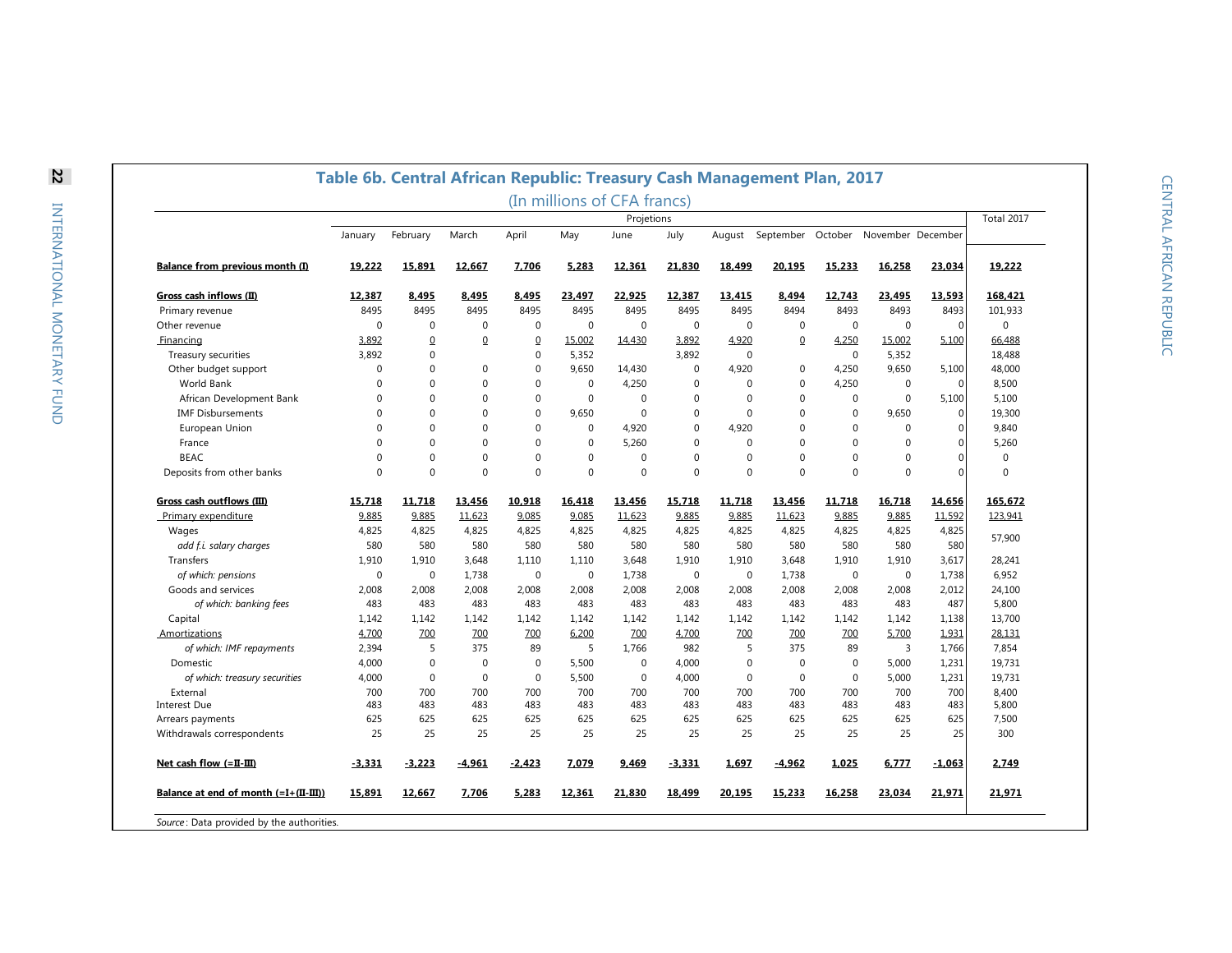|                             |                                  | Commitments for 2016          |                                     | Commitments for 2017 |                | Purpose                     |
|-----------------------------|----------------------------------|-------------------------------|-------------------------------------|----------------------|----------------|-----------------------------|
|                             | Committed                        | Disbursed (CFA<br>francs, bn) | To be disbursed<br>(CFA francs, bn) |                      | CFA francs, bn |                             |
| IMF                         | SDR 25.05 million                | 10.2                          | 10.2                                | SDR 23.6 million     | 19.3           | Balance of payments support |
| World Bank                  | US\$ 20 million                  |                               | 11.7                                | US\$ 15 million      | 8.5            | Budget support              |
| African Development<br>Bank | US\$ 10 million                  |                               | 5.9                                 | US\$ 9 million       | 5.1            | Budget support              |
| European Union              | $£ 15$ million                   | 6.1                           | 3.7                                 | $£ 15$ million       | 9.8            | Budget support              |
| France                      | $\epsilon$ 8 million             | 5.3                           |                                     | $\epsilon$ 8 million | 5.3            | Budget support              |
| Total                       |                                  | 21.6                          | 31.4                                |                      | 48.0           |                             |
| Memorandum item:            | Financing gap<br>(CFAF, billion) | 50.0                          |                                     |                      | 48.0           |                             |
|                             | Remaining<br>financing needs     | 28.3                          |                                     |                      | 0.0            |                             |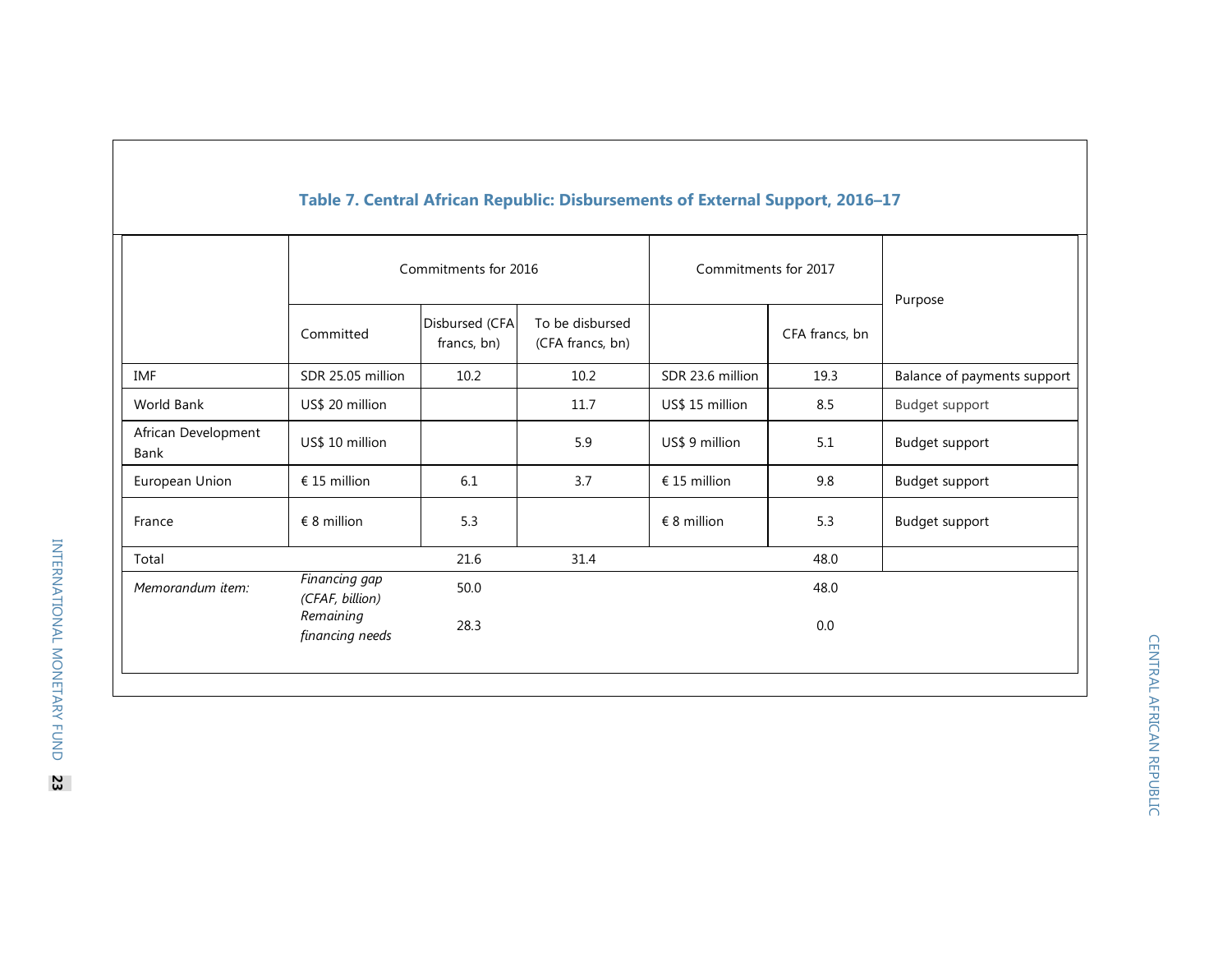| Table 8: Central African Republic: Indicators of Capacity to Repay the IMF, 2016-26 |        |        |        |        |        |        |        |        |        |        |        |
|-------------------------------------------------------------------------------------|--------|--------|--------|--------|--------|--------|--------|--------|--------|--------|--------|
|                                                                                     | 2016   | 2017   | 2018   | 2019   | 2020   | 2021   | 2022   | 2023   | 2024   | 2025   | 2026   |
| <b>IMF obligations based on existing credit</b>                                     |        |        |        |        |        |        |        |        |        |        |        |
| (SDR millions)                                                                      |        |        |        |        |        |        |        |        |        |        |        |
| Principal                                                                           | 2.60   | 12.16  | 10.31  | 9.10   | 5.35   | 5.85   | 8.35   | 6.96   | 6.13   | 4.73   | 2.51   |
| Charges and interest                                                                | 0.01   | 0.07   | 0.07   | 0.07   | 0.07   | 0.07   | 0.07   | 0.07   | 0.07   | 0.07   | 0.07   |
| IMF obligations based on existing and prospective credit<br>(SDR millions)          |        |        |        |        |        |        |        |        |        |        |        |
| Principal                                                                           | 2.60   | 12.16  | 10.31  | 9.10   | 5.35   | 5.85   | 12.03  | 15.32  | 19.16  | 18.94  | 16.71  |
| Charges and interest                                                                | 0.01   | 0.07   | 0.07   | 0.07   | 0.07   | 0.07   | 0.07   | 0.07   | 0.07   | 0.07   | 0.07   |
| IMF obligations based on existing and prospective credit                            |        |        |        |        |        |        |        |        |        |        |        |
| (CFA billions)                                                                      |        |        |        |        |        |        |        |        |        |        |        |
| Principal                                                                           | 2.12   | 9.84   | 8.25   | 7.22   | 4.19   | 4.50   | 9.25   | 11.78  | 14.74  | 14.57  | 12.85  |
| Charges and interest                                                                | 0.01   | 0.06   | 0.06   | 0.06   | 0.05   | 0.05   | 0.05   | 0.05   | 0.05   | 0.05   | 0.05   |
| <b>Outstanding IMF Credit</b>                                                       |        |        |        |        |        |        |        |        |        |        |        |
| <b>SDR Millions</b>                                                                 | 83.98  | 95.22  | 108.31 | 110.91 | 105.55 | 99.70  | 87.67  | 72.36  | 53.20  | 34.26  | 17.55  |
| <b>CFAF Billions</b>                                                                | 68.51  | 77.06  | 86.66  | 87.98  | 82.72  | 76.68  | 67.43  | 55.66  | 40.92  | 26.35  | 13.50  |
| Percent of government revenue                                                       | 81.64  | 75.55  | 71.86  | 61.50  | 45.22  | 35.45  | 28.64  | 21.68  | 14.62  | 8.63   | 4.05   |
| Percent of exports of goods and services                                            | 50.28  | 50.62  | 53.34  | 48.07  | 41.85  | 33.77  | 25.56  | 17.45  | 10.32  | 6.06   | 2.82   |
| Percent of debt services                                                            | 232.82 | 306.01 | 338.66 | 311.01 | 291.24 | 356.07 | 253.55 | 234.73 | 223.10 | 168.77 | 88.31  |
| Percent of GDP                                                                      | 6.55   | 6.60   | 6.67   | 6.10   | 5.18   | 4.39   | 3.60   | 2.80   | 1.94   | 1.17   | 0.57   |
| Percent of quota                                                                    | 75.39  | 85.48  | 97.23  | 99.56  | 94.75  | 89.50  | 78.70  | 64.96  | 47.76  | 30.75  | 15.75  |
| Net use of IMF credit (SDR millions)                                                |        |        |        |        |        |        |        |        |        |        |        |
| <b>Disbursements</b>                                                                | 12.5   | 23.4   | 23.4   | 11.7   | 0.0    | 0.0    | 0.0    | 0.0    | 0.0    | 0.0    | 0.0    |
| Repayments and repurchases                                                          | 2.61   | 12.23  | 10.38  | 9.17   | 5.43   | 5.92   | 12.10  | 15.39  | 19.23  | 19.01  | 16.78  |
| Memorandum items:                                                                   |        |        |        |        |        |        |        |        |        |        |        |
| Nominal GDP (billions of CFA francs)                                                | 1046.4 | 1167.1 | 1298.7 | 1442.1 | 1597.7 | 1747.5 | 1871.0 | 1987.6 | 2111.8 | 2244.0 | 2384.6 |
| Exports of goods and services (billions of CFA                                      | 136.3  | 152.2  | 162.5  | 183.0  | 197.7  | 227.1  | 263.8  | 318.9  | 396.5  | 434.5  | 478.0  |
| Government revenue (billions of CFA francs)                                         | 83.9   | 102.0  | 120.6  | 143.1  | 183.0  | 216.3  | 235.4  | 256.7  | 280.0  | 305.4  | 333.3  |
| Debt service (billions of CFA francs)                                               | 29.4   | 25.2   | 25.6   | 28.3   | 28.4   | 21.5   | 26.6   | 23.7   | 18.3   | 15.6   | 15.3   |
| <b>IMF Quota</b>                                                                    | 111.4  | 111.4  | 111.4  | 111.4  | 111.4  | 111.4  | 111.4  | 111.4  | 111.4  | 111.4  | 111.4  |
|                                                                                     |        |        |        |        |        |        |        |        |        |        |        |

*Source* : IMF staff projections.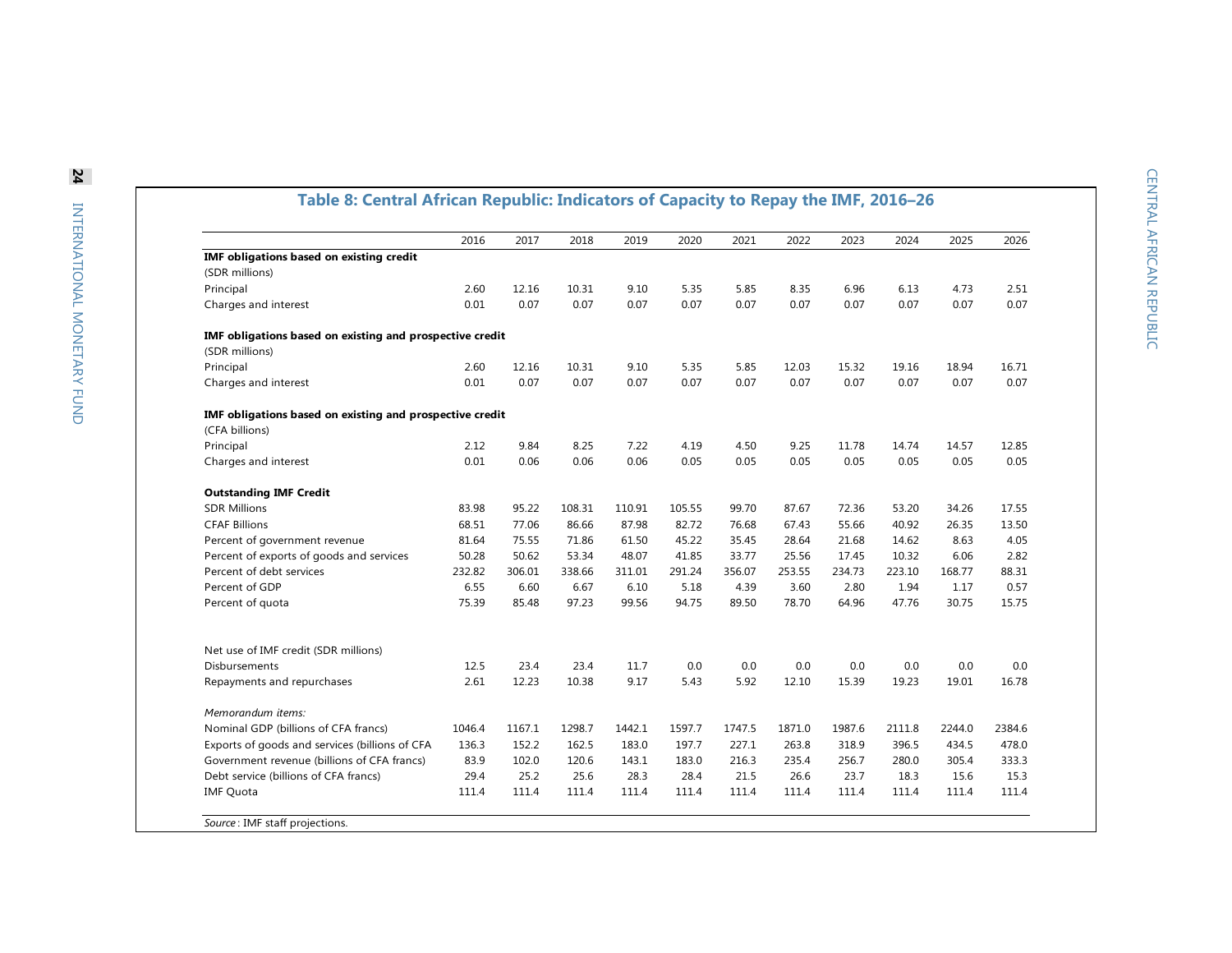| Concept                                                  | <b>Dec-10</b> | <b>Dec-11</b> | <b>Dec-12</b> | $Dec-13$  | <b>Dec-14</b>         | <b>Dec-15</b> | Jun-16 |
|----------------------------------------------------------|---------------|---------------|---------------|-----------|-----------------------|---------------|--------|
| <b>Capital Adequacy</b>                                  |               |               |               |           |                       |               |        |
| Total bank regulatory capital to risk-weighted assets    | 16.5          | 25.6          | 22.7          | 39.1      | 42.2                  | 37.4          | 36.8   |
| Percentage of banks greater or equal to 10 percent       |               |               |               |           |                       |               |        |
| Share of these banks/total banking system assets         |               |               |               |           |                       |               |        |
| Percentage of banks below 10 and above 6 percent minimum |               |               |               |           |                       |               |        |
| Share of these banks/total banking system assets         |               |               |               |           |                       |               |        |
| Percentage of banks below 6 percent minimum              |               |               |               |           |                       |               |        |
| Total capital (net worth) to assets                      | 15.9          | 21.3          | 21.4          | 18.3      | 18.1                  | 23.2          | 17.2   |
| <b>Asset Quality</b>                                     |               |               |               |           |                       |               |        |
| Non-performing loans to total loans                      | 12.6          | 12.0          | 9.6           | 28.5      | 27.7                  | 26.0          | 22.8   |
| Non-performing loans net of provision to capital         | 1.5           | 3.3           | 1.6           | 50.0      | 44.4                  | 34.6          | 24.3   |
| FX loans to total loans                                  |               |               |               |           |                       |               |        |
| <b>Earnings and Profitability</b>                        |               |               |               |           |                       |               |        |
| Net income to average assets (ROA)                       | 3.6           | 4.8           | 4.3           | $-1.1$    | 0.8                   | $-0.3$        | 0.3    |
| Net income to average capital (ROE)                      | 24.4          | 24.4          | 20.7          | $-5.4$    | 3.8                   | $-1.4$        | 1.5    |
| Non interest expense to gross income                     | 65.9          | 59.9          | 64.0          | 79.5      | $\dddot{\phantom{0}}$ | $\ddotsc$     | 218.4  |
| Personnel expense to gross income                        |               |               |               |           |                       |               |        |
| Non interest income to gross income                      |               |               |               |           |                       |               |        |
| Expenses/Income                                          |               |               |               |           |                       |               |        |
| Liquidity                                                |               |               |               |           |                       |               |        |
| Liquid assets to total assets                            | 26.1          | 23.2          | 16.1          | 14.9      | 22.7                  | 39.9          | 33.8   |
| Liquid assets to short-term liabilities                  | 132.6         | 160.7         | 114.5         | 149.1     | 203.1                 | 276.1         | 246.8  |
| Loan/deposits                                            |               |               |               |           | $\ddotsc$             | $\ddotsc$     | 135.6  |
| Liquid assets/total deposits                             |               |               |               | $\ddotsc$ |                       | $\ddotsc$     |        |
| Sensitivity to market/FX risk                            |               |               |               |           |                       |               |        |
| Foreign exchange liabilities/total liabilities           |               |               |               |           |                       |               | 7.6    |
| Foreign currency deposits/official reserves              |               |               |               | $\cdots$  | $\cdots$              | $\ddotsc$     |        |

# **Table 9. Central African Republic: Financial Soundness Indicators, December 2010–June 2016**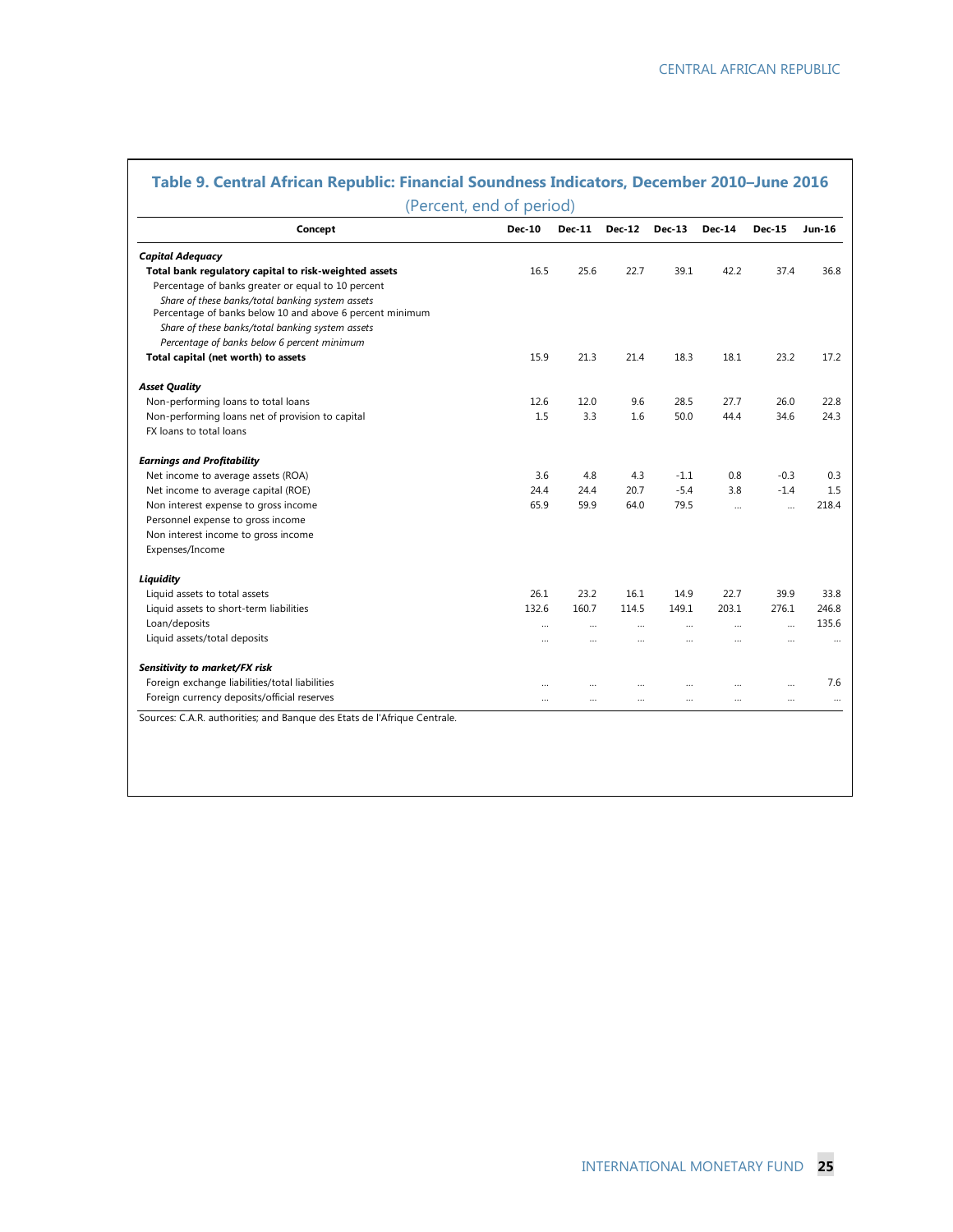| <b>Disbursements Conditions</b>                                                                                                                                     | Date              | Amount of Purchase |                  |  |  |  |
|---------------------------------------------------------------------------------------------------------------------------------------------------------------------|-------------------|--------------------|------------------|--|--|--|
|                                                                                                                                                                     |                   | Millions of SDR    | Percent of Quota |  |  |  |
| First disbursement upon program<br>approval.                                                                                                                        | July 20, 2016     | SDR 12.525 million | 11.24            |  |  |  |
| Second disbursement upon observance<br>of the performance criteria for August<br>31, 2016 and completion of the first<br>review.                                    | December 19, 2016 | SDR 12.525 million | 11.24            |  |  |  |
| Third disbursement upon observance of<br>the performance criteria for December<br>31, 2016 completion of the second<br>review.                                      | March 22, 2017    | SDR 11.70 million  | 10.5             |  |  |  |
| Fourth disbursement upon observance<br>of the performance criteria for June 30,                                                                                     | October 23, 2017  | SDR 11.70 million  | 10.5             |  |  |  |
| 2017 completion of the third review.<br>Fifth disbursement upon observance of<br>the performance criteria for December<br>31, 2017 completion of the fourth review. | March 21, 2018    | SDR 11.70 million  | 10.5             |  |  |  |
| Sixth disbursement upon observance of<br>the performance criteria for June 30,<br>2018 completion of the fifth review.                                              | October 22, 2018  | SDR 11.70 million  | 10.5             |  |  |  |
| Seventh disbursement upon observance<br>of the performance criteria for December<br>31, 2018 completion of the sixth review.                                        | March 20, 2019    | SDR 11.70 million  | 10.5             |  |  |  |

### **Table 10. Central African Republic: Schedule of Disbursements, 2016–19**

┓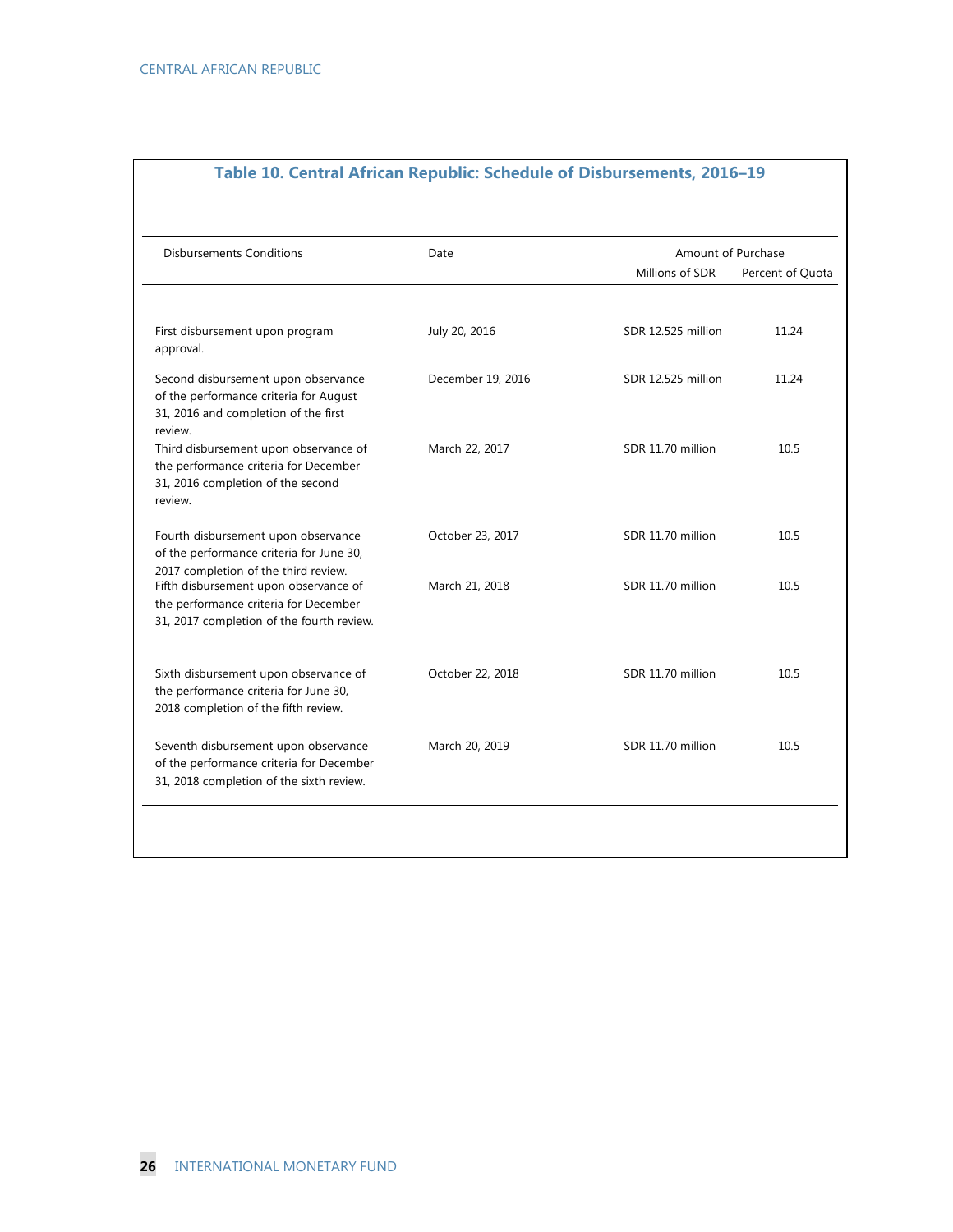|                                                                                                                                                | Table 11. Central African Republic: Risk Assessment Matrix (RAM) |                                                                                                                                                              |                                                                                                                                                                                                                             |  |  |  |  |  |  |
|------------------------------------------------------------------------------------------------------------------------------------------------|------------------------------------------------------------------|--------------------------------------------------------------------------------------------------------------------------------------------------------------|-----------------------------------------------------------------------------------------------------------------------------------------------------------------------------------------------------------------------------|--|--|--|--|--|--|
| <b>Sources of Risks</b>                                                                                                                        | <b>Relative</b><br>Likelihood                                    | <b>Impact If Realized</b>                                                                                                                                    | <b>Policy Response if</b><br><b>Materialized</b>                                                                                                                                                                            |  |  |  |  |  |  |
| Deterioration of<br>security conditions                                                                                                        | High                                                             | High<br>This would bring to a halt any<br>momentum for the economic<br>recovery.                                                                             | Refocus reform on areas<br>less sensitive to socio-<br>political environment. Aim<br>to maintain fiscal control<br>with a view to maintain<br>basic spending and keep<br>social cohesion.                                   |  |  |  |  |  |  |
| Structurally weak<br>growth in key<br>advanced and<br>emerging<br>economies                                                                    | High<br>(AEs)<br><b>Medium</b><br>(EMEs)                         | High<br>Exports recovery would likely be<br>delayed, lowering medium-term<br>growth prospects.                                                               | Intensify structural reform<br>and efforts to improve the<br>business climate to<br>promote investment.                                                                                                                     |  |  |  |  |  |  |
| Inertia of the<br>government that<br>lacks experience in<br>confronting<br>significant<br>challenges under<br>very difficult<br>circumstances. | <b>High</b>                                                      | High<br>Program implementation could<br>weaken, and adoption of key<br>structural reforms could be<br>postponed, lowering growth<br>prospects.               | Gradual back load of<br>reforms to create traction<br>from all key stakeholders.<br>Intensify key structural<br>reform. Fiscal policy to<br>focus on revenue<br>mobilization, and efficient<br>delivery of public services. |  |  |  |  |  |  |
| Limited<br>administrative<br>capacity                                                                                                          | High                                                             | High<br>Program implementation could<br>weaken, and adoption of key<br>structural reforms could be<br>postponed.                                             | Increase effectiveness of<br>CD to strengthen<br>institutional capacity.                                                                                                                                                    |  |  |  |  |  |  |
| Delayed delivery of<br>external financial<br>assistance                                                                                        | <b>Medium</b>                                                    | <b>Medium</b><br>Investment and growth would be<br>negatively affected and poverty<br>would risk increasing.<br>Macroeconomic stability would be<br>at risk. | Increased efforts aimed at<br>domestic resource<br>mobilization and<br>expenditure efficiency.                                                                                                                              |  |  |  |  |  |  |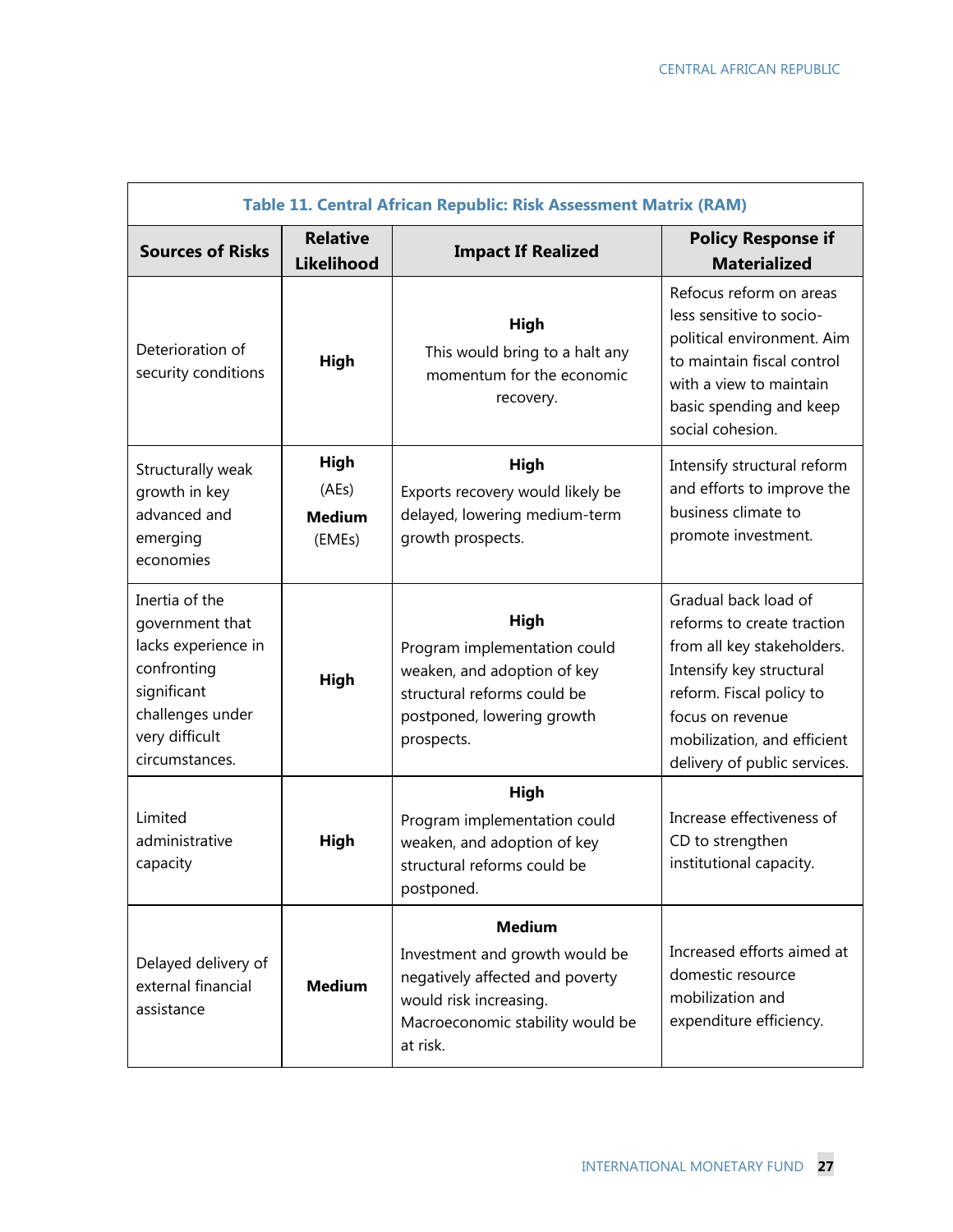# **Appendix I. Letter of Intent**



Madame Christine Lagarde **Bangui, December 5, 2016** Bangui, December 5, 2016 Managing Director International Monetary Fund 700 19th Street, NW Washington, DC 20431 USA

Dear Madame Lagarde:

1. **On July 20, 2016, the Executive Board of the International Monetary Fund (IMF)** approved an arrangement of SDR 83.55 million for the Central African Republic (C.A.R.), equivalent to 75 percent of its quota, under the Extended Credit Facility (ECF), in support of our policies designed to entrench macroeconomic stability and create the conditions for sustained and inclusive growth through structural reforms.

2. **The attached Memorandum of Economic and Financial Policies (MEFP) describes recent economic trends in the Central African Republic and progress that has been made in implementing our policies through end-August 2016.** In this connection, we would like to inform you that we have met all end-August performance criteria, except for the non-accumulation of external arrears. We have also implemented all structural benchmarks, albeit with some delays.

3. **This Memorandum also presents the economic and financial policies the government of the C.A.R. is implementing during the remainder of 2016 and during 2017 to consolidate macroeconomic stability**, support the economic recovery, improve revenue collection, strengthen public financial management, and advance its poverty reduction objectives. For that purpose, we have adopted a revised finance law for 2016 which is consistent with the ECF-supported program.

4. **In light of our satisfactory performance to date, and to cover our balance of payments needs**, we request the disbursement of the second tranche of financing equivalent to SDR 12.525 million under the ECF arrangement. We also request a waiver for the non-observance of the continuous performance criterion on non-accumulation of external payments arrears for which we have taken remedial measures outlined in this memorandum.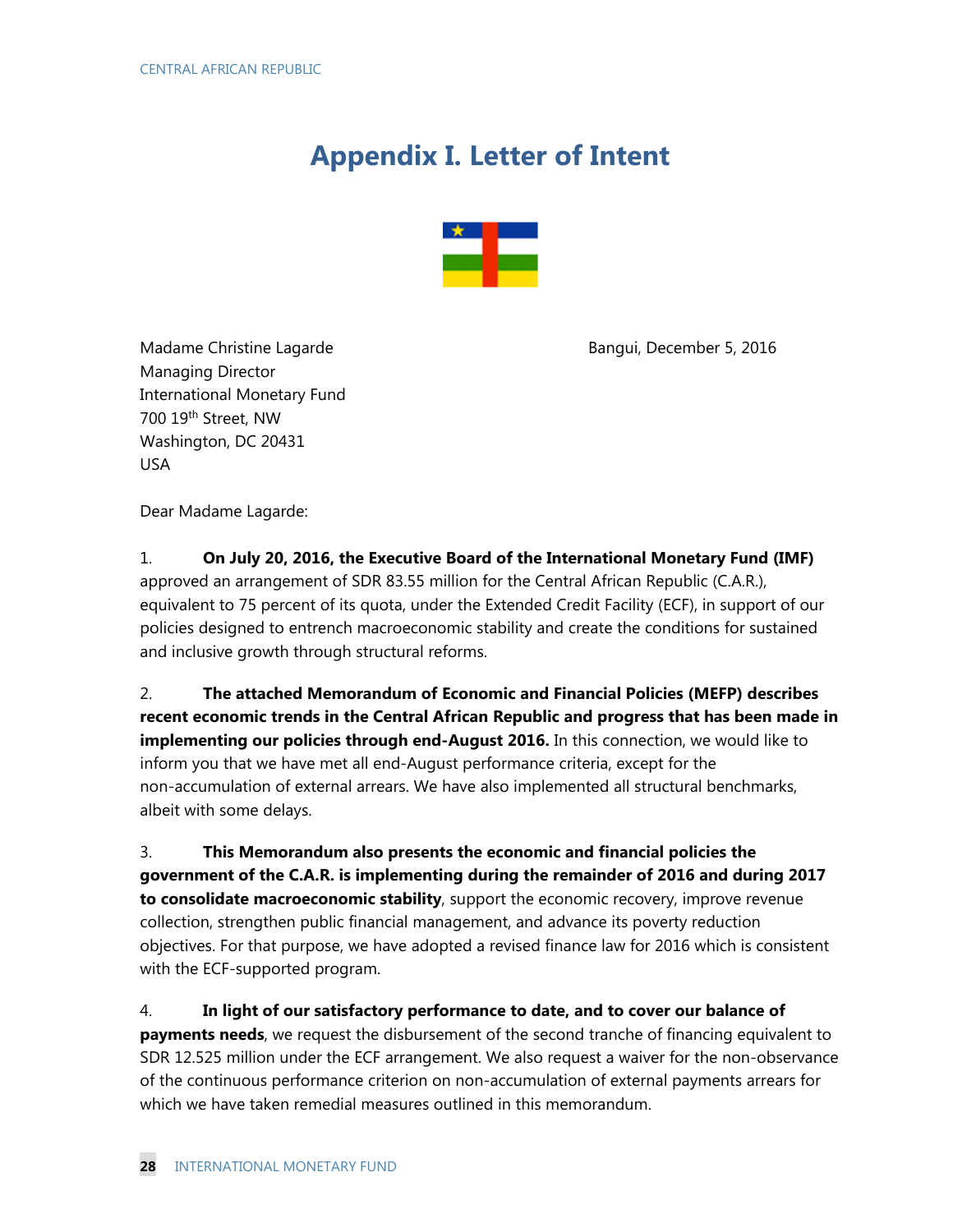5. **We believe that the measures and policies outlined in the attached MEFP are appropriate to achieve the objectives of our program and reduce our balance of payments needs going forward**. We will not introduce any measures or policies that would compound balance of payments difficulties. Nonetheless, we stand ready to take additional measures that may be adequate for the successful implementation of the program. We will consult with the Fund on the adoption of such measures and in advance of revisions to the policies contained in the MEFP in accordance with the Fund's policies on such consultations. We will provide IMF staff all information needed to assess our policies, particularly as discussed in the Technical Memorandum of Understanding (TMU).

6. **We intend to publish the IMF staff report, including this letter, the attached MEFP,**  and the TMU. We therefore authorize IMF staff to publish these documents on the IMF's external website once the Executive Board completes the first review of the arrangement under the ECF.

Sincerely yours,

 /s/ Henri-Marie Dondra Minister of Finance and Budget

 /s/ Simplice Mathieu Sarandji Prime Minister

Attachments: Memorandum of Economic and Financial Policies Technical Memorandum of Understanding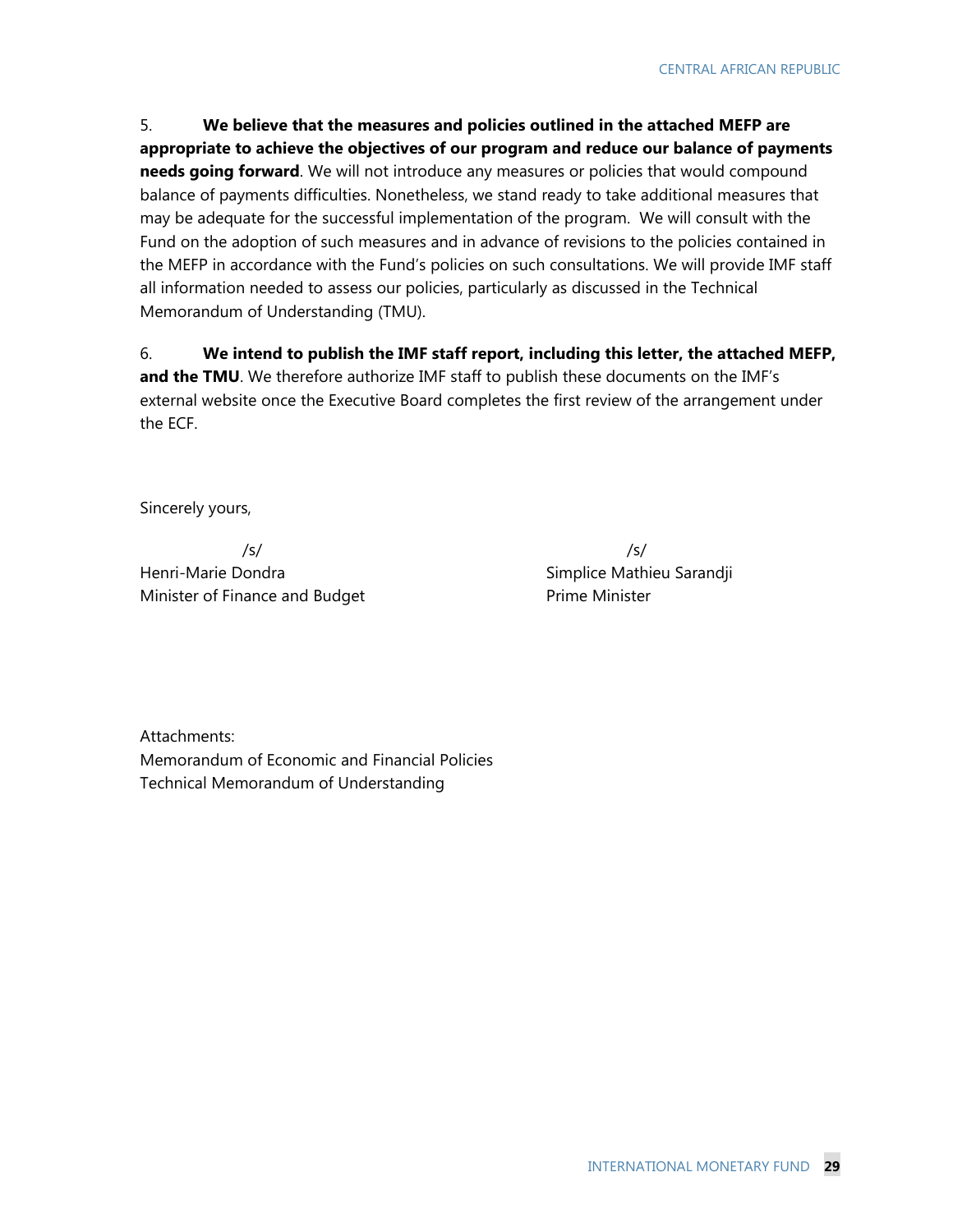# **Attachment I. Memorandum of Economic and Financial Policies for 2016–17 Update**

# **INTRODUCTION**

1. **This Memorandum of Economic and Financial Policies (MEFP) provides updates on the implementation of the program for the 2016-19 period supported by the International Monetary Fund (IMF) through an arrangement under the Extended Credit Facility (ECF)**. Our economic and financial program aims at entrenching macroeconomic stability and creating the conditions for sustained broad-based and inclusive growth through structural reforms in line with the objectives of the national development plan currently being developed. This MEFP describes recent economic developments and takes stock of the implementation of the quantitative performance criteria and structural benchmarks at end-August 2016, in addition to laying down key directions for the rest of 2016 and 2017.

2. **Security conditions have deteriorated despite the government's efforts to reach out to all armed groups and civil society.** In recent weeks, attacks on civilians and demonstrations resulted in loss of lives, more internally displaced refugees, destruction of infrastructure, and reduced economic activity. Some of the risks identified in our July 2016 MEFP have materialized, complicating implementation of our economic program. Despite these setbacks, work is ongoing, with the support of our development partners and the United Nations (UN), on a reform of the security sector (RSS), with the objective to integrate some ex-combatants, streamline the armed and police forces from old and untrained officers, and put together a new security model that will maintain peace and security. The government's response to recent incidents include swift actions to avoid the escalation of violence, and the pursuit of our efforts to reach out to all stakeholders and build social cohesion and national consensus.

# **RECENT ECONOMIC DEVELOPMENTS AND PROGRAM IMPLEMENTATION**

3. **Despite stronger than expected economic activity in some sectors, rising insecurity and the poor execution of our investment plan as well as pressure on transportation services led to an overall reduction in economic growth.** Export agriculture, small-scale processing, transportation and trade rebounded during the first eight months of the year. However, the continued low execution of public investment projects, partly reflecting delayed disbursement of project aid, and renewed violence in Bangui and the rest of the country remain negatively affected economic activity. Average inflation increased to 5.1 percent, due to higher basic food prices resulting from difficulties in the livestock sub-sector, bad weather, additional demand from returning refugees and internally displaced people, and a short-lived strike in the transportation sector.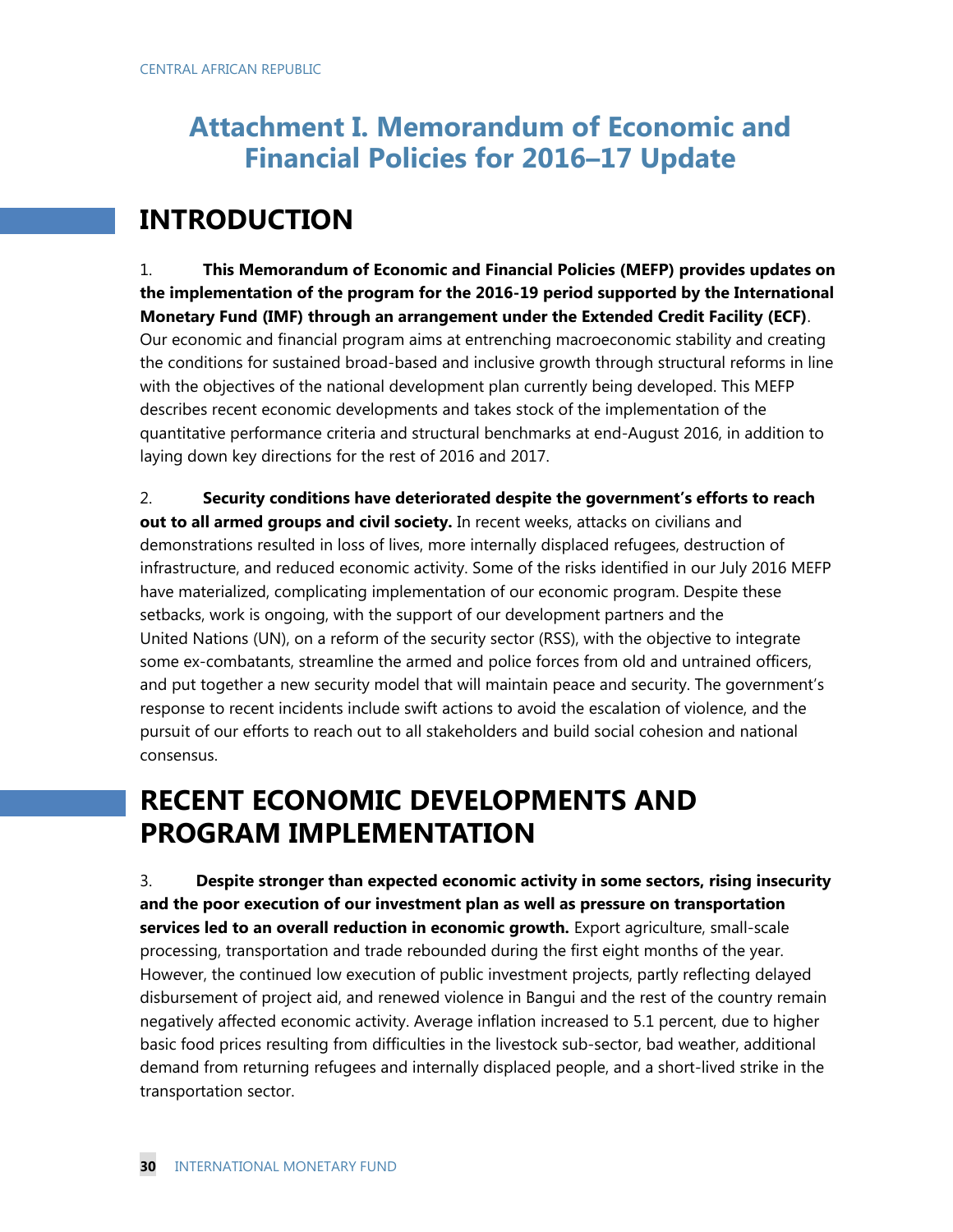4. **Fiscal performance through end-August exceeded the program targets.** Good revenue performance and lower-than-planned domestically-financed capital spending resulted in a better than programmed domestic primary deficit. Domestic revenue reached CFAF 52 billion in line with the program objective while primary current expenditure (at CFAF 55.4 billion) and domestically-financed capital spending (at CFAF 0.6 billion) were lower than projected, reflecting weak administrative capacity and a prudent attitude in light of delayed budget support disbursements.

5. **The external debt remains stable at end-August 2016.** It amounts to CFAF 156.1 billion (a slight decrease compared with the end-December 2015 level of CFAF 156.9 billion). External payments arrears reached CFAF 159 billion, up from CFAF 157.3 billion at end-2015**.** This increase reflects accumulation of new external payments arrears vis-à-vis a few creditors, including China and India.

# **A. Program Implementation**

6. **Performance under the program was satisfactory.** All end-August quantitative performance criteria (PCs) were met, with the exception of the one related to the non-accumulation of external payments arrears. All structural benchmarks were implemented, albeit with delay, notably the one related to the adoption of a ministerial decision identifying all government accounts and their contents due to the delayed finalization of the audit on commercial banks. The structural benchmark on asset disclosure was met on time.

# **THE NATIONAL DEVELOPMENT STRATEGY AND THE MEDIUM-TERM OUTLOOK**

# **B. Pillars of The Strategy**

7. **In the face of the significant economic challenges and the pervasive poverty that is hindering social progress and peace, we have developed our national development program called the Recovery and Peacebuilding Plan for the Central African Republic (RCPCA).** Underlying our RCPCA are four guiding principles**:**

- **A regional growth pole approach**. The latter is crucial to create conditions for balanced regional development to the benefit of the population at large.
- **A focus on economic integration and diversification to foster broad-based economic growth**. In this context, security and peace, agriculture, water and energy, transportation and telecommunications, and health and education will be the main vectors for sustainable growth.
- **The development of labor-intensive activities**. This will be key to absorb the large unemployment youth in the country.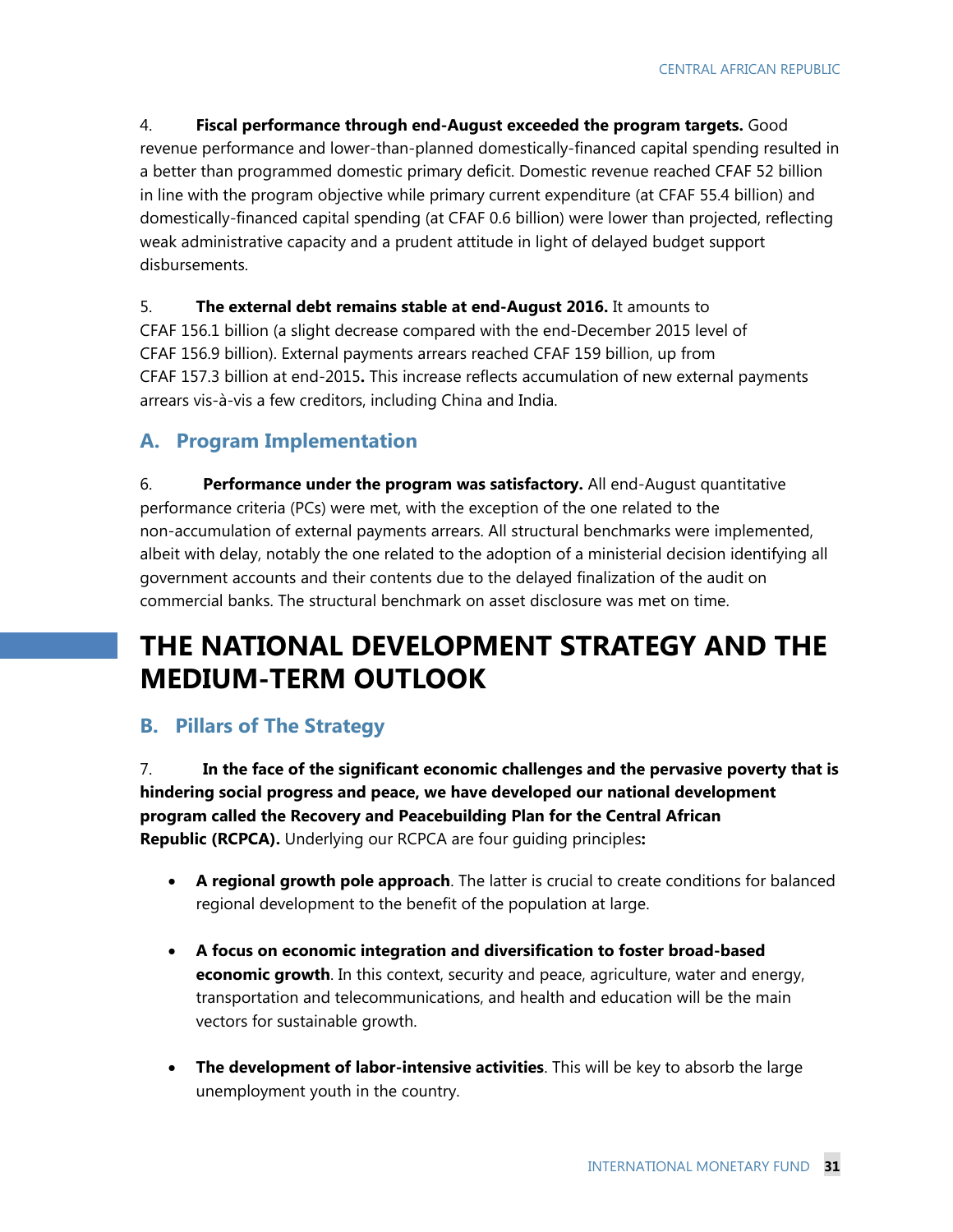**The social resilience of the population.** This will help accompany and strengthen economic development.

### 8. **Accordingly, our RCPCA will seek to**:

- i. develop subsistence food producing activities and cash crops;
- ii. promoting agro-forestry and downstream operations to create value added and employment opportunities;
- iii. developing mining activities in a formalized context to make these activities more attractive to large operators;
- iv. repairing and restoring highways, rural roads, dry ports and provincial airports;
- v. expanding transportation and telecommunications infrastructure; and
- vi. developing energy capacities.

### 9. **On the social side, our RCPCA aims at enhancing the resilience of the population.**  This will require:

i. restoring and providing assistance to internally displaced persons and refugees to ensure that socioeconomic activities effectively resume throughout the country;

ii. restoring social cohesion and reduction of tensions in the community to support local economic recovery and create temporary jobs, primarily for young people;

- iii. redeploying the government infrastructure country-wide to support the economic rebound;
- iv. accessing drinking water, sanitation, and hygiene;

v. strengthening the education sector to ensure overall education coverage and complete high-quality education, including access to all levels of education for all children of both genders, regardless of where they live;

vi. giving new impetus to the health system; and

vii. strengthening the fight against HIV.

# **C. Medium-Term Outlook**

10. **The lifting of the remaining embargo on diamond exports from some parts of the country, the implementation of our macroeconomic policies and restoration of peace and security should improve the medium-term outlook**. Accordingly, the medium-term objectives (2016–19) underpinning our RPCP are as follows:

 Economic growth is projected to average 5.1 percent, with inflation in line with the CAEMC target of 3 percent by 2019 owing in part to an increase in agricultural output.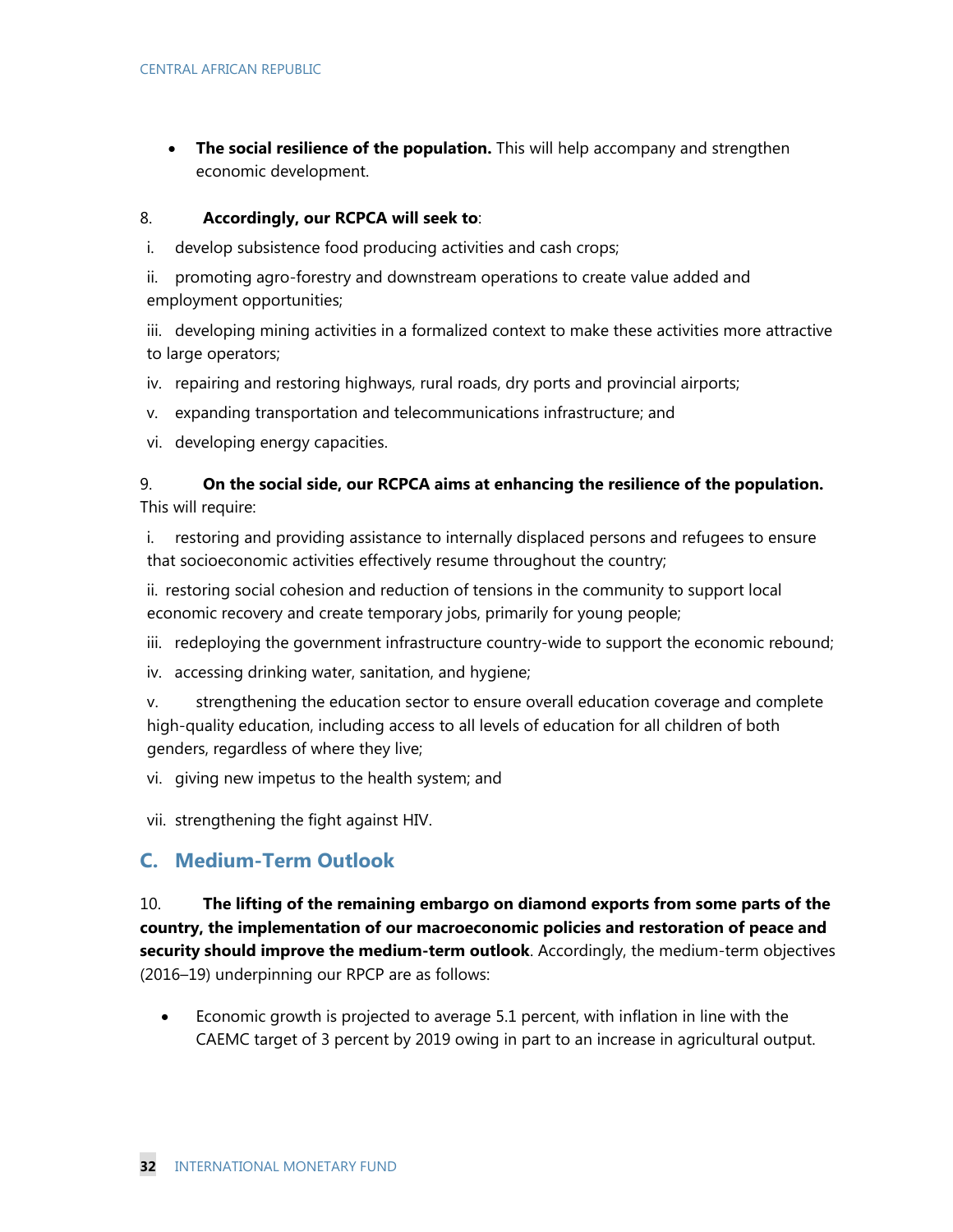- A domestic primary deficit projected to progressively decline from 3.3 percent in 2016 to 1 percent in 2019, reflecting a steady rise in the revenue to GDP ratio (stemming from the implementation of the reforms) and better spending controls.
- An external current account deficit projected around 9.2 percent of GDP given the sizable reconstruction needs.
- Financing needs are projected to decline during the period from 4.8 percent of GDP in 2016 to 3.1 percent in 2019.

# **D. The Investment Program**

11. **The public investment framework is weak and requires a comprehensive overhaul.**  We are committed to work with our technical and financial partners to put in place a new framework that will increase the efficiency of public investment**,** from the selection of projects to reporting, monitoring and execution. This will help improve portfolio management and restructuring to blend in the current small scale projects seeking to rehabilitate the administrative structures, health units, and schools with major infrastructure projects that will underpin the regional growth approach and an integrated development of the country. We have attached a list of projects to be implemented in 2017, which is also annexed to our 2017 budget.

# **ECONOMIC AND FINANCIAL PROGRAM FOR THE REST OF 2016 AND 2017**

# **E. Macroeconomic Framework for 2016-17**

### 12. **For the rest of 2016, we have revised economic growth downward while maintaining unchanged the domestic primary balance, which is the anchor of our fiscal program.**

- Real GDP growth is adjusted downward to 4.5 percent in 2016, from an initial target of 5.2 percent in view of the deteriorating security environment, transportation bottlenecks, and low investment project execution.
- Despite lower domestic oil prices, average inflation was revised upward to 5.1 percent in 2016 for lower the aforementioned reasons.
- The domestic primary deficit, which will remain the anchor for our fiscal policy, remains unchanged at 3.3 percent of GDP in 2016, thus reducing the public debt by 0.6 percentage points of GDP to 46.6 percent of GDP. These targets underpin the revised budget for 2016 which was passed by the National Assembly in October 2016. In support of this objective, domestic revenue will be kept at 8 percent of GDP, while primary spending will be slightly reduced to 11.3 percent of GDP, notwithstanding the inclusion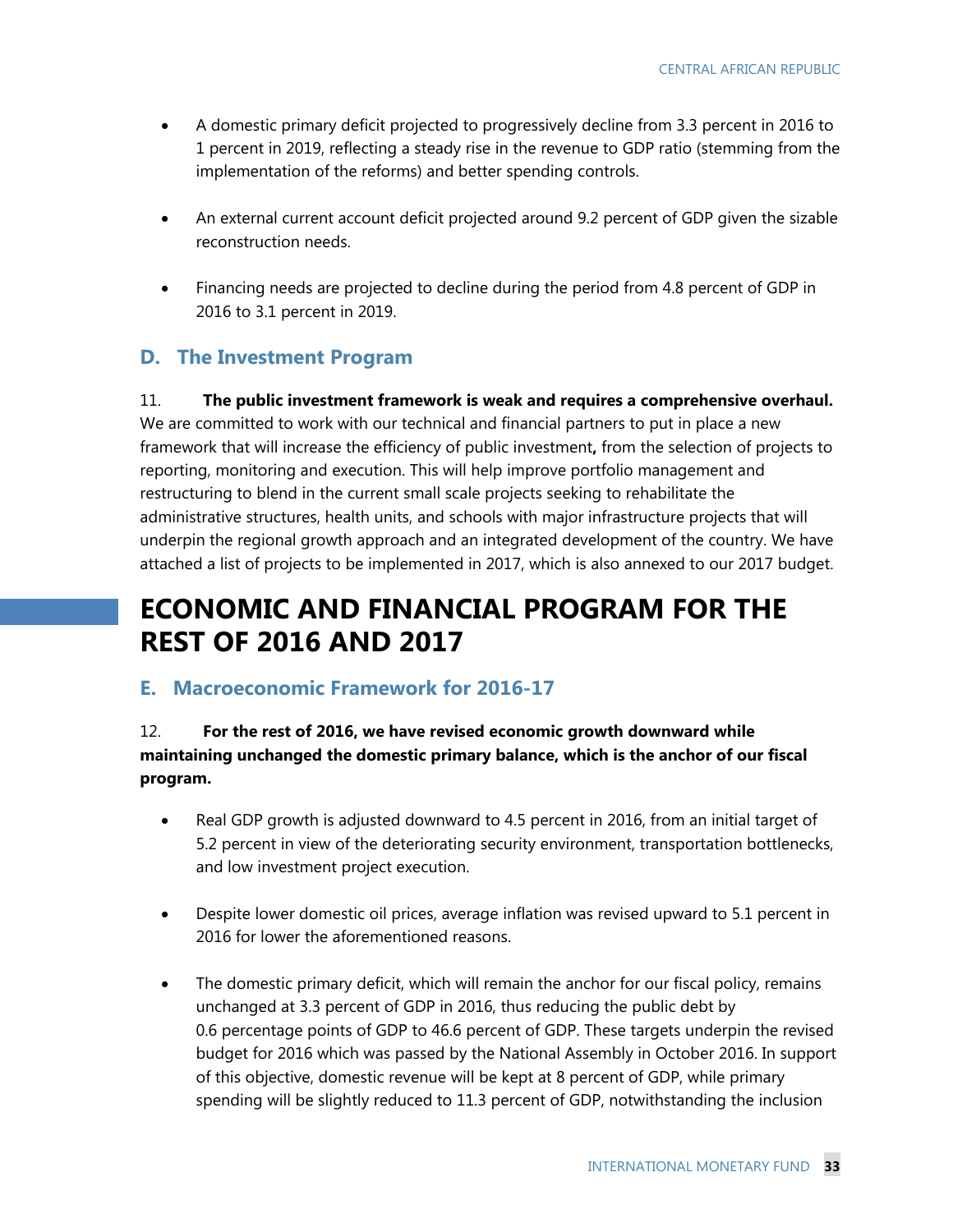of new demobilization outlays from regional countries. Social spending will remain unchanged at CFAF 5 billion in 2016.

• The financing gap for the year remains unchanged at CFAF 50 billion. With CFAF 21.6 billion already disbursed, the balance (CFAF 28.4 billion) will be covered by the second tranche from the European Union and outstanding commitments from the World Bank, the African Development Bank and the IMF.

13. **Looking forward, and assuming better security conditions and appropriate policies, the key medium term macroeconomic objectives remain broadly unchanged, except for a slightly revised growth path in 2017:** 

- **Real GDP growth of 5 percent** driven by the recovery of economic activities across all sectors and stimulation of public and private investments in infrastructure (water and electricity) and social sectors. Continued efforts to remove the Kimberley Process remaining embargo is expected to revive diamond production and export in this key sector.
- **Inflation should be brought down to 4.5 percent**, sustained by good performance in subsistence farming, continuous improvement of supply channels and prudent wage policies.
- **A reduction in the primary domestic deficit to 1.9 percent of GDP, compared to 3.3 percent in 2016**. The achievement of this objective is conditional on higher revenue and strict control over non-priority spending in order to allocate more resources to social sectors.
- **A reduction in the external current account deficit to 9.6 percent of GDP**, compared  $\bullet$ to 9 percent of GDP in 2015, reflective of increased import products.

# **FISCAL POLICY AND REFORMS**

# **F. Revenue Reforms**

14. **For the remainder of 2016, we have identified additional revenue measures to achieve our revenue target, despite significant revenue shortfall in September.** The shortfall is attributable to the delayed implementation of the new price structure for domestic petroleum products, and lower than projected revenue intake, as oil importers requested a moratorium to clear their stock. We will, therefore, implement additional revenue administration measures to meet the 2016 revenue target. The new measures will be incorporated into the medium-term action plan that will be revised with IMF's technical assistance. In addition to the measures laid out in the July 20 MEFP, we intend to:

Launch a collection enforcement campaign to collect unpaid tax arrears.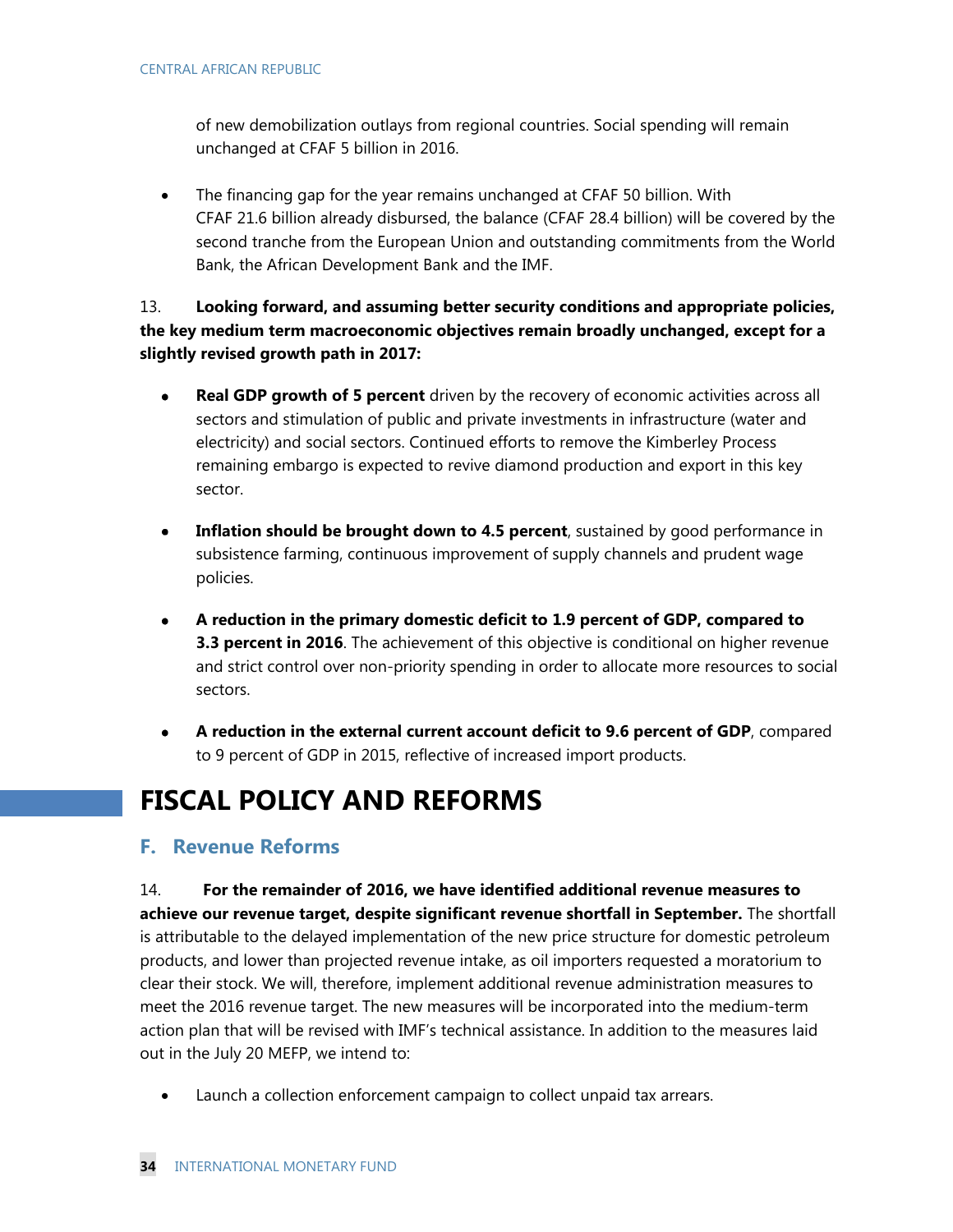- Focus on identification of VAT stop filers among large and medium-sized businesses.
- Ensure the full implementation of the market price listings and international prices valuation in the forestry sector. In the oil sector, we will step up VAT control and enforce prohibition on offsetting unpaid VAT credits against other taxes between importers and the State.
- Discontinue the practice of clearing goods before payment of customs duties is made and control payments of unsettled cases
- Accelerate the customs operations for the large volume of cars in the dry port,
- Increase the number of weekly rotations between Douala and Bangui from 2 to 3.

15. **While the treasury situation was in line with program objectives through end-August 20016, the outlook for the rest of the year is difficult**. Due to the revenue shortfall in September (CFAF 1.4 billion) and the concentration of the remaining budgetary aid disbursements in December and the need to clear external payments arrears accumulated in the first 8 months of the year, the authorities will introduce measures to contain expenditure including:

i. the suspension of the clearing of domestic payments arrears incurred before 2016;

ii. the suspension of cash advances on salaries; (iii) the suspension of cash payments on unused leave;

iv. a ceiling of CFAF 50 million on spending for overseas mission;

v. the cessation of new spending commitments by November 5, 2016. The implementation of these measures will keep spending at CFAF 145 billion. Furthermore, the Treasury committee will meet once a week to closely monitor revenue flows and calibrate spending accordingly. Lastly, in addition we will increase the fiscal buffer, to at least CFA 15 billion by end-year to ensure non-accumulation of domestic and external payments arrears, and help us cover domestic primary outlays for the first 4 months of 2017 during which no disbursements of budget support are expected.

16. **For 2017, the fiscal strategy will continue to aim at a higher coverage of domestic primary spending by domestic resources**. In line with the ECF-supported program, the 2017 draft budget targets a domestic revenue to GDP ratio of 8.7 percent. New fiscal measures are projected to bring about CFA 5.5 billion in additional revenue, pertaining to tax and customs policy CFAF 1.9 billion, improvements in tax and customs administration CFAF 3 billion, and a rationalization of exemptions CFAF 400 million. This objective will be achieved through:

Further revision of the tax law and customs tariff to ensure compliance with the CEMAC common external tariff and tax regulations (CFA 1.5 billion), notably the introduction of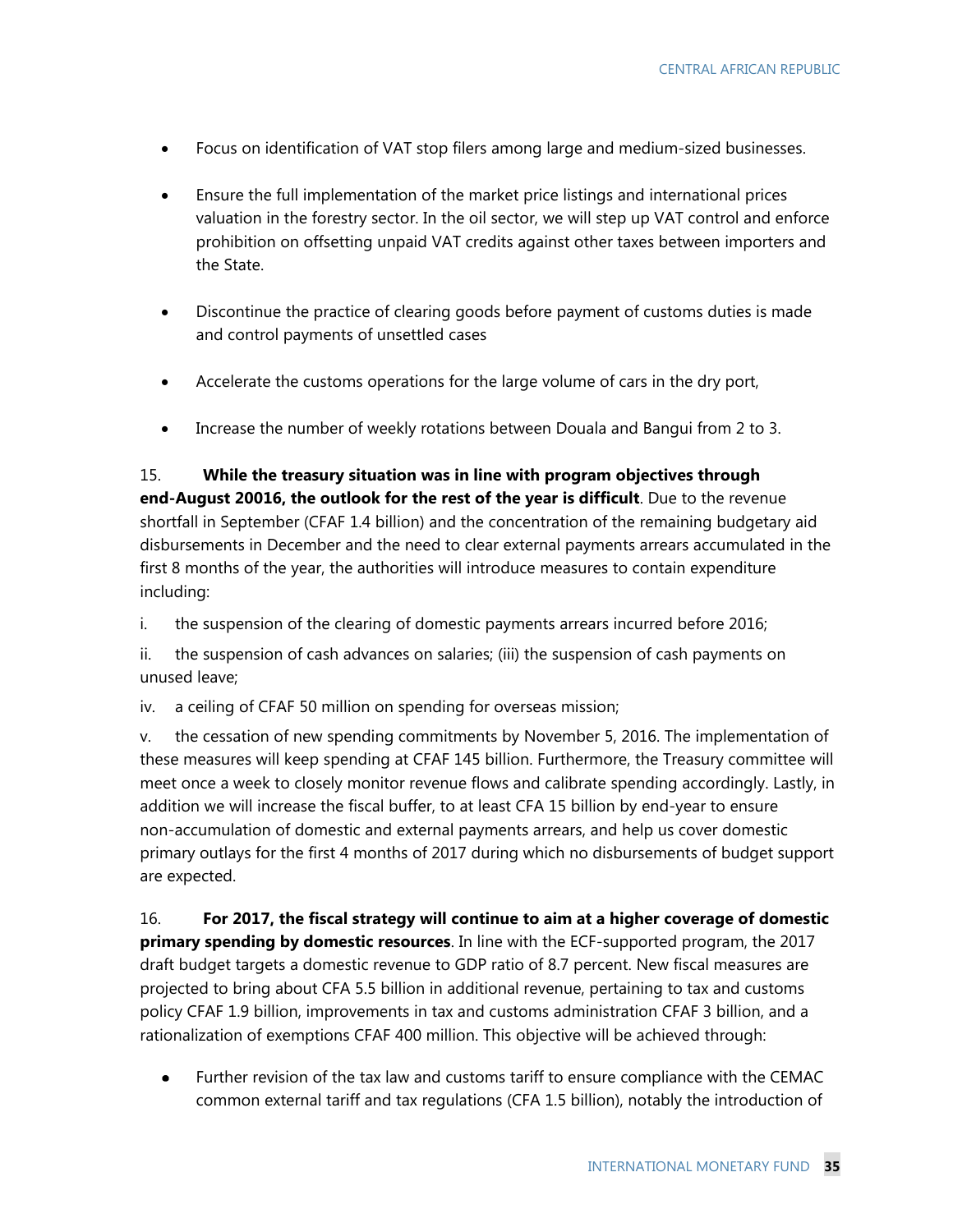an excise tax on phone communications (CFA 750 million) and increase of customs duty rates applied to imported wheat flour, palm oil and frozen fish (CFAF 750 million).

- Restriction of exemptions to only those provided for by law and a freeze on new tax  $\bullet$ exemptions from January 2017 and, accordingly, the phasing out of the inter-ministerial committee in charge of granting tax exemptions. Moreover, all existing tax exemptions and their revenue impact will be published by end-2017 [**a December 2017 structural benchmark**] and subsequently reviewed and restricted.
- Further improvements in tax and customs and tax operations through the steady  $\bullet$ implementation of the medium-term action plans developed since March 2016 by the revenue departments.

### 17. **In addition, based on recommendations from a November 2016 TA mission on revenue administration, we have updated our actions plans to include additional measures and rationalize exemptions:**

- Strengthening controls of exemptions to ensure that both the quality and quantity of exempted goods are aligned with those specified in the authorization, and that leakages are deterred and sanctioned
- Securing customs transit operations from the port of Douala to the destination customs office in Bangui; and
- Improving compliance management, especially through systematic exchange of information between the tax and customs department and cross-checking of customs and tax returns.

18. **Another update of the action plan will be undertaken in the aftermath of the upcoming TA mission on tax policy scheduled for January 2017.** These new reforms will be properly sequenced, taking into account revenue administration capacity and development needs. At the same time, the mission will also review para fiscal taxes, indirect taxation (excises, VAT), the exemptions, and tax reforms in the diamond, telecommunications, and forestry sectors. In the meantime, we intend to:

- conduct a revision of the excise and VAT legislation and identification of design improvements related notably to the tax base and rate structure that can be included in the (revised 2017 budget/2018 budget law).
- conduct a complete inventory of the indirect taxes and an action plan to reduce their number and control their utilization [a September 2017 performance criteria].
- introduce a new pricing mechanism that will ensure full pass through of international prices to domestic petroleum prices at the pump.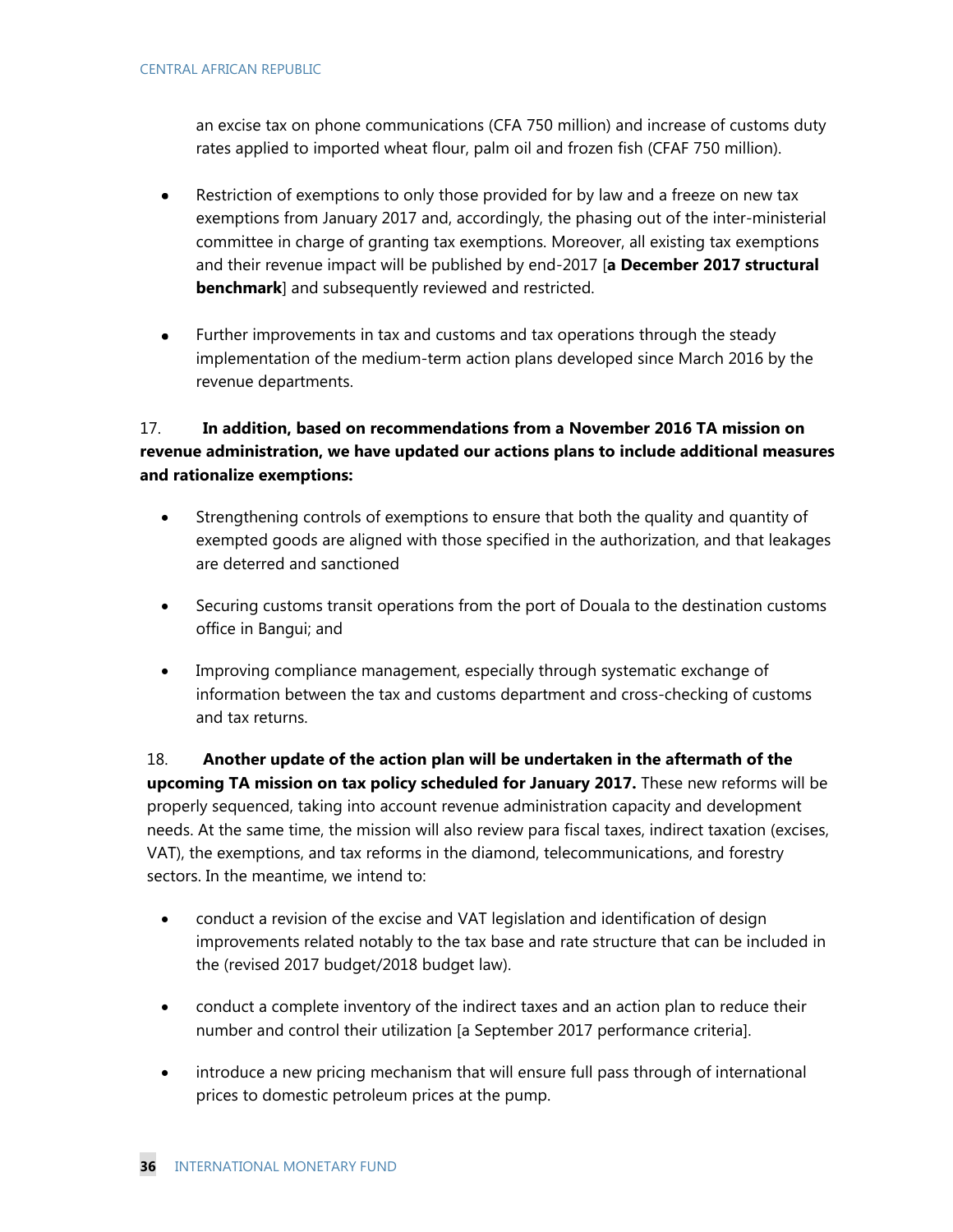#### **Public financial management reforms**

19. **We remain committed to implement our public financial management reform agenda, along the lines of the July 2016 MEFP**. For the rest of 2016 and 2017, we are committed to:

- **Improve our accounting framework and ensure better reporting of budget execution.** We will accelerate the technical work needed to establish the treasury balances for 2010–14 while continuing to produce in a timely fashion the monthly treasury balances for the rest of 2016 and 2017. For this purpose, we will: (i) continue to maintain and remedy hitches in the GESCO, whilst considering migrating to a new system with assistance from our partners; and (ii) strictly adhere to the regulatory provisions on the use of exceptional payments procedures, which should not exceed 5 percent of non-wage and non-debt expenditure; (iii) include the latter provision in the 2017 budget law. All these measures are crucial to improve the accounting framework and submit the budget law executions for 2015 and 2016 in 2017.
- **Strengthening treasury management**: This measure will help us to plan revenue flows and calibrate spending with a view to avoid accumulation of payments arrears and coordinate donor commitments. We will continue to associate the donor community to our regular treasury committee meetings.
- **Pursuing the civil service reform**. We will continue the cleaning of the civil service roster to eliminate ghost employees, ensure that diplomats are not overstaying in the country of their assignment at the end of their tour of duty, secure the final register of civil servants and put in place new hiring and management procedures.

### **G. Domestic Payments Arrears Strategy**

20. **The clearance of domestic payments arrears remains key to the restoration of creditor confidence and the credibility of the government**. They include arrears due to social institutions, private suppliers, commercial banks, the BEAC and cross debts.

- **Social payments arrears**: the government stepped up the clearance of wage and pensions arrears accumulated in previous years and is committed to remain current on salaries and pensions. As at end-2016, the stock of domestic social payments totaled CFAF 72.3 billion. Further technical work will continue before proceeding to the next steps, which will aim at auditing (by end-January 2017) and validating (by end-April 2017) the claims that will be settled.
- **Commercial arrears**: are estimated at CFA 14 billion, excluding the arrears accumulated in 2015 and 2016 which are being reviewed. It is expected that an audit will be conducted by January 2017 and the outcome validated in April 2017.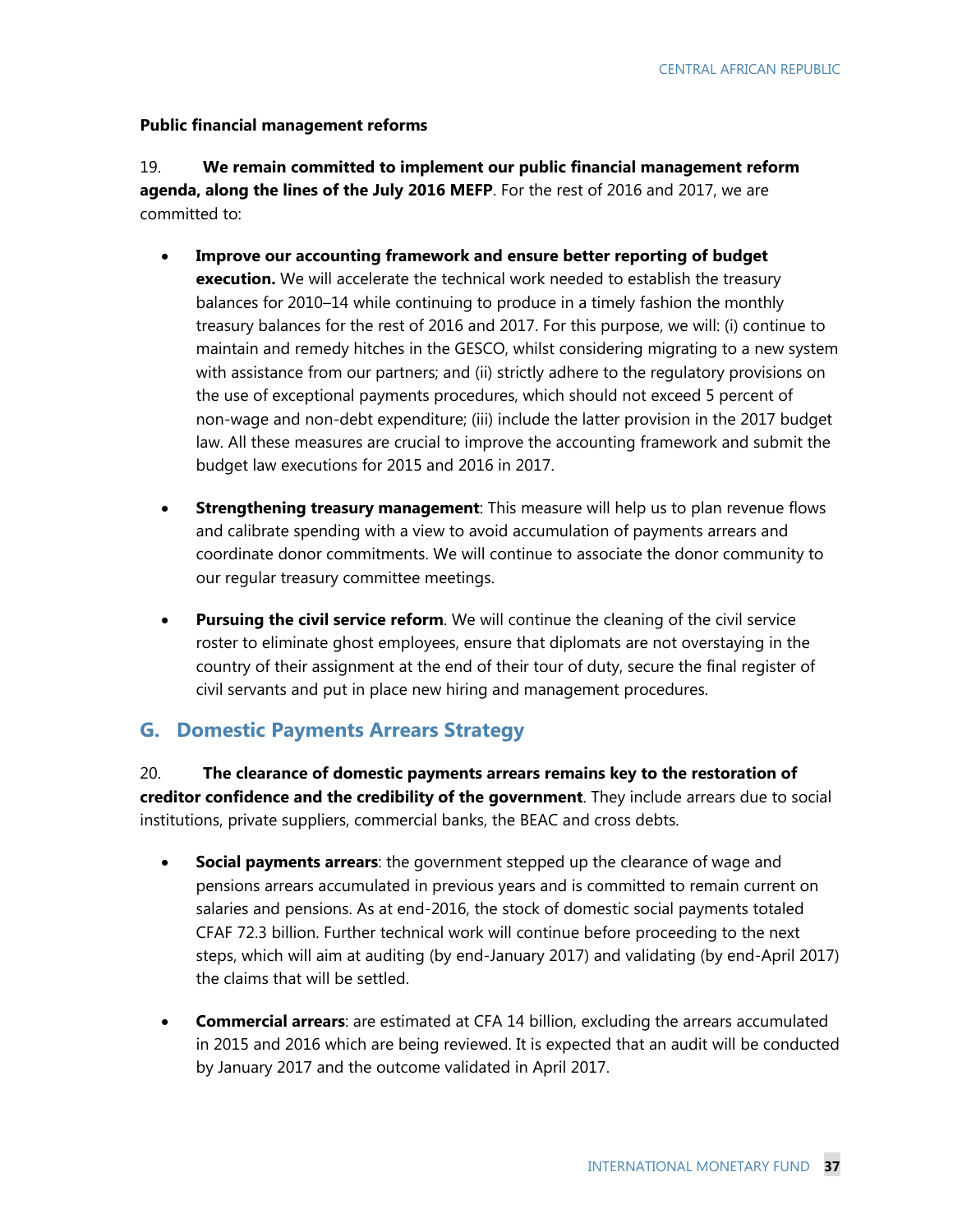- **Commercial banks arrears** have been recently reviewed by an external consultant. They are for now estimated at CFAF 25.6 billion. The next phase is to enter into discussions with commercial banks to validate the final amount. Once this step is completed, before end 2016, the government intends to settle them through securitization in the form of marketable treasury bills, bearing market interest rates, in the second quarter of 2017. The operation should have a positive fiscal impact through a reduction in interest payments to banks. It will also be allowing banks to rebalance their balance sheets.
- **BEAC payments arrears.** The April 2016 agreement consolidates all liabilities and unpaid loans (excluding exceptional and statutory advances) to CFAF 55.9 billion. The agreement calls for postponing the repayments to March 2018.

21. **To better track the arrears and their status, we will produce, and update on a quarterly basis, a list by type of creditors (Table 1)**.

# **H. External Debt Management and Sustainability**

22. **The accumulation of external payments arrears vis-a-vis some of our creditors highlights weaknesses in our debt management units and insufficient liquidity buffers to absorb delays in donor funding**. External payment arrears were accumulated in 2016, which we intend to clear before the end of the year. In addition, we are taking steps to prevent accumulation of external payments arrears in the future, consistent with the program. New hiring and training will strengthen the debt management directorate which is expected to provide monthly report on debt services. In addition, to we intend to increase our cash buffer to cushion against delays in donor funding and limit the risks of arrears accumulation.

23. **In addition, we are committed to step up our efforts to resolve pre-HIPC arrears with those creditors with which no agreement has been reached**. Our country owes pre-HIPC arrears to Argentina, Equatorial Guinea, Iraq, Libya, and Montenegro and the government reached out to those creditors with a view to resume discussions and seek debt relief consistent with the 2009 Paris Club agreement. Following the political and civil crises, our country has accumulated post-HIPC arrears to China, India and the Saudi Development Fund. The government remains committed to resolve these arrears and reach out to those creditors. Lastly, consistent with the outcomes of the last DSA, the government remain committed to secure grants to finance our economic development plan, while recourse to highly concessional loan be limited to critical projects for which grants could not be secured.

# **I. Other Structural Reforms**

### 24. **We will undertake structural and institutional reforms to promote the**

**development of the private sector**. These reforms, which are aimed at improving the business climate, will focus on the modernizing and updating the legal framework in key economic sectors. To this end, the government intends to implement the Joint Business Improvement Framework (CMAA) to promote and enhance the government-private sector dialogue. Two laws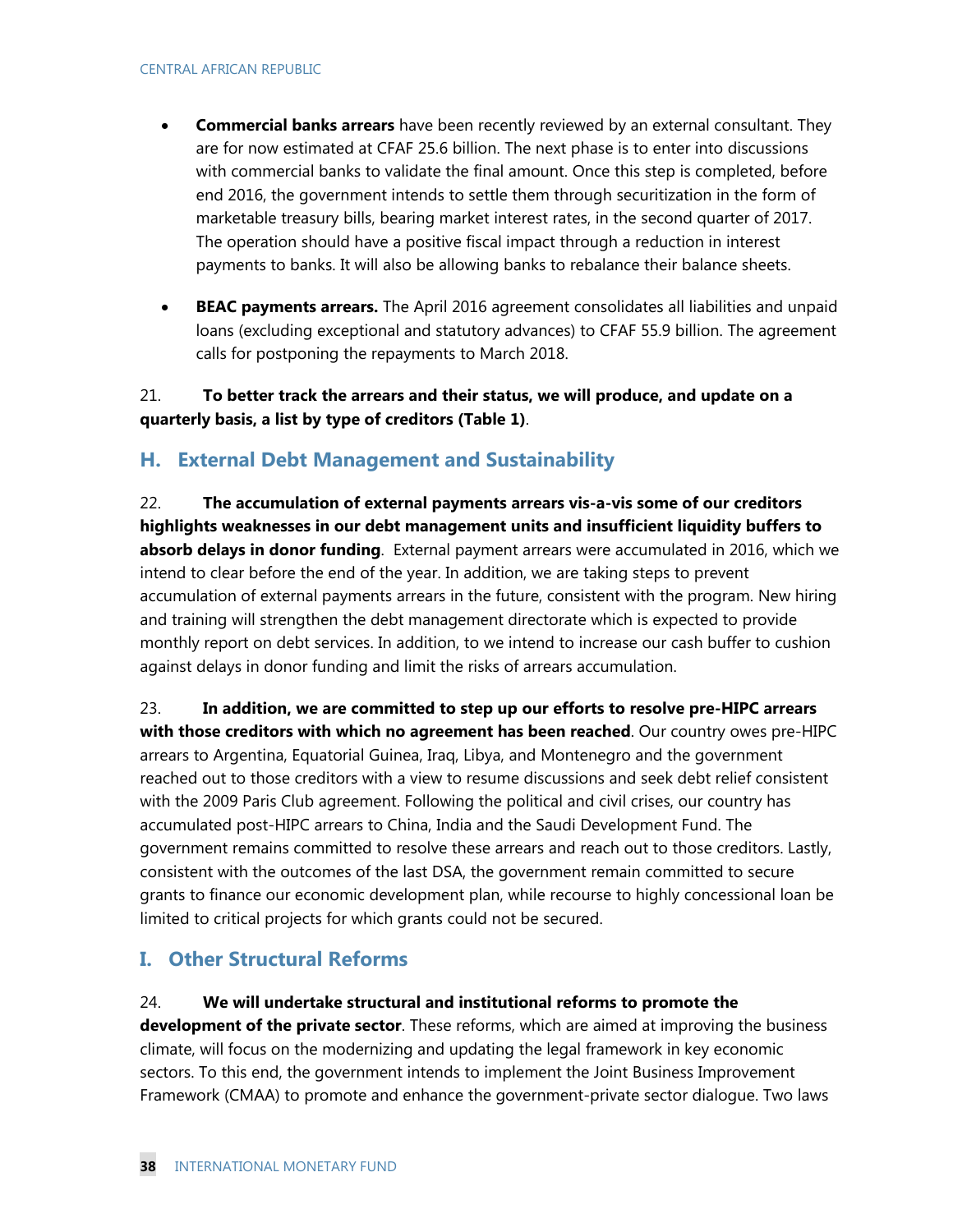are in preparation to revitalize telecommunications activities. In the same spirit, we will update the investment charter, the mining code, the telecommunications code and the regulations in effect in the forestry sector. The government intends to submit the revised legal texts in March 2017 to the National Assembly. Lastly, a one-stop shop will be established to facilitate administrative procedures for investors.

# **INCREASING FINANCIAL INTERMEDIATION**

25. **We recognize the need to enhance financial intermediation.** Provision of better services by commercial banks and loan repayment by borrowers will be key in achieving this goal. The June 2015 seminar, followed by a National Credit Council design of a work plan that identified a set of measures to strengthen the judicial system to help settle disputes between bank borrowers and lenders, expand the network of microfinance institutions and diversify the supply of financial products with a view to enhance financial inclusion, and improve risk management and lending practices. In this context, we are planning to ask the regional supervision body COBAC to conduct a mission to review prudential ratios of the local banking system We are also implementing the action plan to set up commercial and land registries and taking steps to encourage and authorize more banks to conduct mobile banking and conducting training seminars to educate banks and the public on provision of financial services. In addition, we are focusing on measures to monitor risk management and lending practices to address prudential risks. Lastly, we are exploring options to enable the agricultural sector to access bank financing, including the feasibility of an agricultural bank with the support of technical and financial partners.

# **CAPACITY BUILDING AND TECHNICAL ASSISTANCE**

26. **We will continue to rebuild capacity to ensure successful implementation of the program.** TA was delivered in 2016 by development partners to enhance customs revenue collection, improve treasury management, strengthen the interconnection between budget and accounting computerized modules to ensure work continuity of the Government Financial Management Information System (GESCO) and pursue the civil service reform. For 2017, we have reached understandings with the IMF on a comprehensive capacity building strategy in the context of the Capacity Building Framework (CBF) pilot project. Within this framework, our priorities remain on domestic revenue collection, PFM, public debt management, macroeconomic statistics, civil service reform and macro fiscal capacity. The outcomes will be first to strengthen the institutional framework in place that coordinates TA and training with a view to increasing revenue, enhancing spending efficiency, restoring budget discipline, strengthening debt management and creating a core macro fiscal capacity. If security risk heightens, we are planning to send staff to outside locations for training. We are also looking forward to take full advantage of additional TA that is expected to be provided by the IMF on tax policy, revenue administration, PFM, national accounts data compilation, and external trade data (Table 4). As part of the CBF pilot, we are committed to improve capacity and make the best use of the TA and training that will be provided by the development partners and the Fund. To offset the lack of specialized local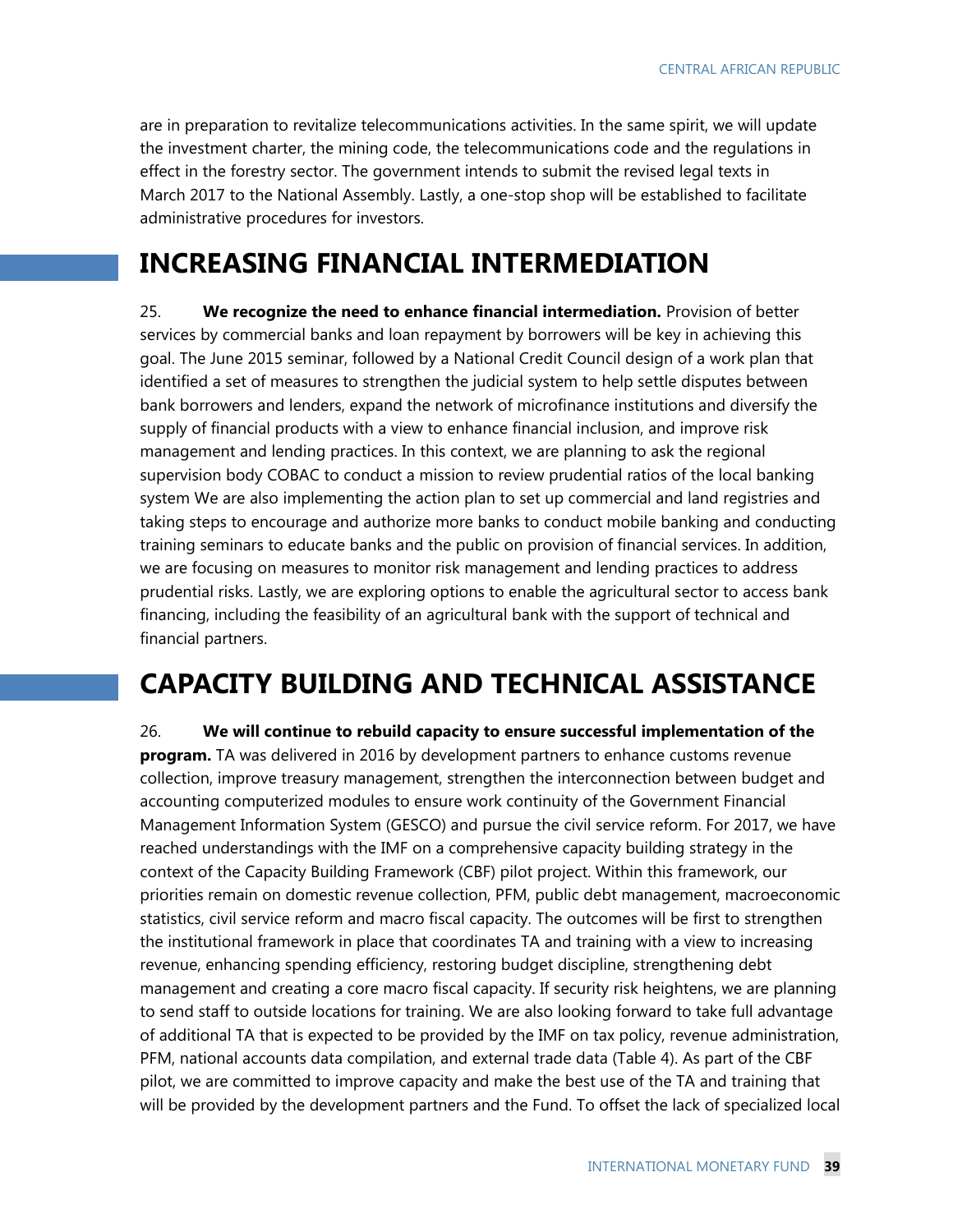staff, we plan to hire young college graduates and train them in the specialty identified as crucial to improve capacity. Modernization of equipment is also underway with donor support.

# **PROGRAM MONITORING**

### 27. **Performance under the program will continue to be monitored using quantitative performance criteria (PCs) and indicative targets together with structural**

**benchmarks (Table 2)**. Performance criteria for end-December 2016 were maintained. Indicative targets for end-September 2017, and PCs for end-June 2017 and end-December 2017 are proposed. The submission to parliament of the 2017 budget consistent with the program will be a **prior action** to the first ECF review. In addition, semi-annual reviews will be conducted to assess overall performance under the program. The end-December 2016 PCs will be assessed in the context of the second review in March 2017, the end-June 2017 PCs will be assessed in the context of the third review in September 2017, and the end-December 2017 PCs will be assessed in the context of the forth review in March 2018.

### 28. **On the structural side, we have adopted new structural benchmarks for 2017 (Table 3).** They include:

- i. the re-negotiation of the convention with banks (end-June 2017);
- ii. the launching of the audits of the social debt, supplier debt and cross debts (end-February 2017);
- iii. restriction of exemptions solely on those provided by the law and a freeze on new tax exemptions (as part of the 2017 budget);
- iv. the publication of all existing exemptions (ongoing);
- v. a complete inventory of the para fiscal taxes and an action plan to ensure their timely transfer to the TSA (end-September 2017); and
- vi. the production of the revenue and expenditure account for 2016 (end-September 2017).

29. **Throughout the duration of the program, we commit to not introduce or intensify restrictions on payments and transfers related to current international procedures**, **nor to introduce multiple exchange rate practices, engage in bilateral agreements not consistent with the Article VIII of the Articles of Agreement, impose or broaden impose restrictions to influence the balance of payments**. In addition, the government commits to adopt, in consultation with Fund staff any new measures, financial or structural, that may prove necessary to ensure the success of the program.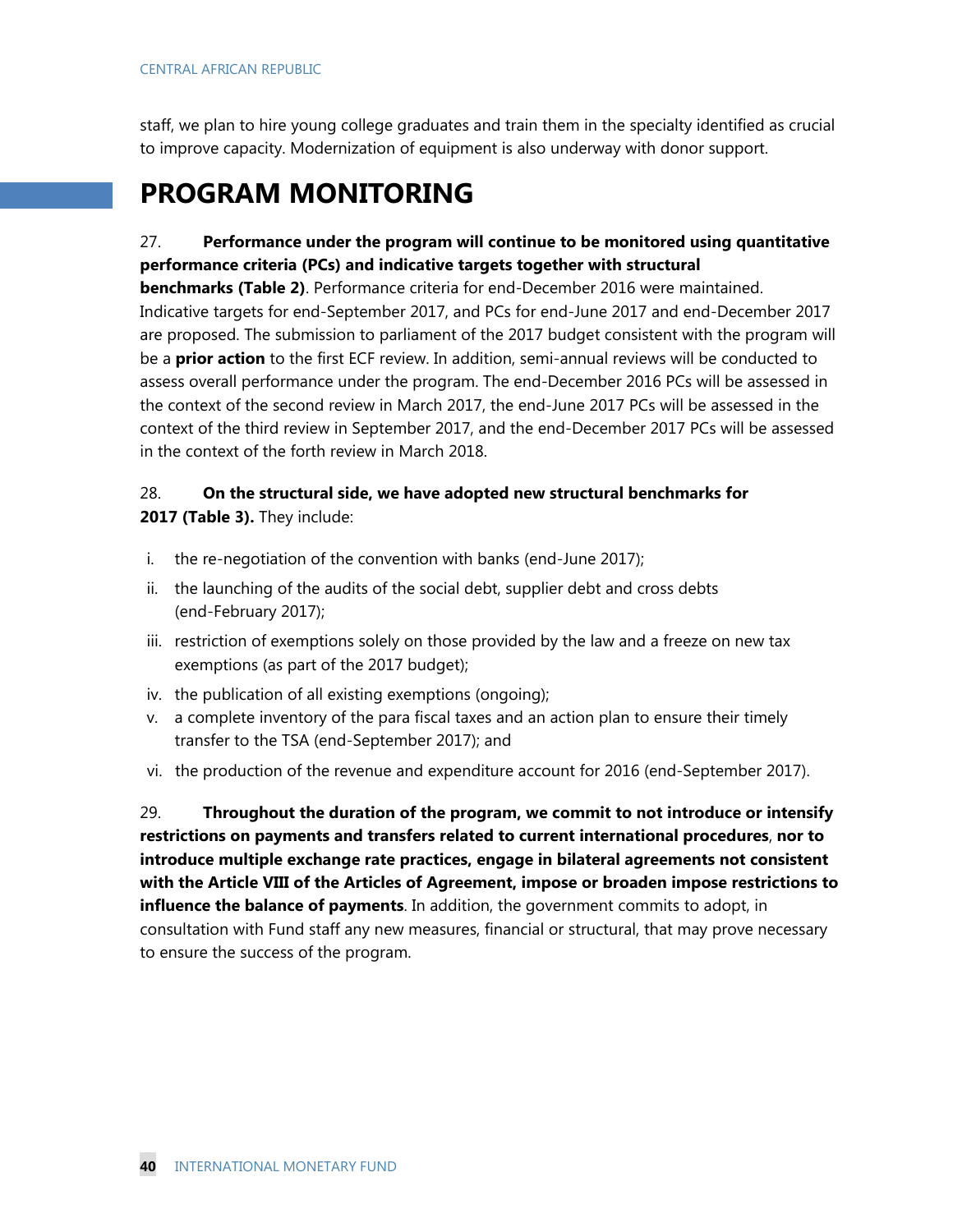| Table 1: Central African Republic: Stock of Domestic and External Arrears<br>(Billions of CFAF) |              |                        |                        |                        |                 |                        |                        |                        |                   |                        |
|-------------------------------------------------------------------------------------------------|--------------|------------------------|------------------------|------------------------|-----------------|------------------------|------------------------|------------------------|-------------------|------------------------|
| <b>Type of Creditor</b>                                                                         | Aug-16.      | <b>Dec-16</b><br>proj. | <b>Mar-17</b><br>proj. | <b>Jun-17</b><br>proj. | Sep-17<br>proj. | <b>Dec-17</b><br>proj. | <b>Mar-18</b><br>proj. | <b>Jun-18</b><br>proj. | $Sep-18$<br>proj. | <b>Dec-18</b><br>proj. |
| <b>Domestic</b>                                                                                 |              |                        |                        |                        |                 |                        |                        |                        |                   |                        |
| Total                                                                                           | 176.4        | 173.9                  | 171.9                  | 169.9                  | 167.9           | 166.4                  |                        |                        |                   | 156.3                  |
| BEAC <sup>1</sup>                                                                               | 55.9         | 55.9                   | 55.9                   | 55.9                   | 55.9            | 55.9                   |                        |                        |                   | 52.9                   |
| Commercial Banks <sup>2</sup>                                                                   | 25.6         | 25.6                   | 25.6                   | 25.6                   | 25.6            | 25.6                   |                        |                        |                   | 25.6                   |
| Private Suppliers <sup>2</sup><br>Social Payments <sup>2</sup>                                  | 14.0<br>72.3 | 14.0<br>69.8           | 14.0<br>67.8           | 14.0<br>66.8           | 14.0<br>64.8    | 14.0<br>63.8           |                        |                        |                   | 14.0<br>56.8           |
| Cross Debt and Other                                                                            | 8.6          | 8.6                    | 8.6                    | 7.6                    | 7.6             | 7.1                    |                        |                        |                   | 7.0                    |
| <b>External</b>                                                                                 |              |                        |                        |                        |                 |                        |                        |                        |                   |                        |
| Total                                                                                           | 159.9        | 158.4                  |                        |                        |                 | 158.4                  |                        |                        |                   | 158.4                  |
| Bilateral Debt <sup>3</sup>                                                                     | 153.7        | 152.2                  |                        |                        |                 | 152.2                  |                        |                        |                   | 152.2                  |
| Multilateral Debt <sup>4</sup>                                                                  | 6.2          | 6.2                    |                        |                        |                 | 6.2                    |                        |                        |                   | 6.2                    |

**Source: C.A.R. authorities.** 

<sup>1</sup> The April 2016 agreement consolidates all audited liabilities and unpaid loans (excluding exceptional and statutory advances which amount to CFAF 22.5 billion).

The agreement calls for postponement of the repayments to March 2018.

<sup>2</sup> Estimate. Audit and validation expected in early 2017. Arrears to private suppliers exclude arrears in 2015 and 2016 which are being reviewed.

<sup>3</sup> The authorities are negotiating to resolve these arrears, many of which are pre-HIPC. Under the Paris Club agreement,

C.A.R. has committed to negotiate the Non-Paris Club debt under the same conditions granted by the Paris Club.

4 Mainly overdue contributions to international organizations.

 $\bar{d}$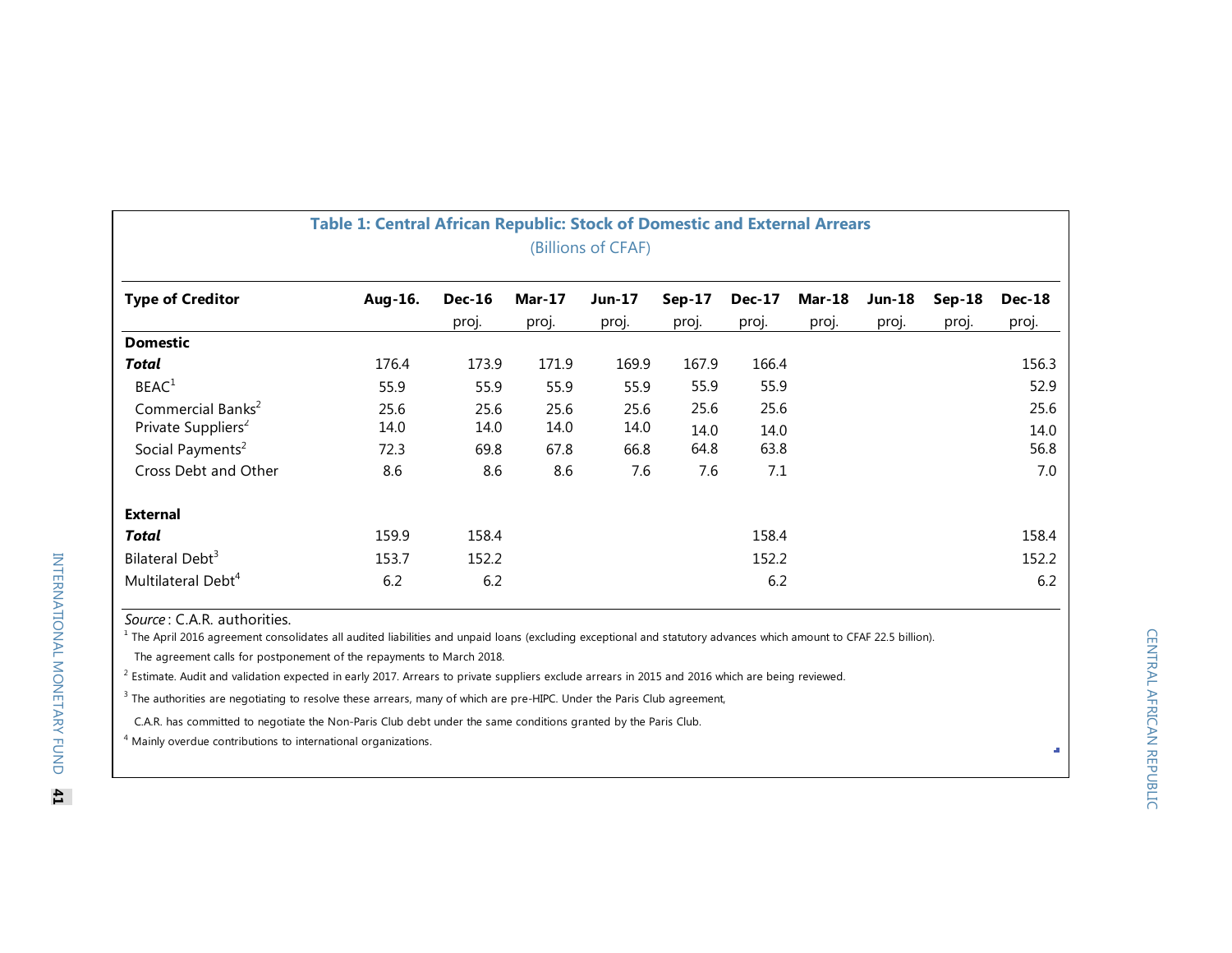$\overline{a}$ 

| Table 2. Central African Republic: Performance Criteria (PC) and Indicative Targets, 2016-17                                                                                       |                                                       |                   |                  |                |                   |                          |                   |                          |                   |
|------------------------------------------------------------------------------------------------------------------------------------------------------------------------------------|-------------------------------------------------------|-------------------|------------------|----------------|-------------------|--------------------------|-------------------|--------------------------|-------------------|
|                                                                                                                                                                                    | (CFAF billion; cumulative from beginning of the year) |                   |                  |                |                   |                          |                   |                          |                   |
|                                                                                                                                                                                    | End-December 2015                                     |                   | August 31, 2016  |                | End-December 2016 | End-March 2017           | End-June 2017     | End-September 2017       | End-December 2017 |
|                                                                                                                                                                                    | Stock                                                 | PC                | Actual           | Status         | PC                | <b>Indicative Target</b> | PC                | <b>Indicative Target</b> | PC                |
| Quantitative performance criteria                                                                                                                                                  |                                                       |                   |                  |                |                   |                          |                   |                          |                   |
| Domestic government financing (ceiling, cumulative flows for the year)<br>Domestic revenue (floor, cumulative for the year) $1$                                                    | 186.0                                                 | 4.5<br>51.0       | $-6.0$<br>52.3   | Met<br>Met     | 3.2<br>84.7       | $-1.7$<br>25.0           | $-2.5$<br>50.1    | $-4.0$<br>74.7           | $-5.3$<br>102.0   |
| Domestic primary deficit (ceiling, cumulative for the year) <sup>2</sup><br>Reduction in domestic payments arrears (floor, cumulative for the year)                                |                                                       | $-19.9$<br>$-3.7$ | $-3.1$<br>$-7.3$ | Met<br>Met     | $-34.7$<br>$-5.6$ | $-7.2$<br>$-2.0$         | $-13.7$<br>$-4.0$ | $-16.0$<br>$-6.0$        | $-21.9$<br>$-7.5$ |
| Continuous performance criteria                                                                                                                                                    |                                                       |                   |                  |                |                   |                          |                   |                          |                   |
| Contracting or guaranteeing of new external non concessional debt (ceiling) 3,4<br>Non accumulation of external payments arrears (ceiling, cumulative for the year) <sup>3,4</sup> |                                                       | 0.0<br>0.0        | 0.0<br>1.5       | Met<br>Not met | 0.0<br>0.0        | 0.0<br>0.0               | 0.0<br>0.0        | 0.0<br>0.0               | 0.0<br>0.0        |
| <b>Indicative targets</b><br>Social spending (floor, cumulative for the year)                                                                                                      |                                                       | 3.3               | 5.4              | Met            | 5.0               | 1.5                      | 3.0               | 4.5                      | 6.0               |
| Memorandum item:<br>New concessional/external debt contracted or quaranteed by the government                                                                                      |                                                       | 6.0               | 0.0              |                | 6.0               | 3.0                      | 6.0               | 6.0                      | 6.0               |

*Sources*: C.A.R. authorities; and IMF staff estimates.

<sup>1</sup> Domestic revenue, which excludes foreign grants and divestiture receipts (see the TMU for more details).<br><sup>2</sup> The domestic primary balance is defined as the difference between government domestic revenue and government

<sup>3</sup> These objectives will be monitored continuously.

4 Contracted or guaranteed by the government (see the TMU).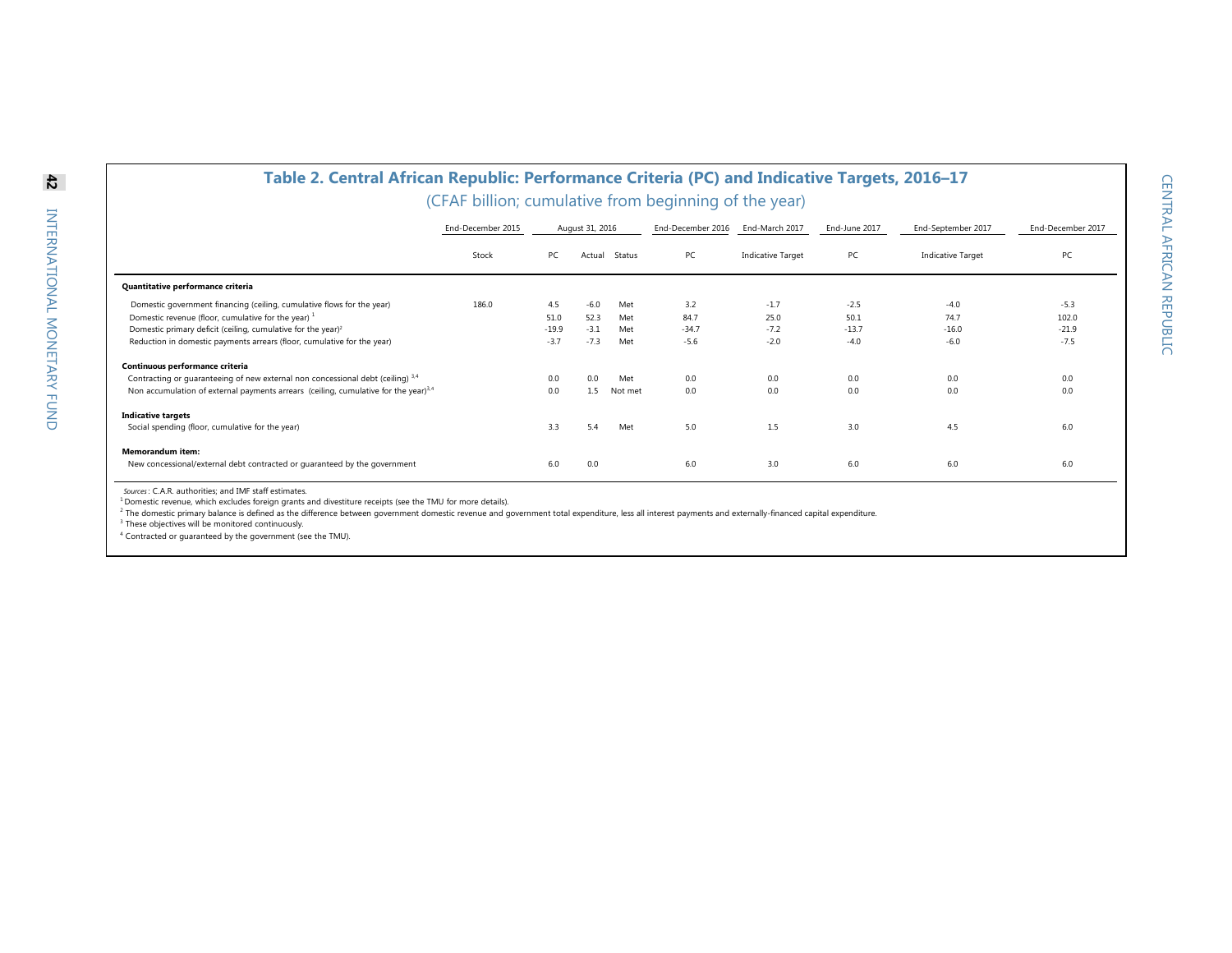| <b>Measures</b>                                                                                                                                                        | <b>Timeline</b>    | <b>Macroeconomic Rationale</b>                                | <b>Status</b>                           |
|------------------------------------------------------------------------------------------------------------------------------------------------------------------------|--------------------|---------------------------------------------------------------|-----------------------------------------|
| Adoption of ministerial decision to cease the<br>creation of new government bank accounts.                                                                             | End July 2016      | Improve public financial<br>management.                       | Not Met.<br>Implemented in<br>August    |
| Presentation to parliament by the government of a<br>revised budget for 2016 consistent with the<br>program.                                                           | End August 2016    | Improve accountability                                        | Met                                     |
| Adoption of a ministerial decision identifying all<br>government accounts and their contents.                                                                          | End August 2016    | Improve public financial<br>management                        | Not Met.<br>Implemented in<br>September |
| Adoption of an inter-ministerial decision basing the<br>price structure for domestic petroleum products on<br>Platts international prices.                             | End July 2016      | Improve revenue collection                                    | Not Met.<br>Implemented in<br>August    |
| Require assets disclosures by cabinet members in<br>compliance with existing legal requirements.                                                                       | End July 2016      | Improve governance.                                           | Not Met.<br>Implemented in<br>August    |
| Provision by the Ministry of Foreign Affairs of airline<br>transportation tickets to all diplomats when<br>assignments have ended to facilitate their<br>repatriation. | End-December 2016  | Rationalize the wage bill.                                    |                                         |
| Consolidate the TSA by closing non-donors and<br>non essential government's accounts opened in<br>Commercial Banks.                                                    | End March 2017     | Improve public financial<br>management                        |                                         |
| Adoption by the minister of finance of a domestic<br>payment arrears clearance plan.                                                                                   | End June 2017      | Improve public financial<br>management and debt<br>management |                                         |
| Proposed new benchmarks:                                                                                                                                               |                    |                                                               |                                         |
| Submission of 2017 budget to parliament<br>consistent with the program                                                                                                 | Prior Action       |                                                               |                                         |
| Restriction of exemptions solely on those provided<br>by the law and a freeze on new tax exemptions (as<br>part of the 2017 budget)                                    | End December 2016  | Improve transparency and<br>revenue collection                |                                         |
| The launching of the audits of the social debt,<br>supplier debt and cross debts                                                                                       | End February 2017  | Improve public financial<br>management and debt<br>management |                                         |
| The renegotiation of the convention with banks                                                                                                                         | End June 2017      | Strengthening treasury<br>management                          |                                         |
| A complete inventory of the para fiscal taxes and<br>an action plan to ensure their timely transfer to the<br><b>TSA</b>                                               | End September 2017 | Improve public financial<br>management                        |                                         |
| The production of the revenue and expenditure<br>account for 2016                                                                                                      | End September 2017 | Improve accountability                                        |                                         |
| The publication of all existing tax exemptions                                                                                                                         | End December 2017  | Improve transparency and<br>accountability                    |                                         |

# **Table 3. Central African Republic: Structural Benchmarks, 2016–17**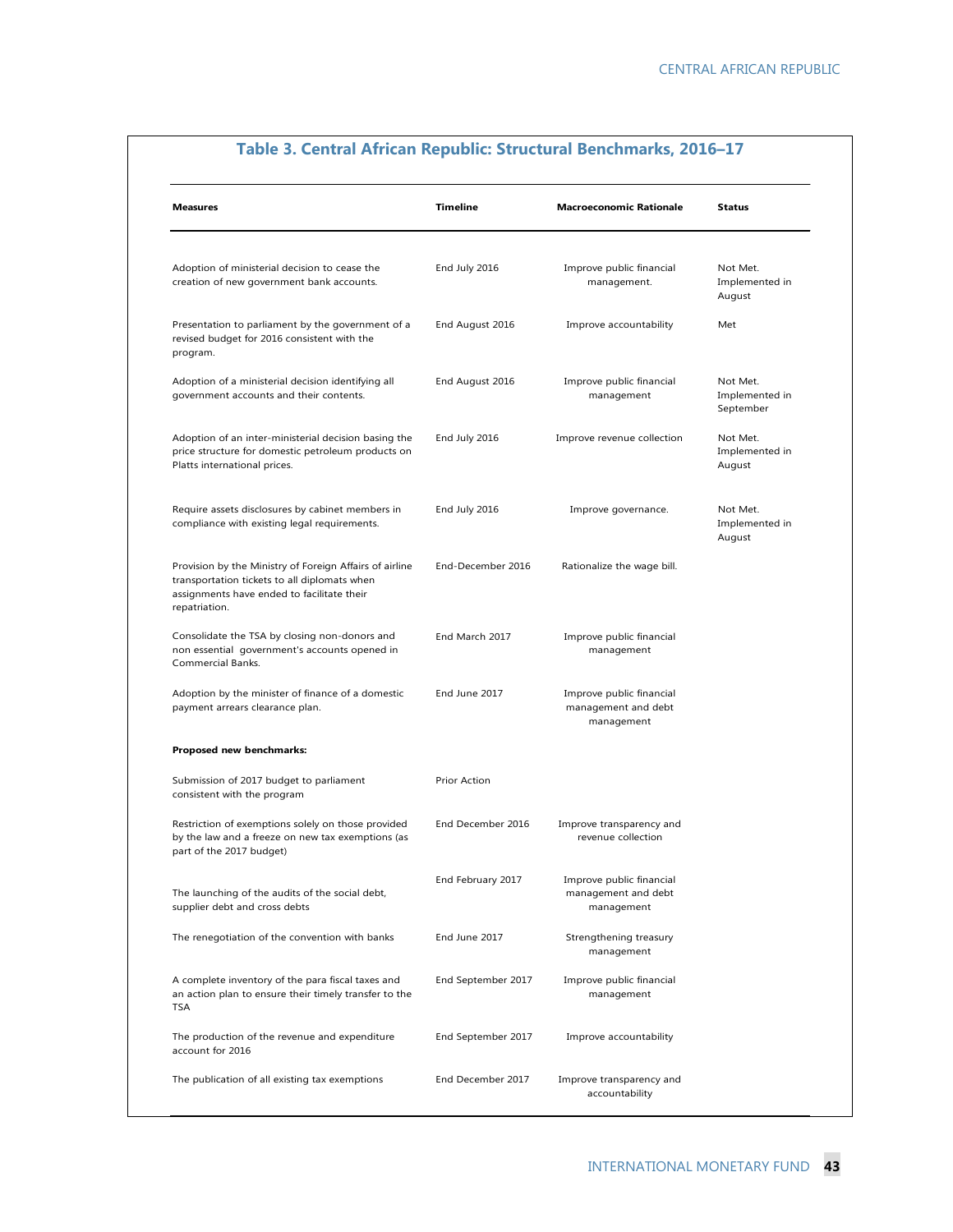| Date     | <b>Department</b> | <b>Mission Purpose</b>                |
|----------|-------------------|---------------------------------------|
| $Sep-16$ | <b>AFR</b>        | Staff visit                           |
|          | FAD               | Strengthening CEMAC customs union     |
| $Oct-16$ | FAD               | AFC: Revenue Administration           |
| $Nov-16$ | <b>STA</b>        | AFC: Governance Finance Statistics    |
| FAD      |                   | Revenue Administration                |
| $Dec-16$ | <b>STA</b>        | <b>Balance of Payments Statistics</b> |
|          | FAD               | AFC: Public Financial Management      |
|          | <b>MCM</b>        | AFC: Liability Management Framework   |
|          | FAD               | Tax policy                            |
| $Jan-17$ | FAD               | AFC: Revenue Administration           |
|          | FAD               | AFC: Tax Administration               |
|          | FAD               | AFC: Public Financial Management      |
|          | <b>MCM</b>        | AFC: Liability Management             |
|          | FAD               | Public Finance management             |
| $Feb-17$ | FAD               | AFC: Tax administration               |
|          | <b>STA</b>        | AFC: Government Finance Statistics    |
|          | <b>STA</b>        | <b>AFC: National Accounts</b>         |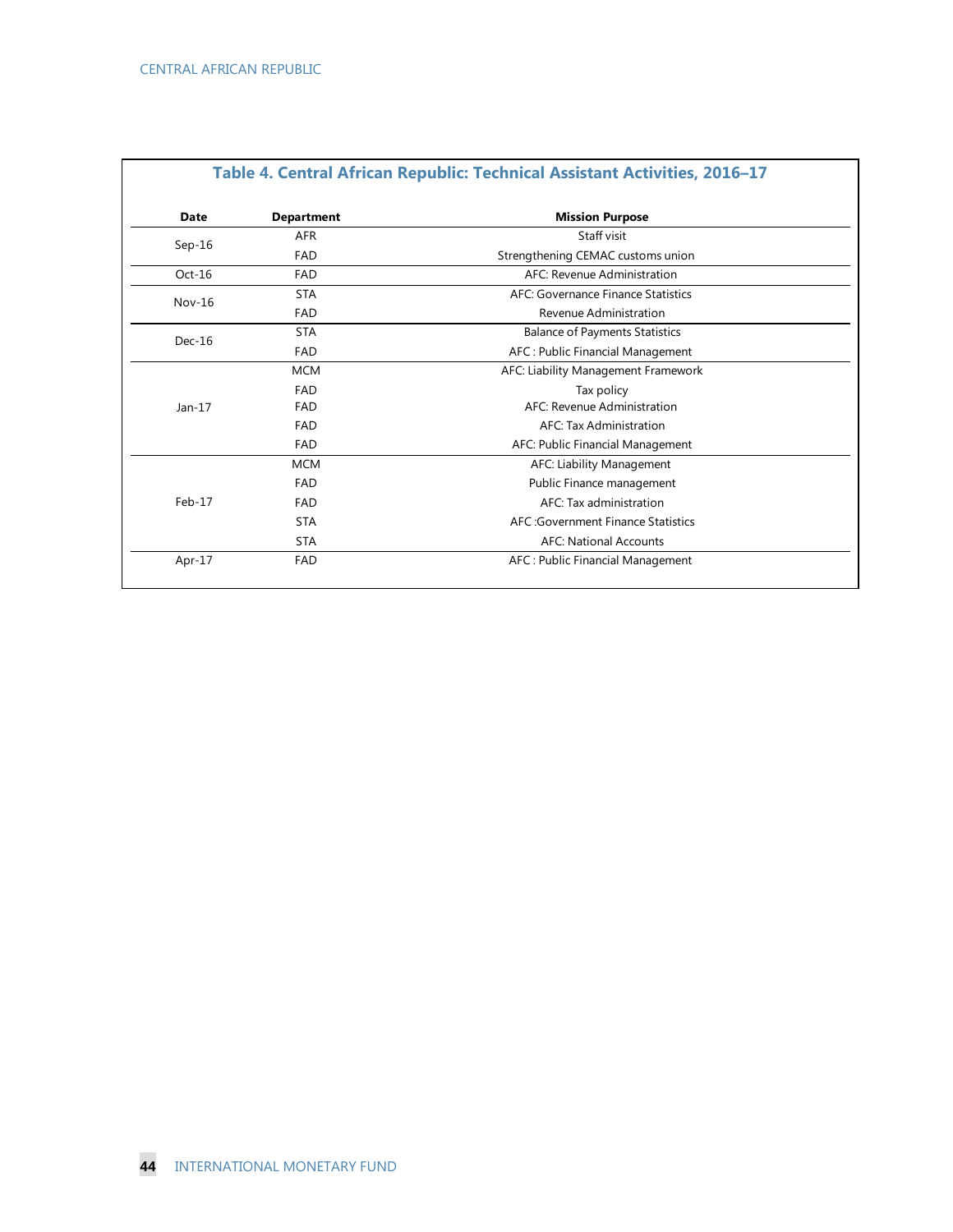# **Attachment II. 2016 Technical Memorandum of Understanding**

# **INTRODUCTION**

1. **This Technical Memorandum of Understanding (TMU) spells out the concepts, definitions, and data reporting procedures mentioned in the Memorandum of Economic and Financial Policies (MEFP)** prepared by the authorities of the Central African Republic. More, specifically, it describes:

- data reporting periodicity and timeframes;
- definitions and computation methods;
- quantitative targets;
- adjusters of quantitative targets;
- structural benchmarks; and
- other commitments made within the MEFP.

2. **Unless otherwise specified,** all performance criteria and indicative targets are assessed on a cumulative basis as of January 1 of the same year.

# **A. Program Assumptions**

3. **Exchange rate.** For the purposes of this TMU, the value of transactions denominated in foreign currencies will be converted into CFA francs (CFAF), the currency of the Central African Republic (C.A.R.), on the basis of the exchange rates used to prepare the ECF. The key exchange rates are shown below.

> CFAF/US\$: 585 CFAF/euro: 656 CFAF/SDR: 815

### **Definitions**

4. **Unless otherwise specified, the government is understood to mean the central government of C.A.R. and does not include any local governments**, the central bank, or any public entity with separate legal personality (i.e., enterprises wholly or partially owned by the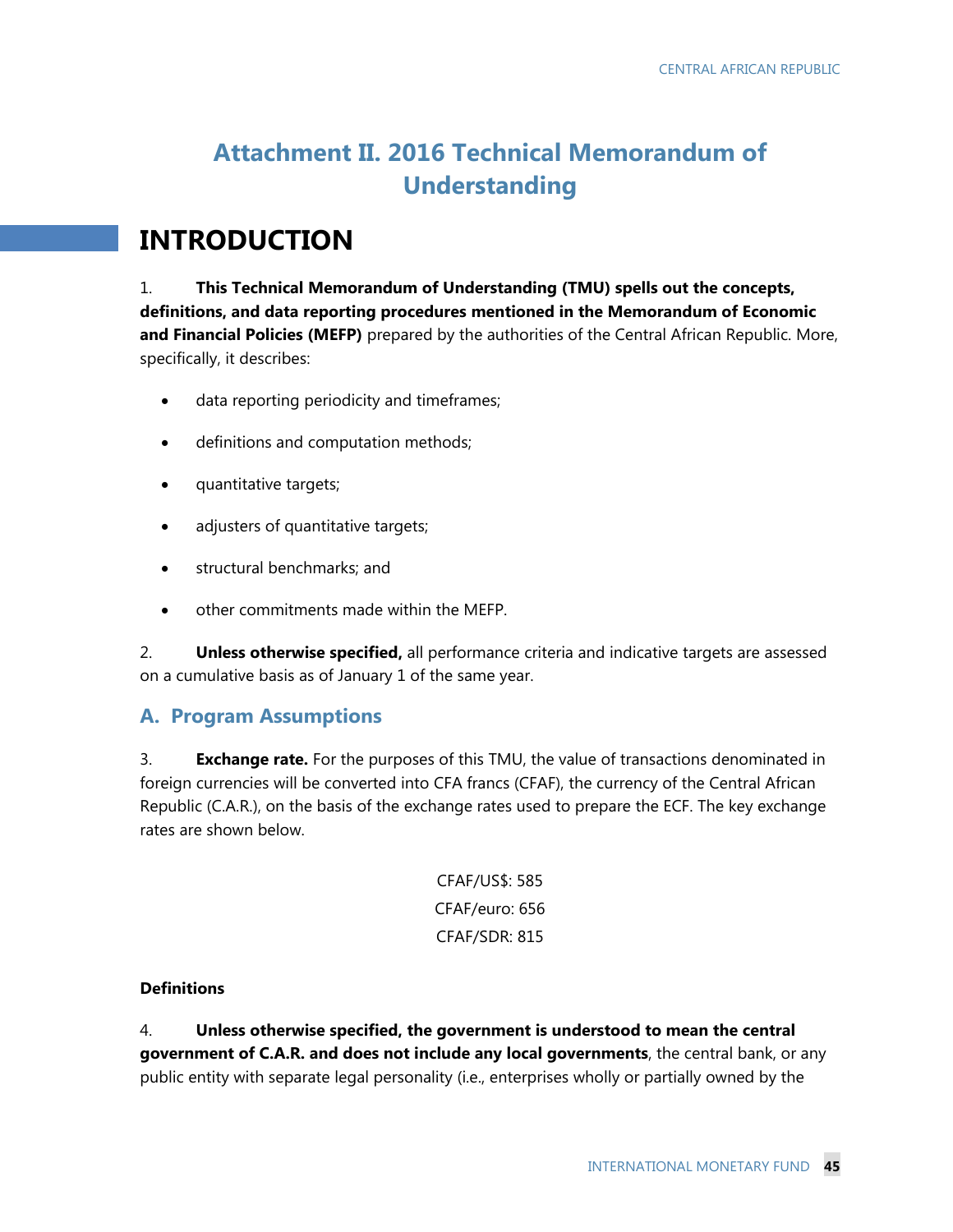government) that are not included in the table on government financial operations (*Tableau des opérations financières de l'État*—TOFE).

5. **Definition of debt**. The definition of debt is set out in point 8 of Decision No. 6230-(79/140) of the Executive Board of the IMF, as amended on December 5, 2014, by Executive Board Decision No. 15688-(14/107):

(a) "**Debt**" is understood to mean a current, i.e., not contingent, liability, created under a contractual arrangement through the provision of value in the form of assets (including currency) or services, and which requires the obligor to make one or more payments in the form of assets (including currency) or services, according to a specific schedule; these payments will discharge the obligor of the principal and/or interest liabilities incurred under the contract. Debts can take a number of forms, the primary ones being as follows:

i. loans, i.e., advances of money to the obligor by the lender made on the basis of an undertaking that the obligor will repay the funds in the future (including deposits, bonds, debentures, commercial loans, and buyers' credits) and temporary exchanges of assets that are equivalent to fully collateralized loans, under which the obligor is required to repay the funds, and usually pay interest, by repurchasing the collateral from the buyer in the future (such as repurchase agreements and official swap arrangements);

ii. suppliers' credits, i.e., contracts where the supplier permits the obligor to defer payments until sometime after the date on which the goods are delivered or services are provided; and

iii. leases, i.e., arrangements under which property is provided that the lessee has the right to use for one or more specified period(s) of time that are usually shorter than the total expected service life of the property, while the lessor retains the title to the property. For the purpose of this guideline, the debt is the present value (at the inception of the lease) of all lease payments expected to be made during the period of the agreement, excluding those payments necessary for the operation, repair, or maintenance of the property.

(b) Under the definition of debt set out above, arrears, penalties, and judicially awarded damages arising from the failure to make payment under a contractual obligation that constitutes debt are debt. Failure to make payment on an obligation that is not considered debt under this definition (e.g., payment on delivery) will not give rise to debt.

(c) **External debt** is defined as debt borrowed or serviced in a currency other than the CFA franc of the Financial Cooperation of Africa (CFAF).

(d) **Internal debt** is defined as debt borrowed or serviced in the CFA franc of the Financial Cooperation of Africa (CFAF).

6. **Guaranteed debt.** The guaranteeing of a debt by the government is understood to be an explicit legal obligation to service a debt in the event of nonpayment by the borrower (by means of settlements in cash or in kind).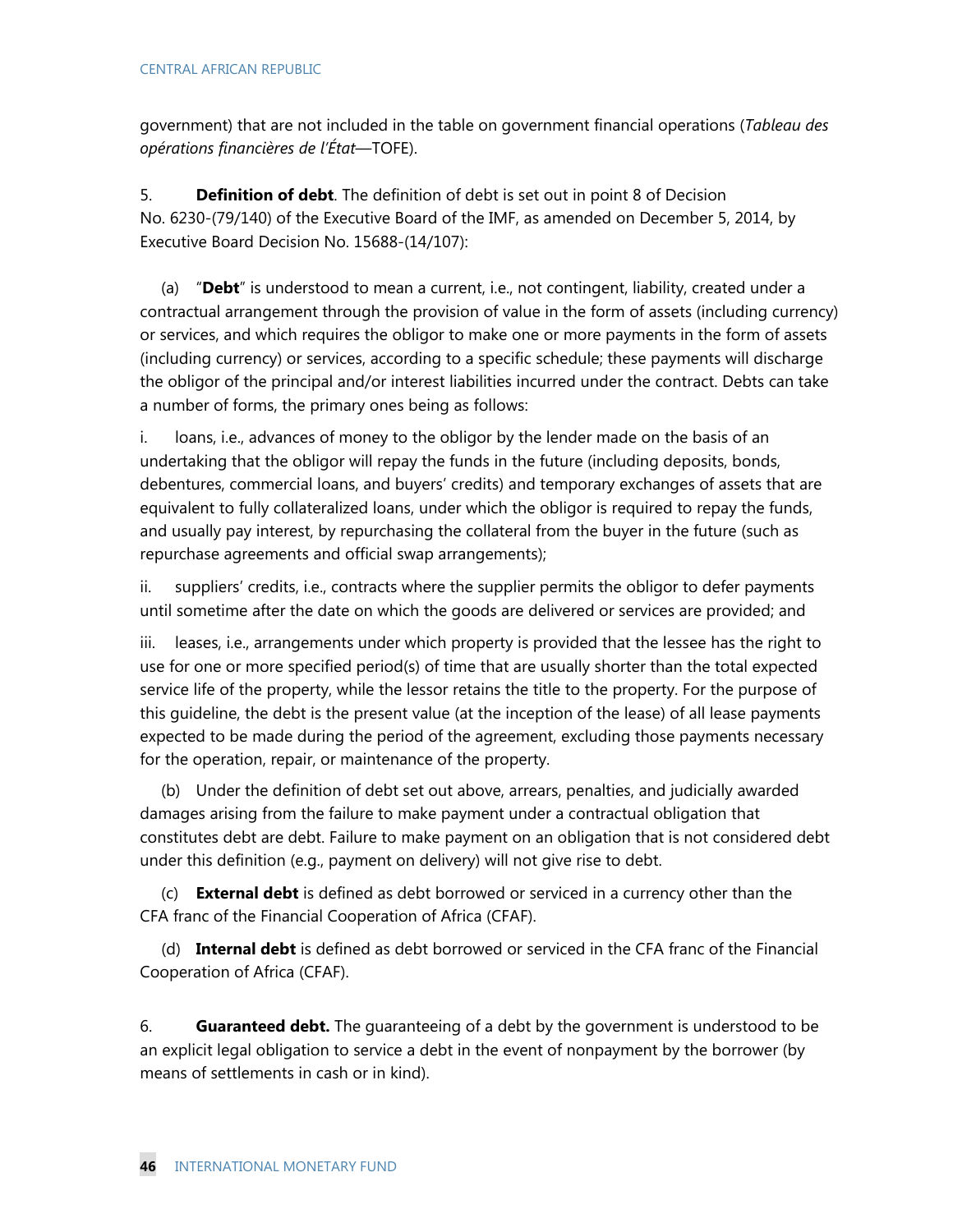7. **Concessional debt.** A debt is considered concessional if its grant element is at least 50 percent. The grant element is the difference between the nominal value of the loan and its present value, expressed as a percentage of the nominal value. The present value of the debt at the date on which it is contracted is calculated by discounting the debt service payments at the time of the contracting of the debt. The discount rate used for this purpose is 5 percent.

8. **Total government revenue** is tax and non-tax revenue or other revenue (as defined in *GFSM 2001*, Chapter 5) and is recorded on a cash basis. Proceeds from taxation on contracts, asset sales, revenue from privatization or from the granting or renewal of licenses, and placement proceeds on government assets and grants are not considered government revenue for the purposes of the program.

9. **Total government expenditure** is understood to be the sum of expenditure on wages and salaries of government employees, goods and services, transfers (including subsidies, grants, social benefits, and other expenses), interest payments, and capital expenditure. All these categories are recorded on a commitment basis, unless otherwise stated. Total government expenditure also includes expenditure executed before payment authorization (*dépenses avant ordonnancement*—DAO) and not yet regularized.

10. **Wages and salaries** correspond to the compensation of government employees as described in paragraphs 6.8–6.18 of *GFSM 2001*, namely, all employees (permanent and temporary), including civil servants and members of the armed and security forces. Compensation is defined as the sum of wages and salaries, allowances, bonuses, pension fund contributions on behalf of civil servants, and any other form of monetary or non-monetary payment.

11. **For the purposes of this memorandum, the term arrears** are defined as any debt obligations (as defined in paragraph 5 above) that have not been amortized in conformity with the conditions specified in the pertinent contract establishing them.

12. **Domestic payment arrears** are the sum of: (i) payment arrears on expenditure; and (ii) payment arrears on domestic debt.

 **Payment arrears on expenditures** are defined as all payment orders to the Treasury created by the entity responsible for authorizing expenditure payments but not yet paid 90 days after authorization to pay given by the treasury. Expenditure payment arrears so defined are part of "balance payable" (or "amounts due"). Balance payable corresponds to government unpaid financial obligations and include the domestic floating debt besides the expenditure arrears. They are defined as expenditure incurred, validated and certified by the financial controller and authorized by the public Treasury but which have not been paid yet. These obligations include bills payable but not paid to public and private companies, but do not include domestic debt financing (principal plus interest). For the program target, domestic payment arrears are "balances payable" whose maturity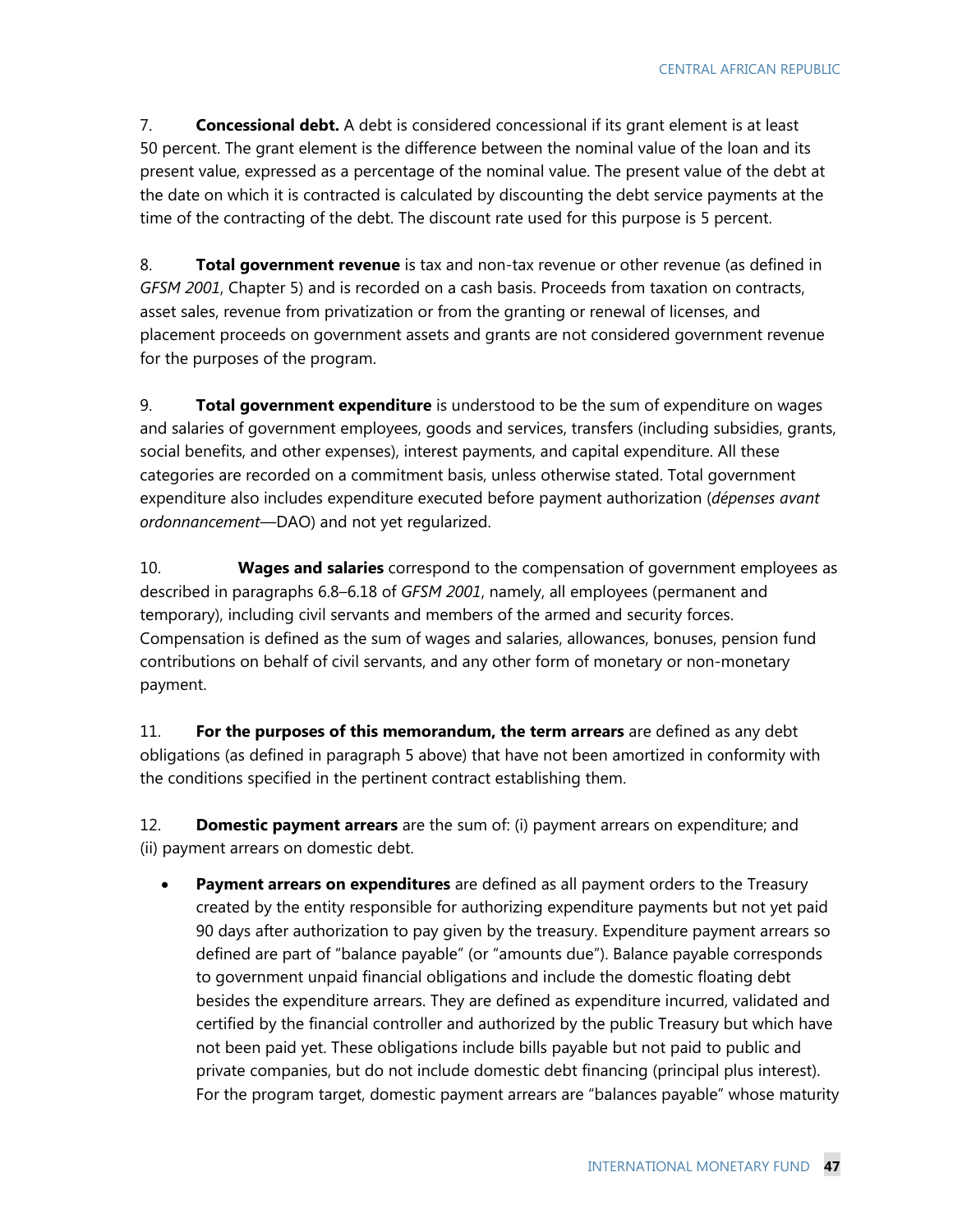goes beyond the 90-day regulatory deadline, while floating debt represents "balances payable" whose maturity does not go beyond the 90-day deadline.

 **Payment arrears on domestic debt** are defined as the difference between the amount required to be paid under the contract or legal document and the amount actually paid after the payment deadline specified in the pertinent contract;

13. **External payment arrears** are defined as the difference between the amount required to be paid under the contract or legal document and the amount actually paid after the payment deadline specified in the pertinent contract.

# **B. Quantitative Targets**

14. **The quantitative targets (QTs) listed below are those specified in Table 2 of the MEFP. Adjusters of the quantitative targets are specified in Section D.** 

- **Ceiling on domestic budgetary financing to the government.**
- **Domestic public financing to the government** is defined as the sum of the i) the bank credit to the government , defined below; and ii) non-bank financing to the government, including proceeds from the sale of government assets, which includes proceeds from the divestiture of parts of public enterprises, that is, privatizations, Treasury bills, and other securitized obligations issued by the government and denominated in CFA francs on the CEMAC regional financial market, and any Bank of Central African States (BEAC) credit to the government, including any drawings on the CFA franc counterpart of the allocation of Special Drawing Rights (SDRs).
- **Bank credit to the government** is defined as the balance between the debts and claims of the government vis-à-vis the central bank and the national commercial banks. The scope of credit to the government is that used by the BEAC and is in keeping with general IMF practice in this area. It implies a definition of government that is broader than the one indicated in paragraph 3. Government claims include the CFA franc cash balance, [postal checking accounts], subordinated debt (obligations cautionnées), and all deposits with the BEAC and commercial banks of government owned entities, with the exception of industrial or commercial public agencies (établissements publics à caractère industriel et.)

commercial—EPICs) and government corporations, which are excluded from the calculation. Government debt to the banking system includes all debt to the central bank and the national commercial banks, including Treasury bills and other securitized debt.

#### **Floor for total domestic government revenue**

 **Domestic government revenue:** only cash revenues (tax and non-tax revenue) will be taken into account for the TOFE.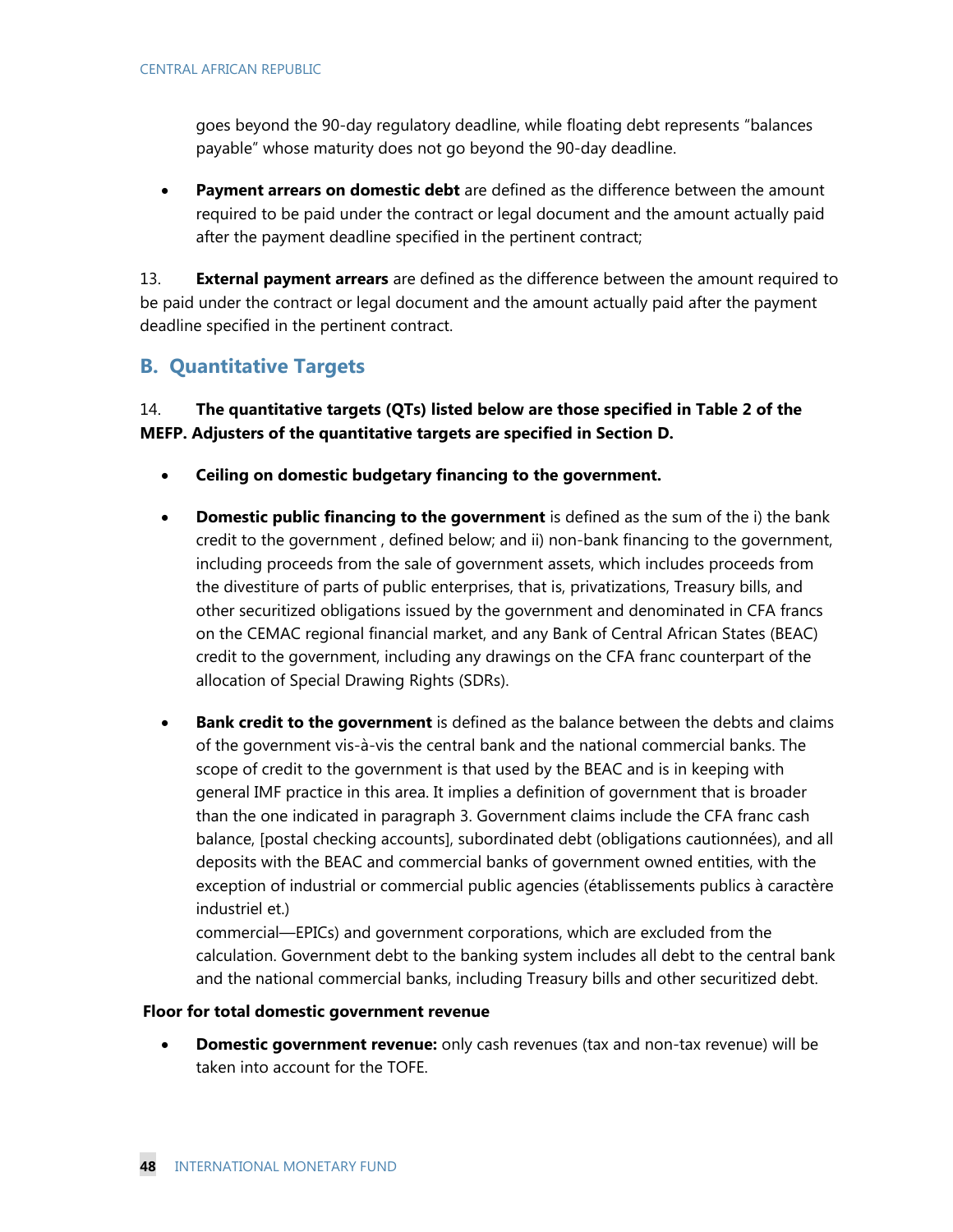#### **Floor for government social spending**

 **Poverty-reducing social spending** comprises public non-wage spending on primary and secondary education, health, social action, water and sanitation, microfinance, agriculture, and rural development. Its execution is monitored on a payment-order basis during the program.

#### **Ceiling on domestic primary deficit**

 **The domestic primary fiscal balance** (commitment basis) is defined as the difference between government domestic revenue and government expenditure, less all interest payments, externally financed capital expenditure and spending financed by grants. Payments on arrears are not included in the calculation of the domestic primary balance.

#### **Floor on reduction of domestic payments arrears**

**The government undertakes to settle some priority arrears that were validated.** 

#### **Non-Accumulation of External Debt Contracted or Guaranteed by the Government**

 **The government undertakes not to contract or guarantee non-concessional debt**. Loans for financing projects must not exacerbate debt vulnerabilities according to the debt sustainability analysis prepared jointly by the staff of the World Bank and the IMF.

#### **Non-Accumulation of New External Payment Arrears by the Government**

- **External payment arrears** are defined in paragraph 12.
- **The government undertakes not to accumulate external payment arrears,** with the exception of arrears relating to debt that is the subject of renegotiation or rescheduling. This quantitative performance criterion applies on a continuous basis. For the purposes of this performance criterion, an obligation that has not been paid within 30 days after falling due is considered an external payments arrear.

#### **Non-Accumulation of New Domestic Payment Arrears by the Government**

- **Domestic payment arrears** are defined in paragraph 13.
- **The government undertakes not to accumulate domestic payment arrears.**

#### **Adjusters of Quantitative Targets**

 **To take into account the factors or changes that are essentially outside the government's** performance, various quantitative targets for 2016 will be adjusted as follows: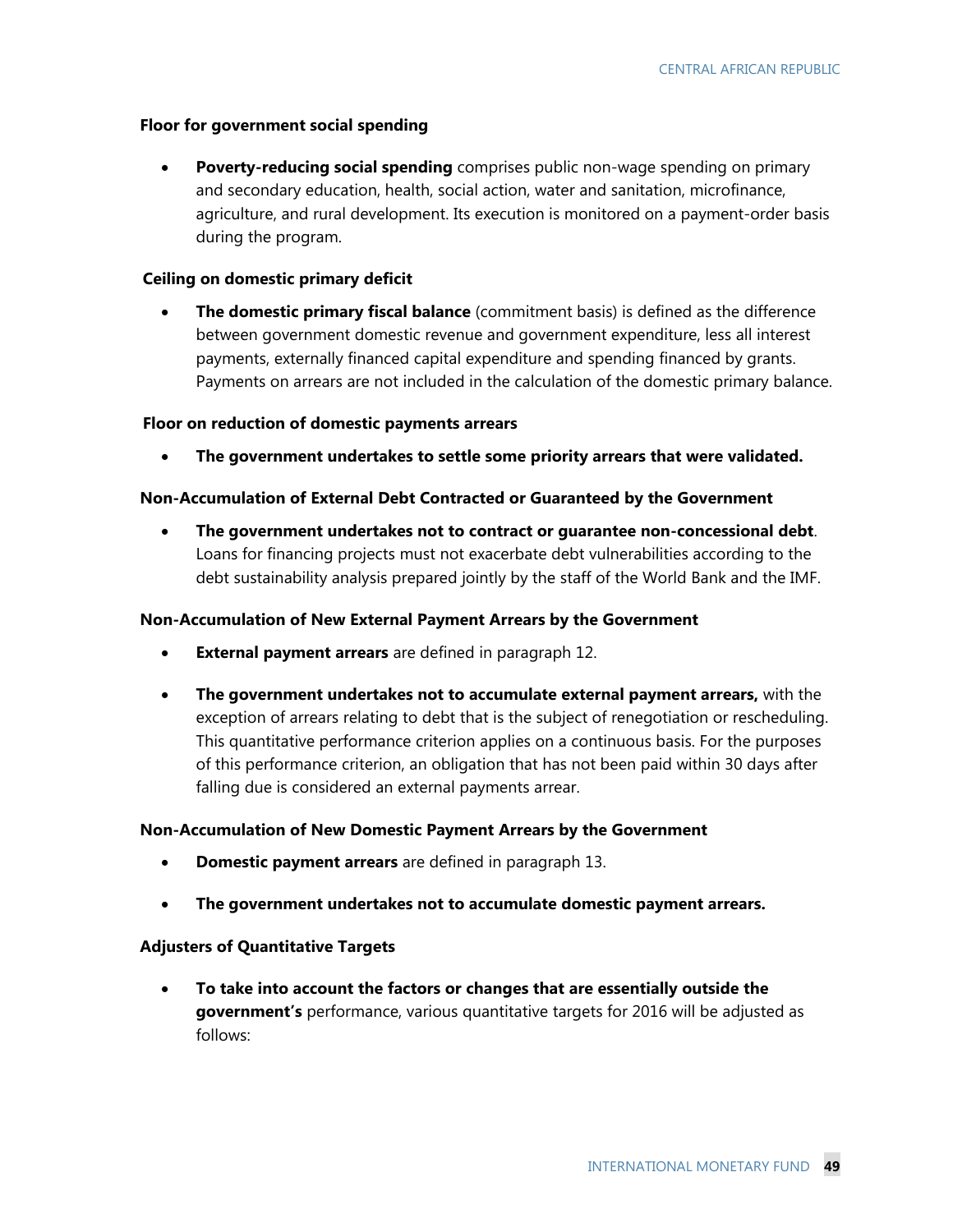**If the total revenue from privatization or renewal of telecommunication licenses or**  forestry or oil licenses is greater than the amount programmed, the following adjustments will be made:

i. The floor for the primary budget balance can be adjusted downward by 50 percent of these additional receipts;

ii. The ceiling on net domestic financing of the government will be adjusted downward by the remained of the additional receipts.

b. If the total budget support is below the programmed amount, the following adjustments will be made:

i. The ceiling on net domestic financing of the government will be adjusted upward by 50 percent of disbursements programmed but not made.

ii. The floor for the primary budget balance will be adjusted downward by 50 percent of disbursements programmed but not made.

c. If the total budget support is above the programmed amount, the following adjustments can be made:

i. The ceiling on net domestic financing of the government will be adjusted downward by 50 percent of disbursements above the programmed amounts.

ii. The floor for the primary budget balance will be adjusted upward by 50 percent of disbursements above the programmed amounts.

### **Structural Benchmarks**

### 15. **Adoption of a decision ending the practice of opening new bank accounts in commercial banks on behalf of the government, except accounts for projects covered by an agreement with donors.**

 A decision will have to be reached to end the practice of opening new bank accounts in commercial banks on behalf of the government, except accounts for projects covered by an agreement with donors. This decision will strengthen and consolidate public finances.

### **Submission of a 2016 Supplementary Budget to the National Assembly.**

• The 2016 supplementary budget will have to be submitted to the National Assembly. This will help return public financial management to normal.

### **Adoption of a Decision by the Ministry of Finance Identifying all Government accounts and their Contents.**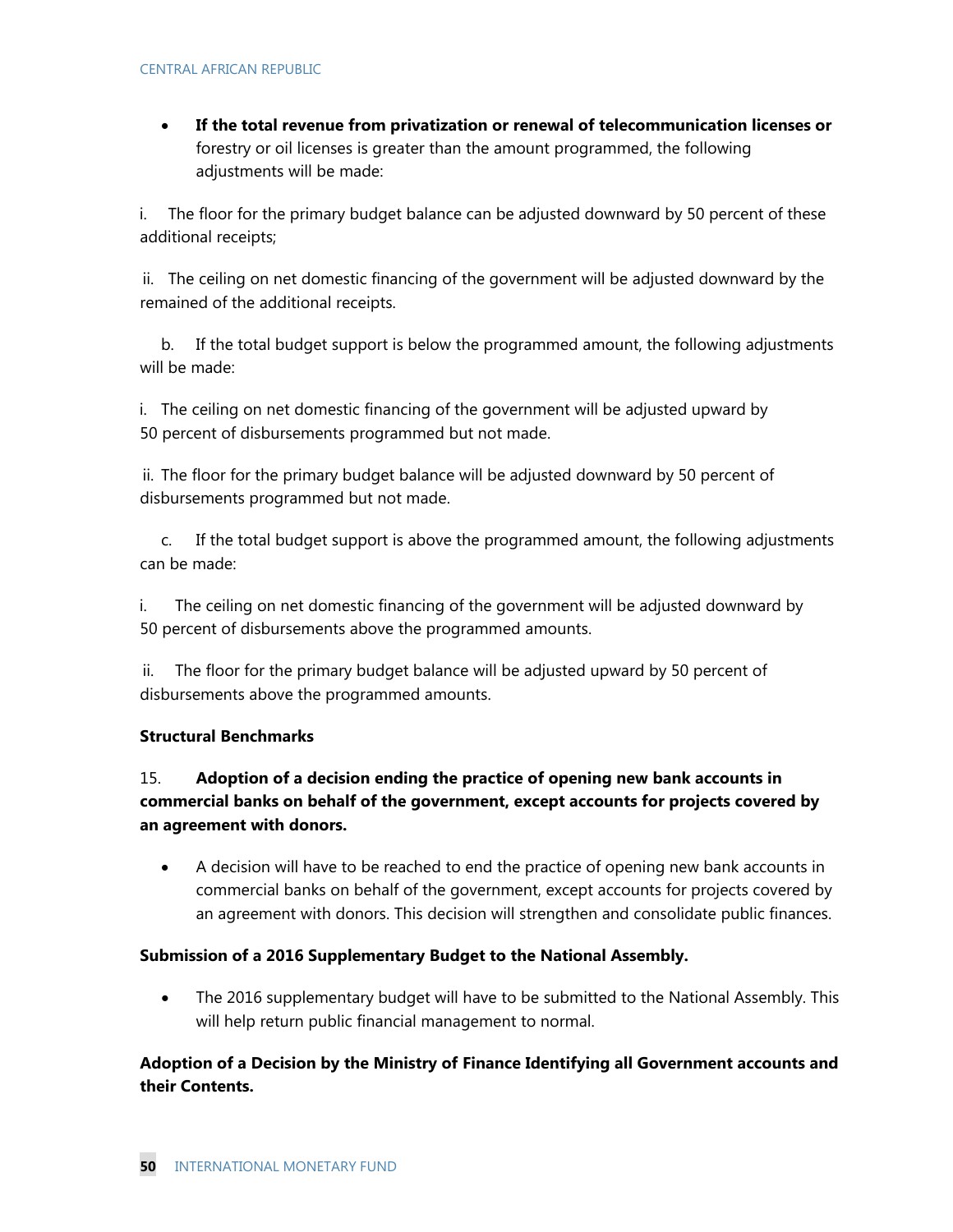A decision will have to be reached to identify all government accounts and their contents in commercial banks in order to secure and enhance management of the Treasury Single Account.

### **Adoption of a decree basing the price structure for national petroleum products on international Platts prices.**

 A decision will have to be reached to base the price structure for national petroleum products on international Platts prices to increase transparency in the price structure and boost domestic revenue.

#### **Reporting of assets by ministers in accordance with the legal provisions in force.**

 The implementation of these legal provisions aims to increase transparency and good governance.

#### **Repatriation of diplomats at the end of their mission.**

 Diplomats will have to be repatriated to C.A.R. upon the conclusion of their mission abroad to limit public spending.

### **Consolidation of the Treasury Single Account by closing accounts that do not belong to donors and non-essential government accounts open in commercial banks.**

 A decision will have to be made to close government bank accounts open in commercial banks and managed outside the government's centralized cash flow management system, with the exception of accounts for projects, and to consolidate the Treasury Single Account.

#### **Adoption by the Minister of Finance of a Domestic Arrears Clearance Plan**

 A domestic arrears clearance plan will have to be adopted to rebuild the government's credibility by restoring creditor confidence.

#### **Submission of 2017 budget to parliament consistent with the program**

 A 2017 budget consistent with the program will have to be submitted to Parliament for consideration as a prior action for the first review.

### **Restriction of exemptions solely on those provided by the law and a freeze on new tax exemptions (as part of the 2017 budget)**

 A decision will have to be made to restrict exemptions only on those provided for by law and also impose a freeze on any new tax exemptions. This will improve transparency and revenue collection.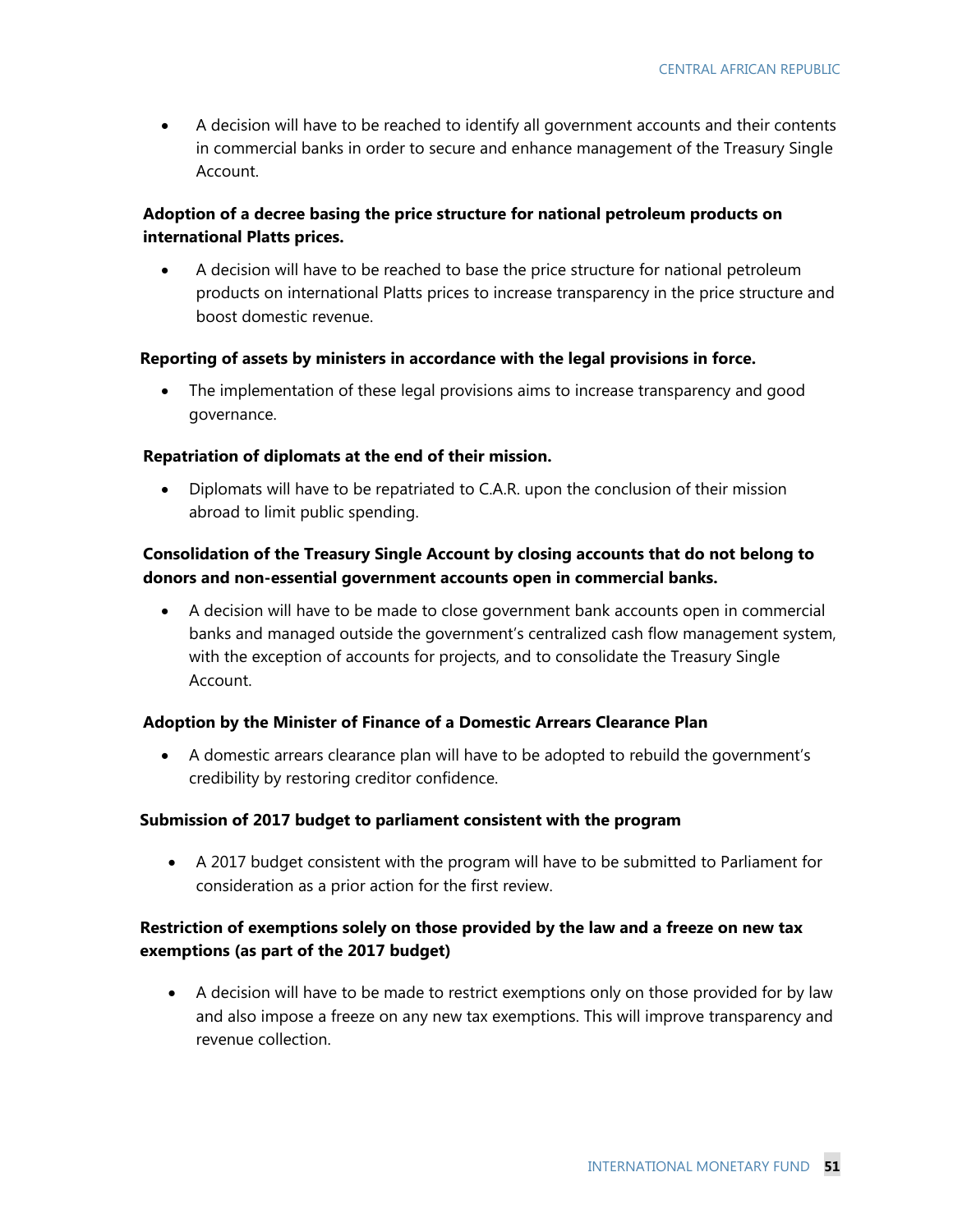### **The launching of the audits of the social debt, supplier debt and cross debts**

 The aim is to improve public financial management and enhance debt management practices.

#### **The renegotiation of the convention with banks**

• The aim is to strengthen treasury management system.

### **A complete inventory of the para fiscal taxes and an action plan to ensure their timely transfer to the TSA**

 An action plan will have to be developed to undertake a complete inventory of the para fiscal taxes and to ensure their timely transfer to the TSA. The aim is to improve public financial management.

### **The production of the revenue and expenditure account for 2016**

 A decision will have to be taken to ensure the timely production of the revenue and expenditure account for 2016.

#### **The publication of all existing tax exemptions**

 A decision has to be reached to publish all existing tax exemption, to enhance transparency and accountability.

### **Reporting to the IMF**

16. **Quantitative data on the government's indicative targets will be reported to IMF staff according to the periodicity described in Table III.1**. Moreover, all data revisions will be promptly communicated. The authorities undertake to consult Fund staff regarding any and all information or data not specifically addressed in this TMU but which is necessary for program implementation, and inform Fund staff whether the program objectives have been reached.